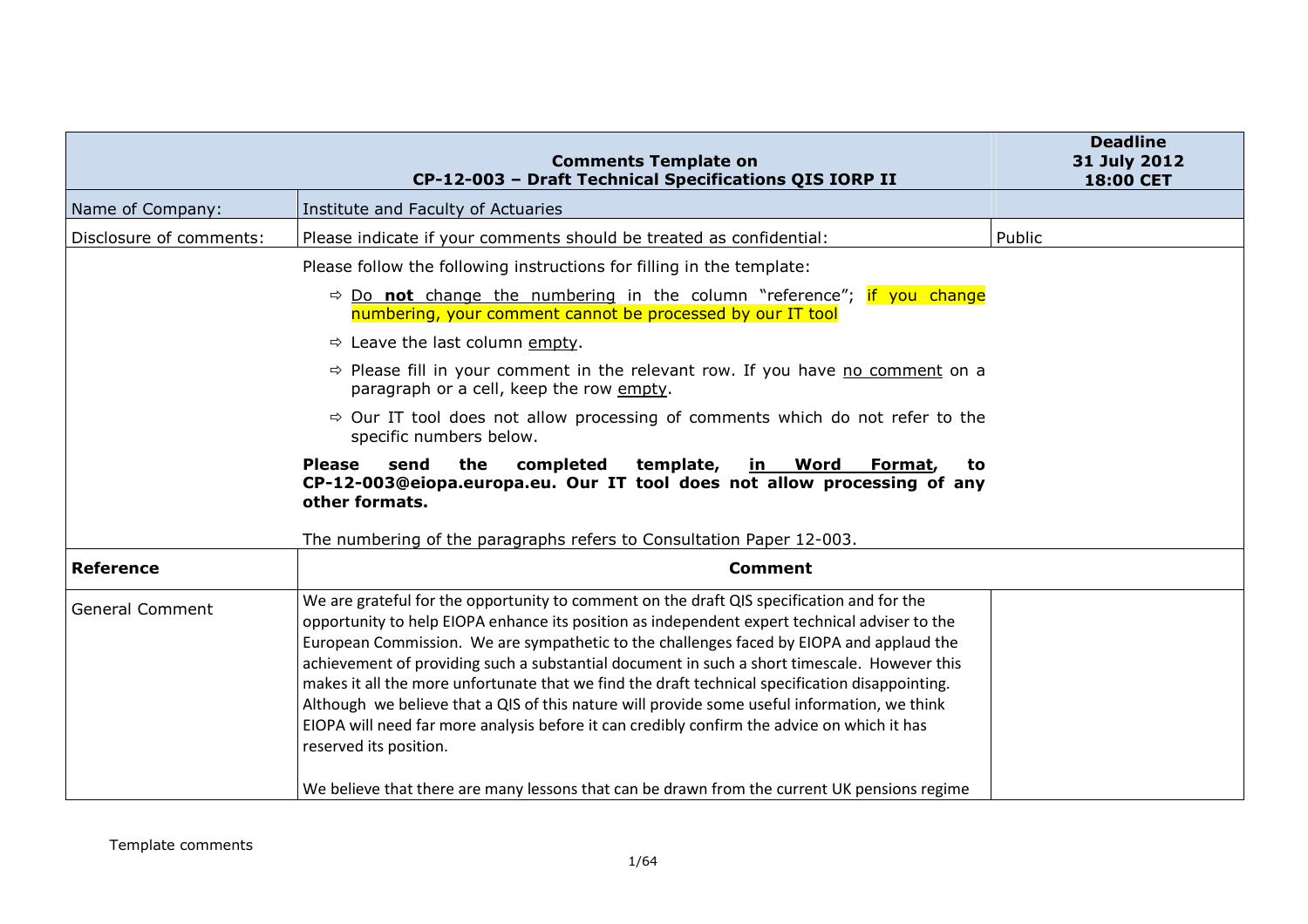| <b>Comments Template on</b>                                                                                                                                                                                                                                                                                                                                                                                                                                                                                                                                                                                                                                                                                                                                                                                                                                                                           | <b>Deadline</b><br>31 July 2012 |
|-------------------------------------------------------------------------------------------------------------------------------------------------------------------------------------------------------------------------------------------------------------------------------------------------------------------------------------------------------------------------------------------------------------------------------------------------------------------------------------------------------------------------------------------------------------------------------------------------------------------------------------------------------------------------------------------------------------------------------------------------------------------------------------------------------------------------------------------------------------------------------------------------------|---------------------------------|
| CP-12-003 - Draft Technical Specifications QIS IORP II                                                                                                                                                                                                                                                                                                                                                                                                                                                                                                                                                                                                                                                                                                                                                                                                                                                | 18:00 CET                       |
| that would be relevant to the key issues addressed by this consultation. Unfortunately the<br>consultation period has proved too short for us to respond at the level of detail that we consider<br>this subject warrants. We have provided as much detail as time permitted and would welcome<br>the opportunity to continue working closely with EIOPA on the development of this specification<br>after the consultation closes.                                                                                                                                                                                                                                                                                                                                                                                                                                                                   |                                 |
| Although our responses below make some suggestions for improving the QIS, it would be wrong<br>to infer that we accept the principle of using Solvency II as a basis for a robust solvency regime for<br>IORPs. We have yet to be persuaded that Solvency II is an appropriate starting point for designing<br>the new regime and in particular that it represents a proportionate approach bearing in mind that<br>the Commission's own figures show that in the UK alone there are over 5,000 IORPs with more<br>than 100 members (and hence potentially subject to any new requirement). We grow<br>increasingly concerned that this dossier is being progressed at a pace that makes errors and<br>omissions inevitable: we have found a number of errors in the draft technical specification and<br>this makes it all the more concerning that time has not permitted a more thorough analysis. |                                 |
| Although we endorse the principle of applying robust risk management techniques to IORPs, it is<br>axiomatic in actuarial science that the choice of method and assumptions depends on the<br>purpose for which the actuarial information will be used and it follows that it is necessary to first<br>define the purpose. In this case we consider that it is necessary to define the regulatory actions<br>etc. before designing the asset and liability measures. In our view it is impossible to assess the<br>impact of EIOPA's advice if the regulatory actions etc. are not defined.<br>We consider that the draft QIS specification does not include adequate changes to the QIS 5<br>Solvency II specification to reflect the nature of IORPs. In particular we are disappointed that only<br>one approach to valuing sponsor support is considered and we are not persuaded that this       |                                 |
| approach is appropriately market consistent.<br>We are surprised and disappointed to find that the first QIS is intended to be at the level of detail<br>previously seen at a late stage in the development of Solvency II (i.e. QIS 5). We had hoped                                                                                                                                                                                                                                                                                                                                                                                                                                                                                                                                                                                                                                                 |                                 |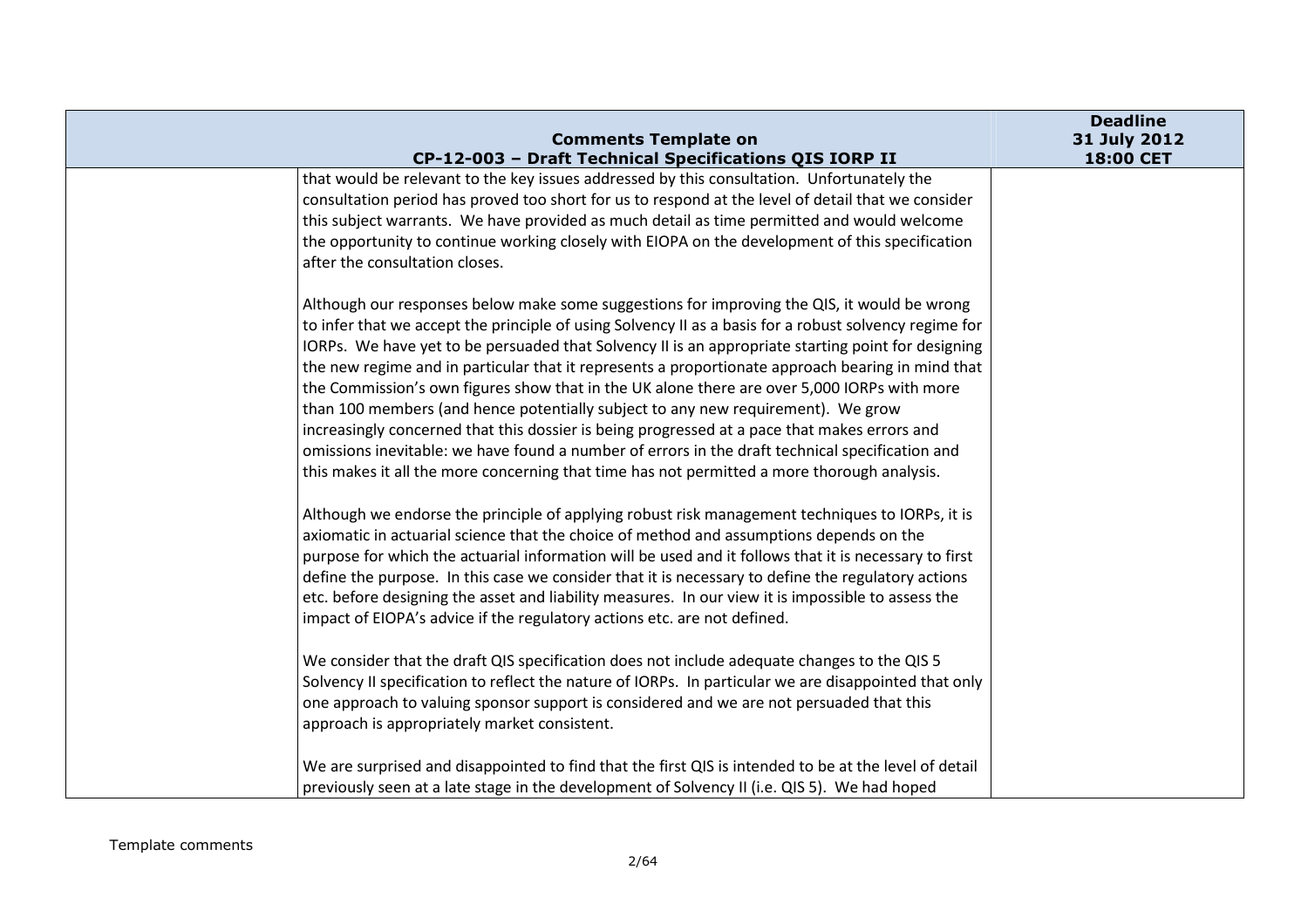|        | <b>Comments Template on</b>                                                                                                                                                                                                                          | <b>Deadline</b><br>31 July 2012 |
|--------|------------------------------------------------------------------------------------------------------------------------------------------------------------------------------------------------------------------------------------------------------|---------------------------------|
|        | CP-12-003 - Draft Technical Specifications QIS IORP II                                                                                                                                                                                               | 18:00 CET                       |
|        | instead for a more iterative process starting with consideration of a wider range of approaches                                                                                                                                                      |                                 |
|        | particularly to the treatment of sponsor support. That said, we do not consider that EIOPA has                                                                                                                                                       |                                 |
|        | succeeded in providing adequate detail for a QIS5-style exercise.                                                                                                                                                                                    |                                 |
| Q1.    | Do stakeholders agree with the general set-up of the QIS exercise as put forward in the<br>Introduction (Chapter 1)? What improvements do stakeholders suggest?                                                                                      |                                 |
|        | No. A QIS following the draft specification may partially fill a void in the information available to                                                                                                                                                |                                 |
|        | EIOPA about the finances of IORPs provided sufficient granularity is retained (we have a concern                                                                                                                                                     |                                 |
|        | that aggregation may result in the loss of information that could be key to decision making). We                                                                                                                                                     |                                 |
|        | do not believe that such a QIS will provide adequate information for EIOPA to form a credible                                                                                                                                                        |                                 |
|        | conclusion about the impact of its advice. We consider it impossible to assess the impact of                                                                                                                                                         |                                 |
|        | EIOPA's advice if the regulatory actions etc. are not defined.                                                                                                                                                                                       |                                 |
|        | We consider that as a minimum the QIS should:                                                                                                                                                                                                        |                                 |
|        | wait until the Solvency II details on, for example, the matching premium have been<br>$\bullet$<br>finalised                                                                                                                                         |                                 |
|        | assess the impact in terms of possible regulatory actions, in the various scenarios that<br>could emerge from the Holistic Balance Sheet not 'balancing'                                                                                             |                                 |
|        | include the implications for the ORSA in the assessment<br>$\bullet$                                                                                                                                                                                 |                                 |
|        | consider alternative ways of taking sponsor support into account<br>$\bullet$                                                                                                                                                                        |                                 |
|        | consider the volatility of the quantitative information over time                                                                                                                                                                                    |                                 |
|        | consider the behavioural changes that would follow the adoption of the proposed<br>$\bullet$                                                                                                                                                         |                                 |
|        | measures and review the QIS findings as a result of the corresponding changes to market<br>yields, contribution schedules etc.                                                                                                                       |                                 |
| $Q2$ . | Do stakeholders believe that the adjustment (discretionary and conditional benefits, last resort<br>benefit reductions) and security mechanisms (sponsor support, pension protection schemes)<br>IORPs dispose of are taken into account adequately? |                                 |
|        | We consider that the QIS should investigate all possible methods of taking account of these                                                                                                                                                          |                                 |
|        | adjustments and mechanisms and that the draft specification fails to do this. In particular it is                                                                                                                                                    |                                 |
|        | common for UK IORPs to rank just ahead of shareholders in the corporate structure, which                                                                                                                                                             |                                 |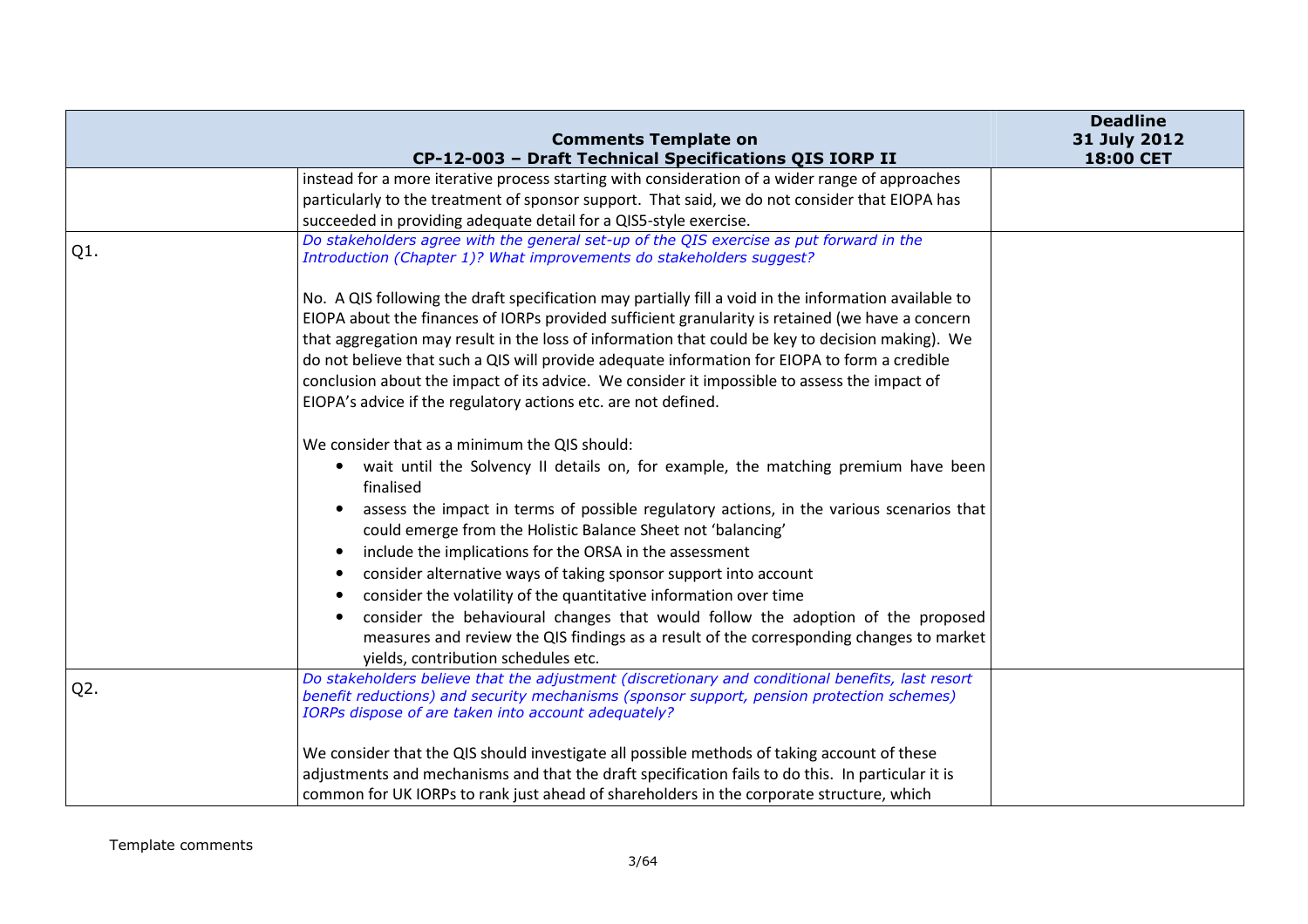|                  | <b>Comments Template on</b>                                                                                                                                                                      | <b>Deadline</b><br>31 July 2012 |
|------------------|--------------------------------------------------------------------------------------------------------------------------------------------------------------------------------------------------|---------------------------------|
|                  | CP-12-003 - Draft Technical Specifications QIS IORP II                                                                                                                                           | 18:00 CET                       |
|                  | suggests that existing enterprise valuation techniques (which may vary according to the nature of                                                                                                |                                 |
|                  | the sponsor – for example by industry) have a role to play.                                                                                                                                      |                                 |
|                  | We anticipate that EIOPA will need to issue more detailed guidance on discretionary and                                                                                                          |                                 |
|                  | conditional benefits if it is to obtain consistent results.                                                                                                                                      |                                 |
|                  | We are particularly concerned that the range of options for allowing sponsor support is so narrow                                                                                                |                                 |
|                  | and so far removed from the market practice that has developed in the UK. We have                                                                                                                |                                 |
|                  | commissioned research from PwC and from Barrie and Hibbert on the treatment of sponsor                                                                                                           |                                 |
|                  | support. We expect an initial report from them in early October but with regular updates in the                                                                                                  |                                 |
|                  | meantime. We would be keen to share the results of that research with EIOPA as they become<br>available.                                                                                         |                                 |
| Q <sub>3</sub> . | Do stakeholders believe that the draft technical specifications provide enough information and<br>are sufficiently clear and understandable? Which parts could be improved upon?                 |                                 |
|                  | As noted in our response to the consultation on EIOPA's draft advice, we believe that for the                                                                                                    |                                 |
|                  | review to result in a regime flexible enough to apply across the EU, EIOPA should confine itself to                                                                                              |                                 |
|                  | setting out principles to be interpreted according to local circumstances. If however, for the                                                                                                   |                                 |
|                  | purpose of the QIS, EIOPA intends to ensure consistent treatment by providing detailed                                                                                                           |                                 |
|                  | specifications, our view would be that whilst the specifications are clear and understandable, a                                                                                                 |                                 |
|                  | substantial amount of subjective interpretation is required to convert the formulae into results.                                                                                                |                                 |
|                  | This means that if consistency is important for the purpose of the QIS, EIOPA will need to provide                                                                                               |                                 |
|                  | substantially more detailed guidance on how the calculations should be done. We would                                                                                                            |                                 |
|                  | welcome the opportunity to help EIOPA develop such guidance.                                                                                                                                     |                                 |
| Q4.              | Do stakeholders believe that the calculations proposed in the technical specifications are feasible<br>at appropriate costs and with appropriate accuracy within the given timeframe of the QIS? |                                 |
|                  | It is, of course, possible to carry out the calculations by adopting appropriate approximations etc.                                                                                             |                                 |
|                  | However we are very concerned that the approximate methods that must inevitably be adopted                                                                                                       |                                 |
|                  | for the QIS may materially understate both the results and the resources required for a regime in                                                                                                |                                 |
|                  | the form implied by the QIS specification. We also suspect that for the vast majority of sponsors,                                                                                               |                                 |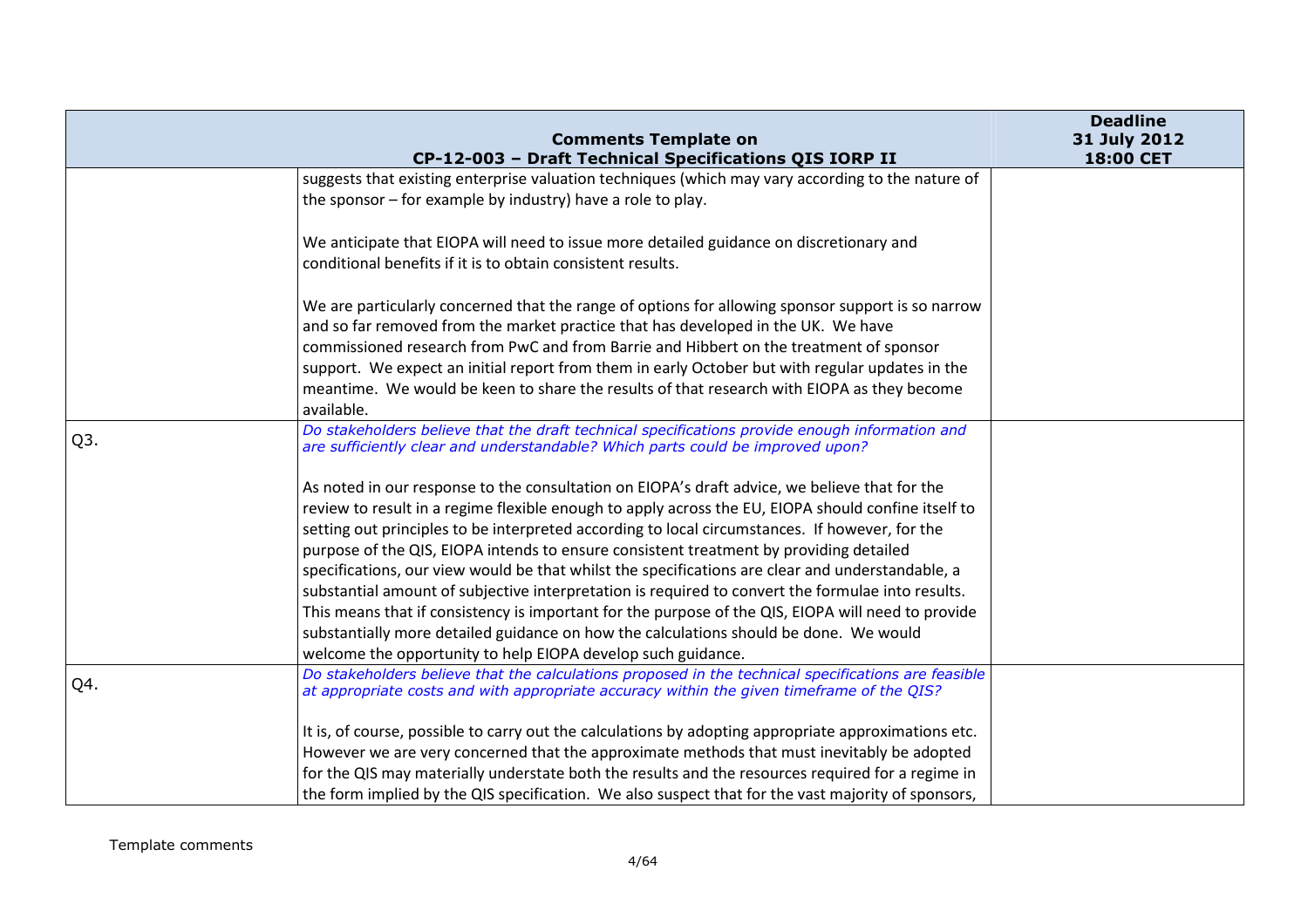|     | <b>Comments Template on</b>                                                                                                                                                                                                                                                                                                                                                        | <b>Deadline</b><br>31 July 2012 |
|-----|------------------------------------------------------------------------------------------------------------------------------------------------------------------------------------------------------------------------------------------------------------------------------------------------------------------------------------------------------------------------------------|---------------------------------|
|     | CP-12-003 - Draft Technical Specifications QIS IORP II                                                                                                                                                                                                                                                                                                                             | 18:00 CET                       |
|     | the methodology for valuing sponsor support would require the creation of at least some financial                                                                                                                                                                                                                                                                                  |                                 |
|     | information relating to the sponsor that is not currently created and would require professional                                                                                                                                                                                                                                                                                   |                                 |
|     | advice to create, with all that implies for additional cost.                                                                                                                                                                                                                                                                                                                       |                                 |
| Q5. | Do stakeholders believe that the draft technical specifications provide enough guidance on how<br>to set up and value the holistic balance sheet as discussed in Chapter 2? If not, which parts<br>could be improved upon and in what way?                                                                                                                                         |                                 |
|     | As noted above we doubt that the guidance is sufficiently detailed to result in consistent                                                                                                                                                                                                                                                                                         |                                 |
|     | interpretations between IORPs and between Member States. Moreover we believe that few, if                                                                                                                                                                                                                                                                                          |                                 |
|     | any, UK IORPs use stochastic calculations to the extent envisaged by the draft specification and                                                                                                                                                                                                                                                                                   |                                 |
|     | that setting up valuation systems to do this would be a costly exercise.                                                                                                                                                                                                                                                                                                           |                                 |
| Q6. | Given the purpose of the QIS, do stakeholders consider the proposed simplifications for the<br>valuation of the holistic balance sheet (for the risk margin in section 2.5, sponsor support and<br>pension protection schemes in 2.6 and amounts recoverable from insurance in 2.7) adequate?<br>Do you have suggestions for additional simplifications that would be appropriate? |                                 |
|     | The background to the simplification to the Risk Margin calculation is unclear. Adopting a                                                                                                                                                                                                                                                                                         |                                 |
|     | Solvency II approach might argue for a margin based on the duration of the liabilities however we                                                                                                                                                                                                                                                                                  |                                 |
|     | consider that EIOPA's options of either having an explicit provision for adverse deviation or no                                                                                                                                                                                                                                                                                   |                                 |
|     | Risk Margin at all would be preferable. We find it unhelpful that in some places in the draft                                                                                                                                                                                                                                                                                      |                                 |
|     | specifications the term "technical provisions" clearly includes the Risk Margin whereas in others it                                                                                                                                                                                                                                                                               |                                 |
|     | does not.                                                                                                                                                                                                                                                                                                                                                                          |                                 |
|     | The process required to assess proportionality is itself potentially onerous. We therefore support                                                                                                                                                                                                                                                                                 |                                 |
|     | the suggestion of the Groupe Consultatif Actuariel Europeen that EIOPA consider omitting                                                                                                                                                                                                                                                                                           |                                 |
|     | modules of the SCR calculation that are expected to result in immaterial results for most IORPs.                                                                                                                                                                                                                                                                                   |                                 |
|     | The best estimate of technical provisions should be based on the most recent mortality tables                                                                                                                                                                                                                                                                                      |                                 |
| Q7. | including the future trend in mortality rates (Section 2.4). Do stakeholders believe that IORPs                                                                                                                                                                                                                                                                                    |                                 |
|     | will be able to take into account this trend in mortality rates? Can you explain?                                                                                                                                                                                                                                                                                                  |                                 |
|     | Yes, however we consider the reference to the most recent tables to be ambiguous. If it is                                                                                                                                                                                                                                                                                         |                                 |
|     | intended that "recent tables" refers to the most recent calibration of the IORP to standard tables,                                                                                                                                                                                                                                                                                |                                 |
|     |                                                                                                                                                                                                                                                                                                                                                                                    |                                 |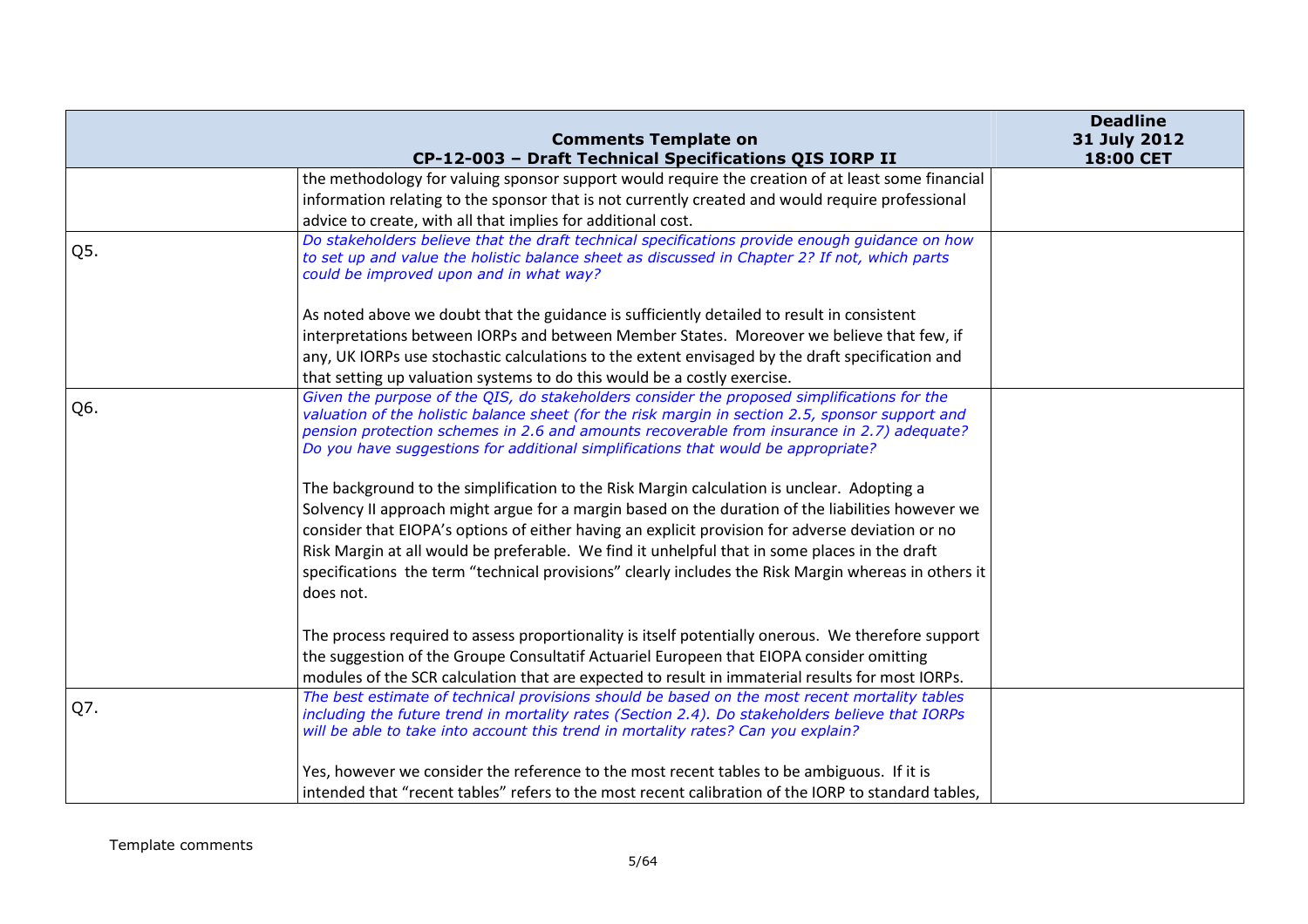|     | <b>Comments Template on</b>                                                                                                                                                                                                                                                                                                                                                                                                                                                                                                                                                                                                                                                                                                                                                                                 | <b>Deadline</b><br>31 July 2012 |
|-----|-------------------------------------------------------------------------------------------------------------------------------------------------------------------------------------------------------------------------------------------------------------------------------------------------------------------------------------------------------------------------------------------------------------------------------------------------------------------------------------------------------------------------------------------------------------------------------------------------------------------------------------------------------------------------------------------------------------------------------------------------------------------------------------------------------------|---------------------------------|
|     | CP-12-003 - Draft Technical Specifications QIS IORP II                                                                                                                                                                                                                                                                                                                                                                                                                                                                                                                                                                                                                                                                                                                                                      | 18:00 CET                       |
|     | we support the principle. If, by contrast, it is intended to require IORPs to calibrate their mortality<br>only by reference to the most recent standard tables, we would consider this a retrograde step -<br>IORPs must be allowed to use the standard tables that best fit their demographic profile even if<br>that means calibrating to older tables.                                                                                                                                                                                                                                                                                                                                                                                                                                                  |                                 |
|     | We consider "future trend" to be an unsatisfactory term. However we would support the<br>principle of using mortality tables that included a "best estimate" projection of future mortality<br>improvements.                                                                                                                                                                                                                                                                                                                                                                                                                                                                                                                                                                                                |                                 |
|     | As an aside, we consider the longevity stress too approximate and unrealistic given the<br>importance of this parameter for IORPs.                                                                                                                                                                                                                                                                                                                                                                                                                                                                                                                                                                                                                                                                          |                                 |
| Q8. | Is it clear enough from the technical specifications what cash flows should be taken into account<br>in the calculation of the best estimate (e.g. in relation to benefits (unconditional, pure<br>conditional, pure discretionary, mixed), contributions, expenses, etc.) and how the projection of<br>these cash flows should be made (Section 2.4)?                                                                                                                                                                                                                                                                                                                                                                                                                                                      |                                 |
|     | The principles appear clear, but we reiterate our concerns that different IORPs and different                                                                                                                                                                                                                                                                                                                                                                                                                                                                                                                                                                                                                                                                                                               |                                 |
|     | Member States might interpret what constitute unconditional, conditional, discretionary and                                                                                                                                                                                                                                                                                                                                                                                                                                                                                                                                                                                                                                                                                                                 |                                 |
|     | mixed benefits differently. Using a stochastic approach could be onerous; as could unbundling                                                                                                                                                                                                                                                                                                                                                                                                                                                                                                                                                                                                                                                                                                               |                                 |
|     | liabilities into the different categories (discretionary, unconditional etc.) and doing separate SCR<br>calculations for each category.                                                                                                                                                                                                                                                                                                                                                                                                                                                                                                                                                                                                                                                                     |                                 |
| Q9. | EIOPA is considering to take into account in the QIS the possibility in some member states to<br>reduce benefits in case of sponsor default (for example, when a pension protection scheme does<br>not guarantee the full level of benefits) in the valuation of the best estimate of technical<br>provisions (see Reduction of benefits in case of sponsor default in Section 2.4 and Pension<br>protection schemes in Section 2.6). Do stakeholders agree and, if yes, should it only apply in<br>case of sponsor support backed up by a pension protection scheme or to sponsor support in<br>general?It is difficult to comment on this without knowing the regulatory actions that would flow from<br>the corresponding calculations but we can see a rationale for not allowing for benefit reduction |                                 |
|     | features in any measures that are used to drive actual cash payments to the IORP and only<br>allowing for the facility to reduce benefits in any wider risk management measures. However we<br>would not support a proposal to allow for such measures if their sole effect was to make the holistic<br>balance sheet balance, as this would undermine the usefulness of the holistic balance sheet.                                                                                                                                                                                                                                                                                                                                                                                                        |                                 |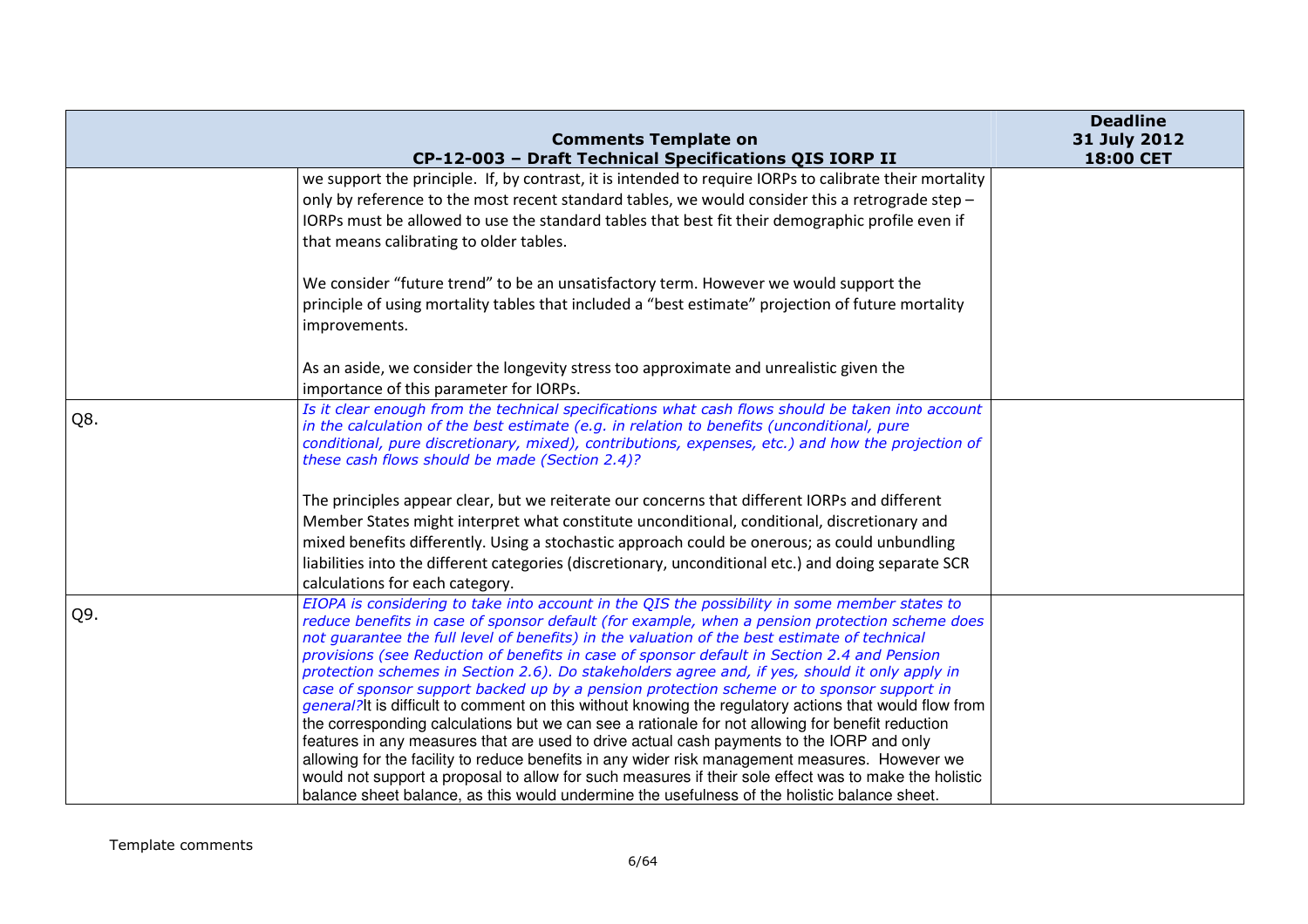|      | <b>Comments Template on</b><br>CP-12-003 - Draft Technical Specifications QIS IORP II                                                                                                                                                                                                                                                                                                                                                                                                                                                                                                                                                                                                                                                                                                                                                                                     | <b>Deadline</b><br>31 July 2012<br>18:00 CET |
|------|---------------------------------------------------------------------------------------------------------------------------------------------------------------------------------------------------------------------------------------------------------------------------------------------------------------------------------------------------------------------------------------------------------------------------------------------------------------------------------------------------------------------------------------------------------------------------------------------------------------------------------------------------------------------------------------------------------------------------------------------------------------------------------------------------------------------------------------------------------------------------|----------------------------------------------|
| Q10. | The technical specifications propose that security mechanisms should be valued on a market<br>consistent basis, i.e. by calculating the probability-weighted average of (discounted) expected<br>payments from the sponsor and the pension protection scheme (Section 2.6). Do stakeholders<br>agree with the principles for the valuation of sponsor support and pension protection schemes?<br>If not, what alternatives would you propose?                                                                                                                                                                                                                                                                                                                                                                                                                             |                                              |
|      | We consider that the complexity of the implied proposals coupled to the ambiguity of certain<br>terms could compromise comparability. We are particularly concerned about the arbitrariness of<br>some of the parameters provided because, if the legislation uses different parameters, the QIS<br>calculations will not have provided a valid assessment of the impact. In addition, we question the<br>value of using such complex formulae to capture some components when other material<br>components of the holistic balance sheet employ such crude approximations and subjective<br>values for key parameters.                                                                                                                                                                                                                                                   |                                              |
|      | We consider that EIOPA should investigate all the options for taking account of sponsor support<br>and pension protection schemes. We are not persuaded that the proposed approach is the most<br>appropriate for a market consistent framework and we see little evidence that existing market<br>approaches have been taken into account. In particular, we see little evidence that EIOPA has<br>drawn on the considerable expertise that has been developed in assessing sponsor covenant for<br>pensions in the UK since the implementation of IORP 1. We have commissioned research from<br>PwC and from Barrie and Hibbert on the treatment of sponsor support. We expect an initial<br>report from them in early October but with regular updates in the meantime. We would be keen<br>to share the results of that research with EIOPA as they become available. |                                              |
|      | We have a specific concern that as specified in the QIS, under interest rate stress the sponsor<br>support asset may behave like a bond. It is possible that we have misinterpreted the<br>specification, in which case we suggest that clarification is required. We realise too that this may<br>be a pragmatic approximation for the purpose of the QIS: if so we consider that the results may<br>mislead as it is unrealistic to assume that the value of sponsor support will automatically increase<br>if interest rates fall and suggest that the QIS needs also to consider scenarios in which the value of<br>sponsor support falls when interest rates fall. It follows that we consider this is one area in which                                                                                                                                             |                                              |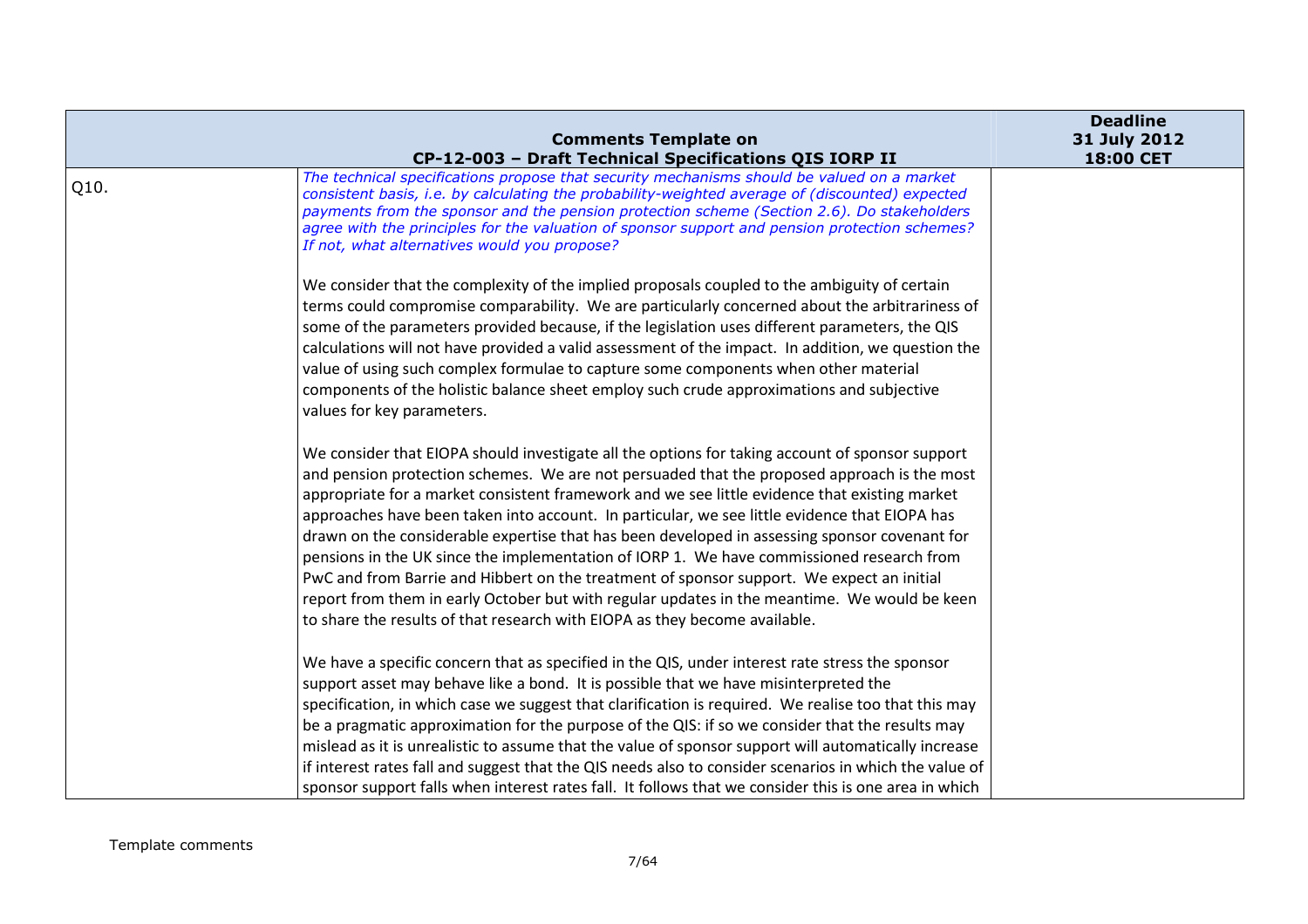|      | <b>Comments Template on</b>                                                                                                                                                                                                                                                                                                                                                               | <b>Deadline</b><br>31 July 2012 |
|------|-------------------------------------------------------------------------------------------------------------------------------------------------------------------------------------------------------------------------------------------------------------------------------------------------------------------------------------------------------------------------------------------|---------------------------------|
|      | CP-12-003 - Draft Technical Specifications QIS IORP II                                                                                                                                                                                                                                                                                                                                    | 18:00 CET                       |
|      | it is important that a regime centred on the holistic balance sheet should be flexible enough to                                                                                                                                                                                                                                                                                          |                                 |
|      | allow expert judgement to override a formulaic approach to calculating the various components.                                                                                                                                                                                                                                                                                            |                                 |
| Q11. | Do stakeholders have suggestions for the parameters- such as the probability of default and the<br>recovery rate in the event of default - used in the valuation of sponsor support and pension<br>protection schemes (Section 2.6)?                                                                                                                                                      |                                 |
|      | No, these are not actuarial issues.                                                                                                                                                                                                                                                                                                                                                       |                                 |
| Q12. | Do stakeholders agree with the methodology set out to value the maximum value of sponsor<br>support (Section 2.6)? Do stakeholders have suggestions for the parameters used in valuing the<br>maximum amount of sponsor support? In particular, with regard to the proportions of future<br>profits / EBTDA and the time period of the calculations.                                      |                                 |
|      | In our view EIOPA should consider all the options for taking account of sponsor support and                                                                                                                                                                                                                                                                                               |                                 |
|      | pension protection schemes. The research we have commissioned should help EIOPA calibrate                                                                                                                                                                                                                                                                                                 |                                 |
|      | the approach it chooses and we look forward to sharing the results of that research with EIOPA as                                                                                                                                                                                                                                                                                         |                                 |
|      | they become available.                                                                                                                                                                                                                                                                                                                                                                    |                                 |
|      | We consider that the QIS should assess how the value of sponsor support changes over time and<br>the effect of any volatility on the impact of EIOPA's advice.                                                                                                                                                                                                                            |                                 |
| Q13. | The draft technical specifications propose performing an upward shift in the basic risk-free<br>interest rate curve to approximate the so-called counter cyclical premium or to allow IORPs -<br>under conditions - to apply the so-called matching premium (Section 2.8). Do stakeholders<br>agree with this approach to take into account the long -term nature of pension liabilities? |                                 |
|      | We consider that EIOPA should investigate all the options for taking into account the long-term<br>nature of pension liabilities. We would be happy to work with EIOPA to identify these but more                                                                                                                                                                                         |                                 |
|      | time will be required than the consultation allows.                                                                                                                                                                                                                                                                                                                                       |                                 |
|      | However, our immediate observations are:                                                                                                                                                                                                                                                                                                                                                  |                                 |
|      | <b>Counter-cyclical premium</b>                                                                                                                                                                                                                                                                                                                                                           |                                 |
|      | The proposal/option seems to suggest a uniform adjustment (50bp) across all Member States. We                                                                                                                                                                                                                                                                                             |                                 |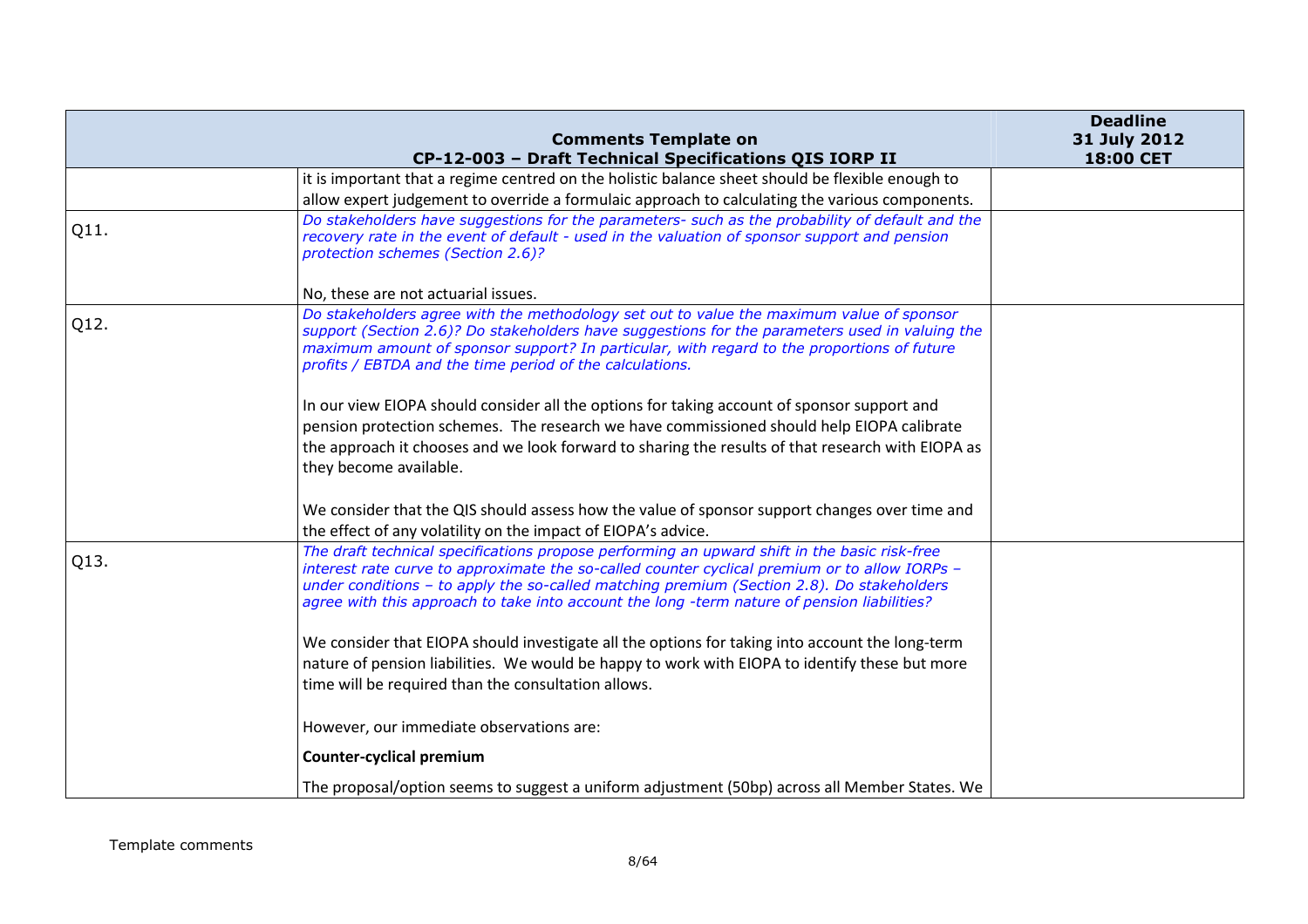|      | <b>Comments Template on</b><br>CP-12-003 - Draft Technical Specifications QIS IORP II                                                                                                                                                                                                                                                                                                                                                                                                                               | <b>Deadline</b><br>31 July 2012<br>18:00 CET |
|------|---------------------------------------------------------------------------------------------------------------------------------------------------------------------------------------------------------------------------------------------------------------------------------------------------------------------------------------------------------------------------------------------------------------------------------------------------------------------------------------------------------------------|----------------------------------------------|
|      | wonder whether this should vary by currency and, indeed, by Member State. We also question<br>whether a 50bp adjustment would be large enough to serve the intended purpose.                                                                                                                                                                                                                                                                                                                                        |                                              |
|      | <b>Matching premium</b>                                                                                                                                                                                                                                                                                                                                                                                                                                                                                             |                                              |
|      | We are disappointed that the draft QIS specifications have been imported from Solvency II with<br>minimal adjustment. In particular we are concerned at the limited circumstances in which a<br>matching premium may be used and we remain to be convinced that such restrictive conditions<br>are appropriate. Indeed we would argue that far from resulting in a level playing field, a regime in<br>this form will favour those who can take advantage of the matching premium, which will include<br>few IORPs. |                                              |
|      | We have a concern that the bond markets are just too small to accommodate a matching<br>premium based approach that depends on the assets held by IORPs. We suggest that EIOPA<br>consider as an alternative an illiquidity adjustment that reflects the (potentially unlimited) size of<br>the sponsor support and which uses a liquidity premium based on, for example, dividend yields<br>with a future increase in line with relatively conservative GDP growth assumptions                                     |                                              |
| Q14. | Do stakeholders agree that the proposed way to derive the level B discount rate adequately<br>reflect the expected return on assets of IORPs (Section 2.8)? If not, what alternative would you<br>propose?                                                                                                                                                                                                                                                                                                          |                                              |
|      | We are concerned that the proposed way to derive the level B discount rates may not be<br>sufficiently sophisticated to address the investment strategies of some IORPs and that as a result<br>the QIS calculations may substantially misstate the results. We consider that it would be much<br>better to specify that the approach already followed for the sponsor's pensions accounting<br>disclosures should be adopted.                                                                                      |                                              |
|      | We note that the proposals seem designed to favour investment in equities and other risky assets.                                                                                                                                                                                                                                                                                                                                                                                                                   |                                              |
| Q15. | Do stakeholders agree that the draft technical specifications specify a fixed yearly percentage of<br>respectively 2% and 3% for the expected inflation rate and salary growth? Or should IORPs also<br>be allowed to expected inflation implied by financial markets? Could you explain?                                                                                                                                                                                                                           |                                              |
|      | We are strongly of the view that the valuation of inflation-linked pensions would not be market-                                                                                                                                                                                                                                                                                                                                                                                                                    |                                              |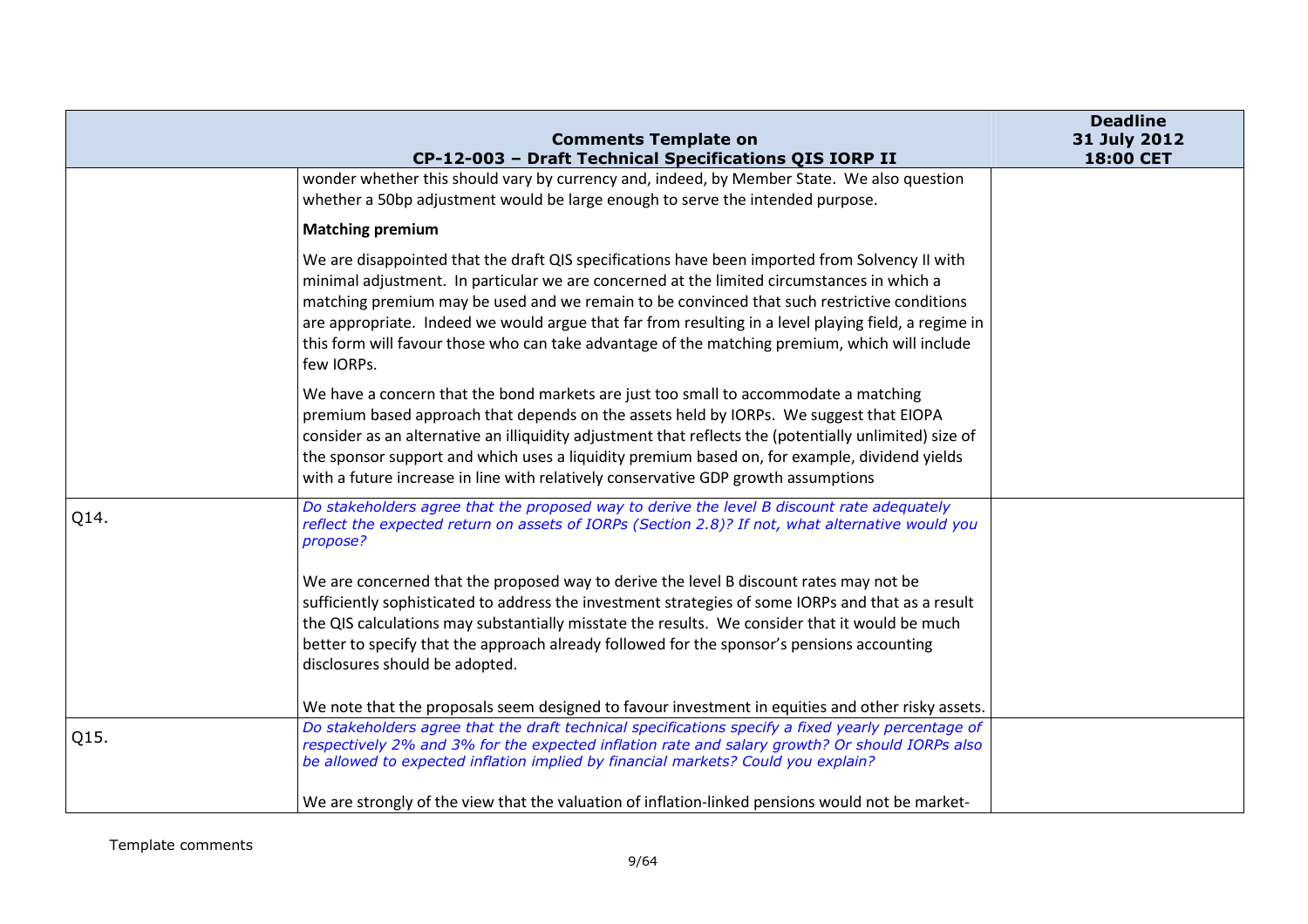|      |                                                                                                                                                                                                                                                                                                                                                                                 | <b>Deadline</b>           |
|------|---------------------------------------------------------------------------------------------------------------------------------------------------------------------------------------------------------------------------------------------------------------------------------------------------------------------------------------------------------------------------------|---------------------------|
|      | <b>Comments Template on</b><br>CP-12-003 - Draft Technical Specifications QIS IORP II                                                                                                                                                                                                                                                                                           | 31 July 2012<br>18:00 CET |
|      | consistent if IORPs were not expected to adopt assumptions consistent with market-implied                                                                                                                                                                                                                                                                                       |                           |
|      | inflation. Consistent with this, if there is to be an SCR, we believe that it should include a                                                                                                                                                                                                                                                                                  |                           |
|      | component for inflation stress (although we remain unclear what purpose the SCR would serve).                                                                                                                                                                                                                                                                                   |                           |
|      | We are also strongly of the view that salary growth should only be allowed for to the extent that                                                                                                                                                                                                                                                                               |                           |
|      | salaries are guaranteed to increase and benefits are guaranteed to remain linked to them.                                                                                                                                                                                                                                                                                       |                           |
| Q16. | Do stakeholders believe that the description of the SCR in Chapter 3 is sufficiently clear and<br>understandable to enable participants in the QIS to perform the necessary calculations?                                                                                                                                                                                       |                           |
|      | We consider that rather less information would be more appropriate. In particular, based on our                                                                                                                                                                                                                                                                                 |                           |
|      | experience in helping insurers understand and implement the requirements of Solvency II, we                                                                                                                                                                                                                                                                                     |                           |
|      | believe that the level of asset information is too detailed - for example the provision of asset data                                                                                                                                                                                                                                                                           |                           |
|      | on a security-by-security basis, the requirement to apply a 'look-through' approach, exposures                                                                                                                                                                                                                                                                                  |                           |
|      | aggregated by issuer name, bond information by term and credit rating etc.                                                                                                                                                                                                                                                                                                      |                           |
| Q17. | Do stakeholders believe that the risks IORPs are facing are adequately reflected in the<br>calculation of the SCR and MCR (Chapter 3 and 4)? Are there in the stakeholders' view any risks<br>being considered that are not material and could be excluded from the technical specifications?<br>Are there other risks that should be considered in the calculation of the SCR? |                           |
|      | It is not possible to say with any certainty that the risks are adequately reflected without knowing<br>the regulatory actions that would be driven by the SCR and MCR.                                                                                                                                                                                                         |                           |
|      | Whilst we remain to be convinced that the SCR is a useful piece of information in the context of<br>UK IORPs we make the following technical comments:                                                                                                                                                                                                                          |                           |
|      | If calculating an SCR, we consider it appropriate to include additional shocks – such as                                                                                                                                                                                                                                                                                        |                           |
|      | those relating to inflation risk (although, within the UK, many IORPs' exposure to inflation                                                                                                                                                                                                                                                                                    |                           |
|      | risks is 'capped') but to exclude those modules that are expected to be immaterial for<br>most IORPs                                                                                                                                                                                                                                                                            |                           |
|      | We consider that the value of sponsor support as proposed could be volatile and could be                                                                                                                                                                                                                                                                                        |                           |
|      | expected to be subject to shock at, at least, the level applicable to equities – possibly an                                                                                                                                                                                                                                                                                    |                           |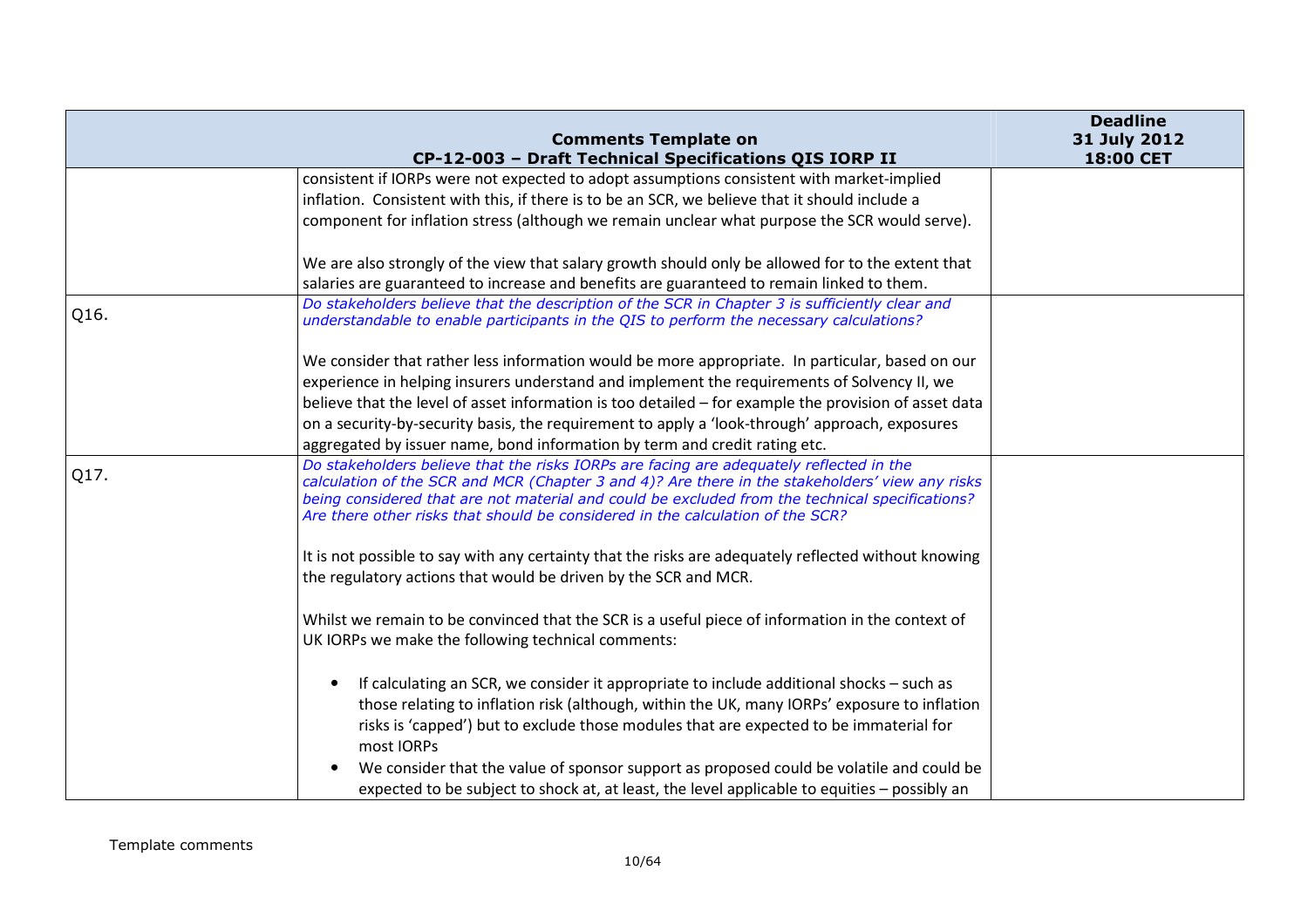|      |                                                                                                                                                                                                        | <b>Deadline</b>           |
|------|--------------------------------------------------------------------------------------------------------------------------------------------------------------------------------------------------------|---------------------------|
|      | <b>Comments Template on</b><br>CP-12-003 - Draft Technical Specifications QIS IORP II                                                                                                                  | 31 July 2012<br>18:00 CET |
|      | even higher level to recognise the concentration risk.                                                                                                                                                 |                           |
|      | We consider the proposed longevity shock to be too crude.                                                                                                                                              |                           |
|      | We also consider that the allowance for an equity risk dampener is not statistically robust.                                                                                                           |                           |
|      | Moreover, the dampener as at 31 December 2011 is likely to be lower than the level                                                                                                                     |                           |
|      | quoted in the QIS technical specification consultation document (assuming that it is based                                                                                                             |                           |
|      | on the average MSCI Index performance, similar to the approach in QIS5 for Solvency II).                                                                                                               |                           |
|      | This will result in higher equity stresses than the 30% ("global") and 40% ("other") quoted.                                                                                                           |                           |
|      | As suggested in our response to question 6, we question whether there should be an explicit Risk                                                                                                       |                           |
|      | Margin or whether it should be incorporated within the SCR. If the option is chosen of a Risk                                                                                                          |                           |
|      | Margin based on explicit provision for adverse deviation, it may not be appropriate to include                                                                                                         |                           |
|      | longevity or mortality stresses within the SCR. We think EIOPA should consider these aspects                                                                                                           |                           |
|      | further – and we would urge a delay in carrying out the QIS to allow sufficient time to do so.                                                                                                         |                           |
| Q18. | Do stakeholders believe that the way the loss-absorbing capacity of adjustment mechanisms<br>and security mechanisms is taken into account in the calculation of the SCR (Section 3.2) is<br>adequate? |                           |
|      | Our overarching concern is that there is insufficient time to consider this in detail. That said,                                                                                                      |                           |
|      | experience from implementing Solvency II for insurers leads us to conclude that the modular                                                                                                            |                           |
|      | approach which requires three different SCR calculations (see response to question 1 above) is                                                                                                         |                           |
|      | complex and expensive. Moreover the few sample calculations our members have had time to                                                                                                               |                           |
|      | perform suggest that the way these mechanisms are taken into account may result in some highly                                                                                                         |                           |
|      | undesirable behaviours. For example, it seems that in some circumstances, the holistic balance                                                                                                         |                           |
|      | sheet position deteriorates if the sponsor makes a payment into the IORP.                                                                                                                              |                           |
| Q19. | Do stakeholders believe that the calculation of SCR in the Operational risk module (Section 3.3)<br>is adequate for IORPs?                                                                             |                           |
|      | No. The QIS specification is clearly designed for a financial institution resembling an insurer and is                                                                                                 |                           |
|      | unsuitable for UK trust-based IORPs. The derivation of the parameters is unclear. It is desirable to                                                                                                   |                           |
|      | have greater transparency as to how these have been arrived at. If this detail is made available, it                                                                                                   |                           |
|      | seems to us to be appropriate to consult on the basis for deciding these parameters. It is not                                                                                                         |                           |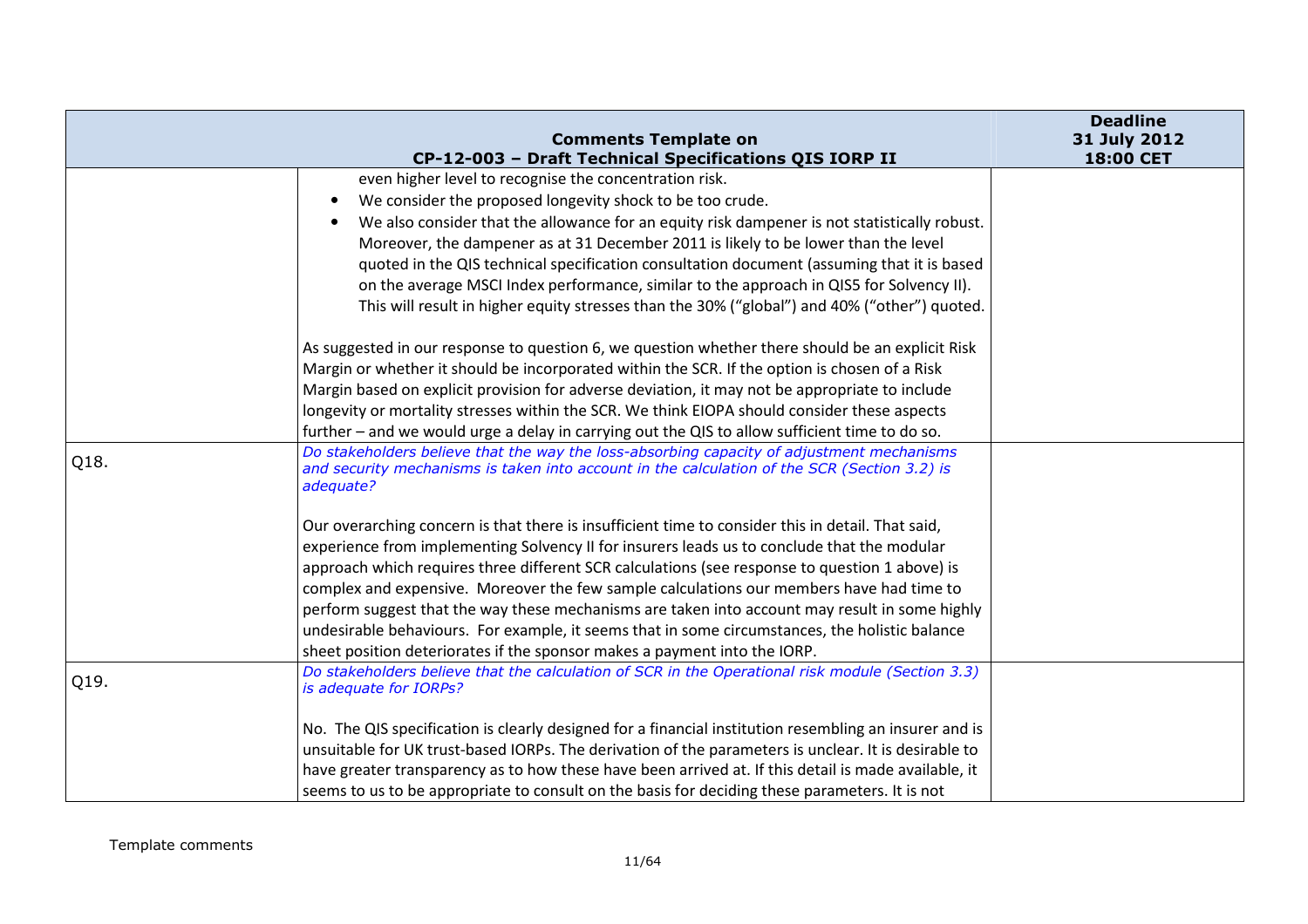|      | <b>Comments Template on</b>                                                                                                                                                                                                                                                                                                                                                                                  | <b>Deadline</b><br>31 July 2012 |
|------|--------------------------------------------------------------------------------------------------------------------------------------------------------------------------------------------------------------------------------------------------------------------------------------------------------------------------------------------------------------------------------------------------------------|---------------------------------|
|      | CP-12-003 - Draft Technical Specifications QIS IORP II                                                                                                                                                                                                                                                                                                                                                       | 18:00 CET                       |
|      | immediately clear to us how the operational risk module incentivises IORPs to improve<br>operational risk management.                                                                                                                                                                                                                                                                                        |                                 |
|      | That said, in the overall SCR the operational risk module is a comparatively small element. There is<br>a risk that this could be 'over-engineered' affording spurious accuracy at the cost of further<br>complication. On balance, we consider that EIOPA should confine itself to setting out principles to                                                                                                |                                 |
| Q20. | be interpreted according to local circumstances.<br>Do stakeholders believe that the simplifications provided for the calculation of the SCR (for<br>spread risk on bonds in section 3.5, value of collateral in section 3.6 and mortality, longevity,<br>benefit option and catastrophe risk in section 3.7) are adequate? Do stakeholders have any<br>concrete suggestions for additional simplifications? |                                 |
|      | Our view is that these areas need to be considered in far more detail. We would welcome the<br>opportunity to help EIOPA develop suitable simplifications.                                                                                                                                                                                                                                                   |                                 |
| Q21. | Do stakeholders believe that the treatment of sponsor default risk in the counterparty default<br>risk module of the SCR calculation (Section 3.6) is appropriate? If not, what improvements<br>would stakeholders suggest?                                                                                                                                                                                  |                                 |
|      | No. In particular we consider that:                                                                                                                                                                                                                                                                                                                                                                          |                                 |
|      | Loss-given default = 50% SponsorSupport                                                                                                                                                                                                                                                                                                                                                                      |                                 |
|      | is profoundly unsatisfactory in that it fails to capture the multi-dimensional nature of sponsor<br>support and therefore risks substantially misstating the impact of the advice.                                                                                                                                                                                                                           |                                 |
|      | In addition, at the 'theoretical/technical' level, as we mentioned in response to question 17, the<br>issue of sponsor support could be subject to equity or concentration risk stress. The consultation<br>document also seems unclear as to whether allowance should be made for the risk-mitigating<br>effect of sponsor support in the 'counterparty default' risk calculation.                          |                                 |
| Q22. | Do stakeholders believe that the calculation of SCR in the Benefit option risk sub-module<br>(Section 3.7) is adequate for IORPs?                                                                                                                                                                                                                                                                            |                                 |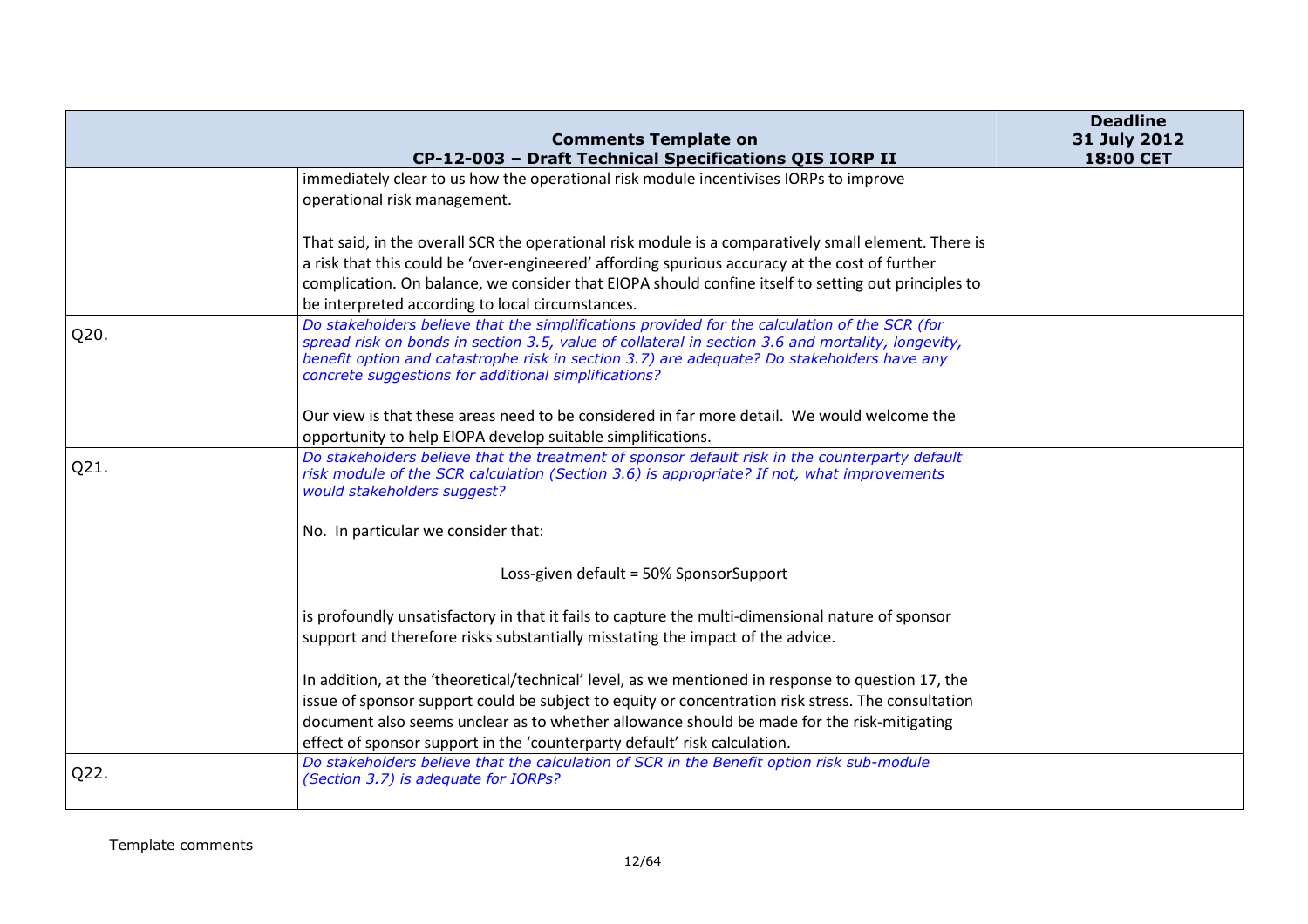|        | <b>Comments Template on</b>                                                                                                                                                                                                                                                                                                                                                                             | <b>Deadline</b><br>31 July 2012 |
|--------|---------------------------------------------------------------------------------------------------------------------------------------------------------------------------------------------------------------------------------------------------------------------------------------------------------------------------------------------------------------------------------------------------------|---------------------------------|
|        | CP-12-003 - Draft Technical Specifications QIS IORP II                                                                                                                                                                                                                                                                                                                                                  | 18:00 CET                       |
|        | We find SCR 7.46 unhelpful: it would be better to use the term "option" rather than the term<br>"lapse", which is not naturally associated with typical options that would need to be considered<br>by UK IORPs such as commutation and early retirement, which are the most notable omissions<br>from the perspective of UK IORPs and which would not normally be associated with the word<br>"lapse". |                                 |
|        | We note that the benefits option module (or 'lapse rate') is calibrated on insurance data and does<br>not reflect actual/potential benefit option take-up within the IORP.                                                                                                                                                                                                                              |                                 |
|        | The member-by-member approach is very onerous and whilst the simplification (of a                                                                                                                                                                                                                                                                                                                       |                                 |
|        | homogeneous risk group) appears attractive, we are unclear as to how to prove that the results                                                                                                                                                                                                                                                                                                          |                                 |
|        | will not be materially different from the member-by-member basis without doing those member-<br>by-member calculations anyway.                                                                                                                                                                                                                                                                          |                                 |
| Q23.   | Do stakeholders believe that the descriptions of financial and insurance risk mitigation (Section<br>3.9 and 3.10) are sufficiently clear and understandable to enable participants in the QIS to<br>perform the necessary calculations?                                                                                                                                                                |                                 |
|        | Our experience with implementing Solvency II leads us to conclude that the 'basis risk'                                                                                                                                                                                                                                                                                                                 |                                 |
|        | requirements are very onerous. We also consider that the consultation document fails to                                                                                                                                                                                                                                                                                                                 |                                 |
|        | recognise dynamic hedging as a valid risk management technique.                                                                                                                                                                                                                                                                                                                                         |                                 |
|        | Again this is an area that bears longer consideration and scrutiny than the consultation affords<br>and we would welcome the opportunity to help EIOPA with this.                                                                                                                                                                                                                                       |                                 |
| I.1.1. | No comment                                                                                                                                                                                                                                                                                                                                                                                              |                                 |
| I.1.2. | No comment                                                                                                                                                                                                                                                                                                                                                                                              |                                 |
| I.1.3. | No comment                                                                                                                                                                                                                                                                                                                                                                                              |                                 |
| I.1.4. | We are concerned that if the proposals are in the form implied by this technical specification, the<br>risk of undermining the supply and, in particular, the cost-efficiency of occupational retirement<br>provision within the EU would be very high.                                                                                                                                                 |                                 |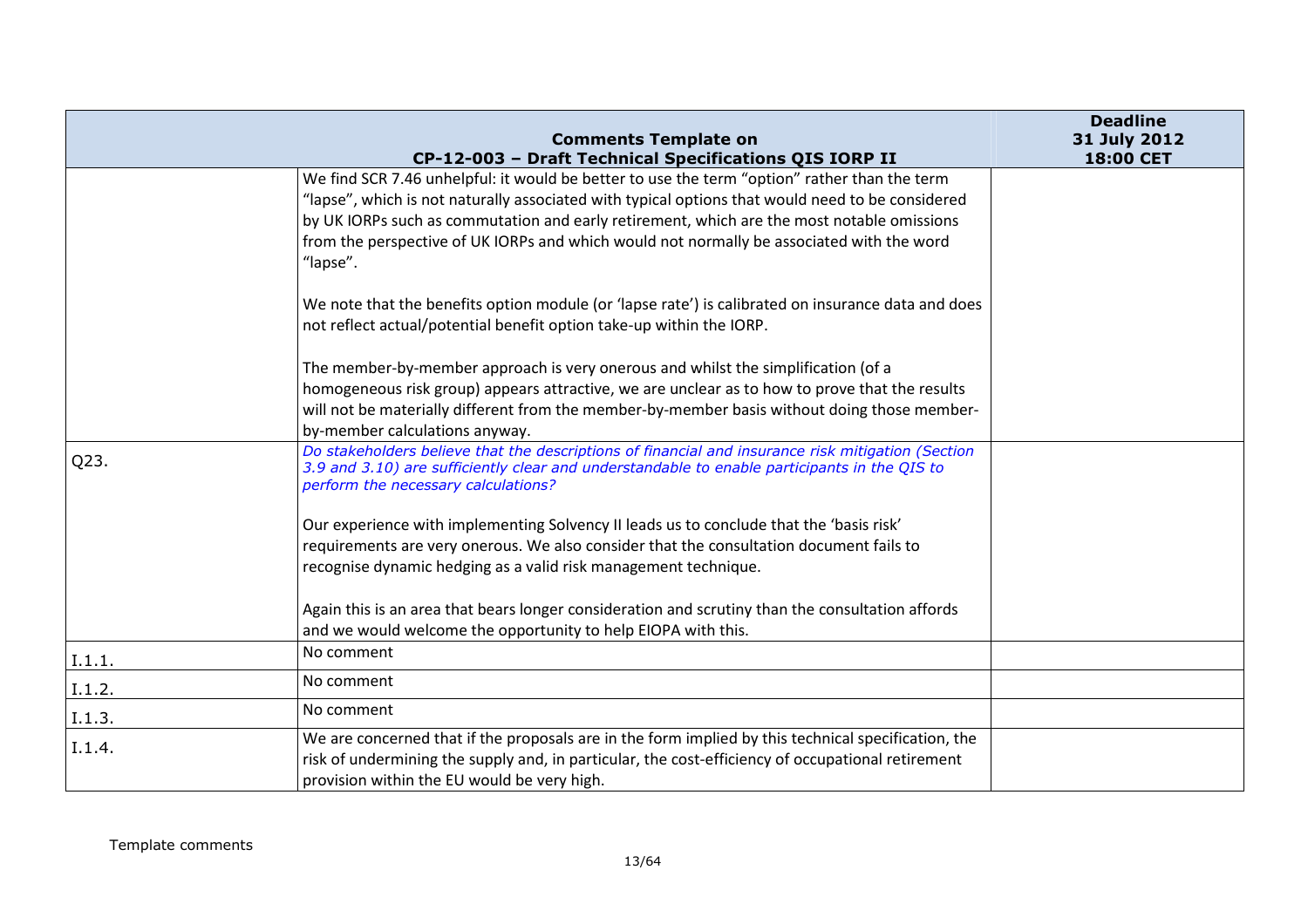|                      |                                                                                                                                                        | <b>Deadline</b> |
|----------------------|--------------------------------------------------------------------------------------------------------------------------------------------------------|-----------------|
|                      | <b>Comments Template on</b>                                                                                                                            | 31 July 2012    |
|                      | CP-12-003 - Draft Technical Specifications QIS IORP II<br>We have a concern that the technical specification will not achieve the first objective. Our | 18:00 CET       |
| 1.1.5.               | members have found that the results of the calculations can be very sensitive to some inputs and                                                       |                 |
|                      | parameters. This non-linearity means that the impact of potential proposals can only be properly                                                       |                 |
|                      | understood with more extensive sensitivity analyses than evisaged by this technical specification.                                                     |                 |
|                      |                                                                                                                                                        |                 |
|                      | We strongly recommend that EIOPA collate the data at a high level of granularity so that it is                                                         |                 |
|                      | possible to examine the potential effect by country, by region, by industry etc. and to analyse the                                                    |                 |
|                      | effect of varying the key parameters.                                                                                                                  |                 |
| I.2.1.               | No comment                                                                                                                                             |                 |
| I.2.2.               | As noted elsewhere, we are not persuaded that the technical specifications are entirely market-                                                        |                 |
|                      | consistent. We continue to question the validity of a uniform confidence level for Pillar 2 pension                                                    |                 |
|                      | provision when there are such large variations between Member States in Pillar 1 provision.                                                            |                 |
| I.2.3.               | No comment                                                                                                                                             |                 |
| I.2.4.               | No comment                                                                                                                                             |                 |
| I.2.5.               | No comment                                                                                                                                             |                 |
| I.2.6.               | As noted elsewhere, we are disappointed that EIOPA has not considered more options,                                                                    |                 |
|                      | particularly for the valuation of sponsor support.                                                                                                     |                 |
| $\overline{1.3.1}$ . | As noted elsewhere, we consider that the QIS needs to consider the impact on the ORSA. It would                                                        |                 |
|                      | be unsatisfactory to design workable quantification and capital requirements proposals only for                                                        |                 |
|                      | the governance requirements to have the effect of overriding any simplifications adopted etc.                                                          |                 |
| I.3.2.               | We agree that it is reasonable to restrict the scope of the numerical calculations; however we                                                         |                 |
|                      | have a concern that by basing the calculations only on market conditions at a single date, the QIS                                                     |                 |
|                      | risks misrepresenting the impact of potential proposals. We believe it is essential to consider a                                                      |                 |
|                      | range of market conditions scenarios and that these scenarios should be chosen to capture                                                              |                 |
|                      | possible changes to market conditions arising from the adoption of these measures.                                                                     |                 |
| I.4.1.               | No comment                                                                                                                                             |                 |
| I.4.2.               | No comment                                                                                                                                             |                 |
| I.4.3.               | No comment                                                                                                                                             |                 |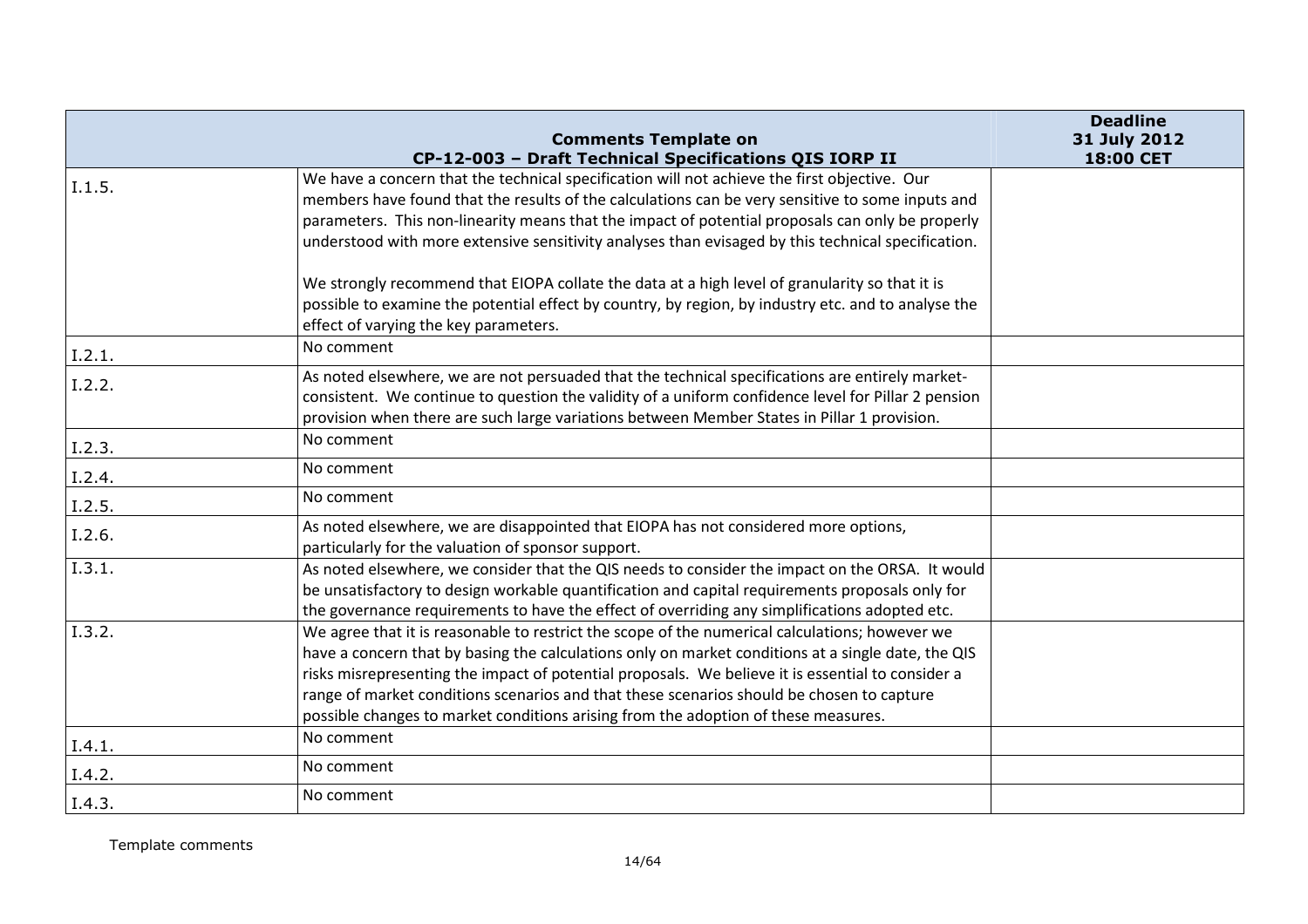|         | <b>Comments Template on</b>                                                                                                                                                                                                                                                                                                                                                                                          | <b>Deadline</b><br>31 July 2012 |
|---------|----------------------------------------------------------------------------------------------------------------------------------------------------------------------------------------------------------------------------------------------------------------------------------------------------------------------------------------------------------------------------------------------------------------------|---------------------------------|
|         | CP-12-003 - Draft Technical Specifications QIS IORP II                                                                                                                                                                                                                                                                                                                                                               | 18:00 CET                       |
| I.4.4.  | No comment                                                                                                                                                                                                                                                                                                                                                                                                           |                                 |
| I.4.5.  | We note that the latest technical specifications for Solvency II have been employed. We remain<br>concerned that Solvency II is being relied upon before it has reached a stable form.                                                                                                                                                                                                                               |                                 |
|         | We believe in particular that the provisions relating to the matching premium need more<br>development to be suitable for IORPs.                                                                                                                                                                                                                                                                                     |                                 |
| I.4.6.  | No comment                                                                                                                                                                                                                                                                                                                                                                                                           |                                 |
| I.4.7.  | No comment                                                                                                                                                                                                                                                                                                                                                                                                           |                                 |
| I.4.8.  | No comment                                                                                                                                                                                                                                                                                                                                                                                                           |                                 |
| I.4.9.  | No comment                                                                                                                                                                                                                                                                                                                                                                                                           |                                 |
| I.4.10. | No comment                                                                                                                                                                                                                                                                                                                                                                                                           |                                 |
| I.4.11. | As noted elsewhere in our response, we believe that an inflation risk module is essential for<br>market consistency.                                                                                                                                                                                                                                                                                                 |                                 |
|         | Although we understand that the specifications should not be read as proposals, we have found<br>that it is necessary to hypothecate proposals in order to reach meaningful conclusions on the<br>validity of the technical specification. Naturally we have assumed that the new regime will be as<br>implied by the technical specifications and our comments should be considered in this context.                |                                 |
| I.4.12. | No comment                                                                                                                                                                                                                                                                                                                                                                                                           |                                 |
| I.4.13. | No comment                                                                                                                                                                                                                                                                                                                                                                                                           |                                 |
| I.4.14. | No comment                                                                                                                                                                                                                                                                                                                                                                                                           |                                 |
| I.4.15. | No comment                                                                                                                                                                                                                                                                                                                                                                                                           |                                 |
| I.4.16. | We are aware of no UK IORP that has in place the data and modelling infrastructure required to<br>conduct a Solvency II level stochastic valuation. Many use stochastic techniques to study the<br>evolving relationships between assets and liabilities but these are typically used solely to set<br>investment strategies and are not calibrated for the longer term structure that a valuation would<br>require. |                                 |
| I.4.17. | We are troubled that EIOPA envisages a higher degree of accuracy for reporting than required for                                                                                                                                                                                                                                                                                                                     |                                 |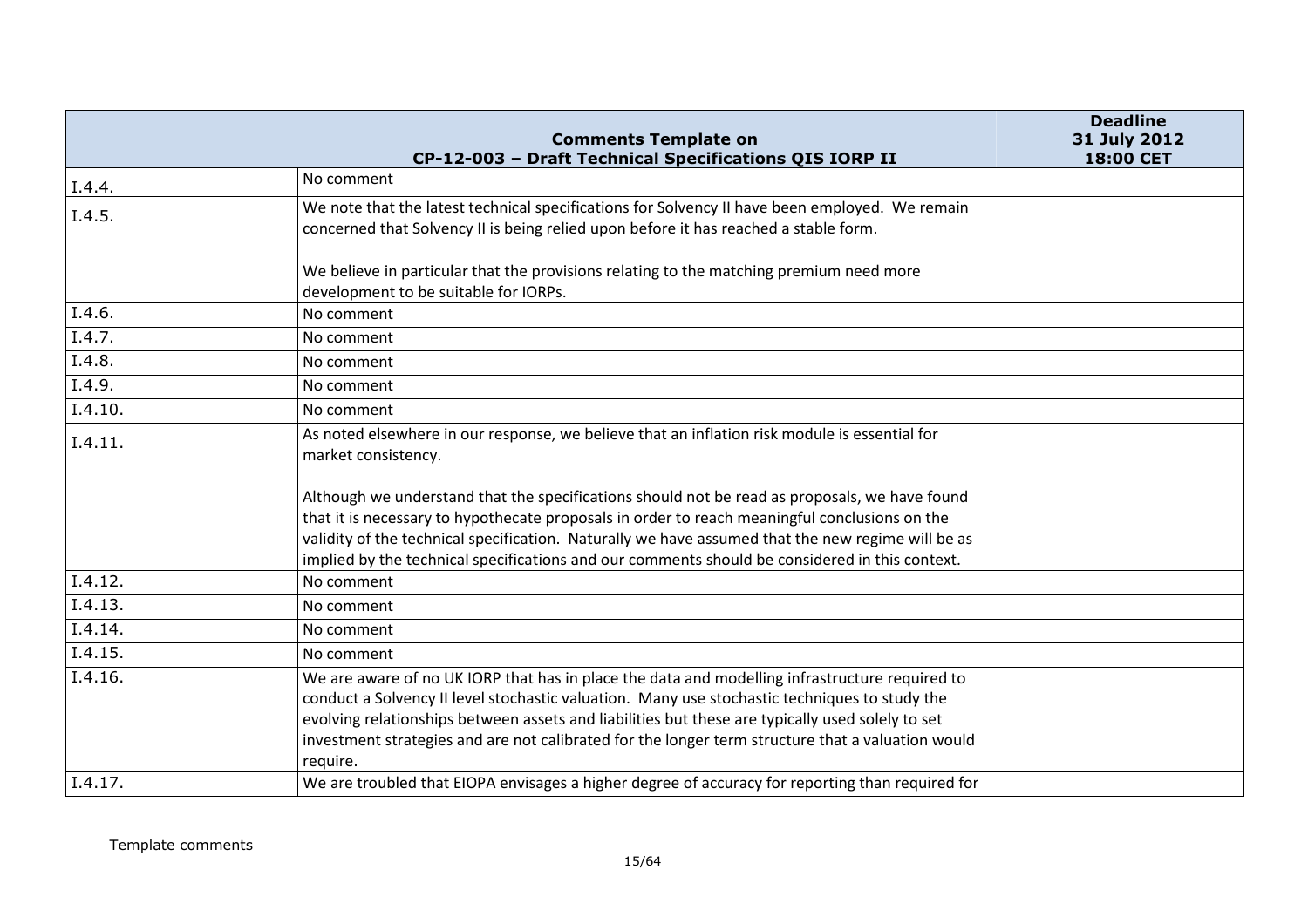|         | <b>Comments Template on</b><br>CP-12-003 - Draft Technical Specifications QIS IORP II                                                                                                                                                                                                                                                                                                                                                                                             | <b>Deadline</b><br>31 July 2012<br>18:00 CET |
|---------|-----------------------------------------------------------------------------------------------------------------------------------------------------------------------------------------------------------------------------------------------------------------------------------------------------------------------------------------------------------------------------------------------------------------------------------------------------------------------------------|----------------------------------------------|
|         | this first QIS as our members have found the calculations time consuming even at this level.                                                                                                                                                                                                                                                                                                                                                                                      |                                              |
| I.4.18. | No comment                                                                                                                                                                                                                                                                                                                                                                                                                                                                        |                                              |
| I.4.19. | We are disappointed that EIOPA has not consulted on the methodology that it intends to use to<br>reflect lower confidence levels. We recommend EIOPA take great care before assuming that<br>variables have a Gaussian distribution and before assuming linear progressions.                                                                                                                                                                                                      |                                              |
| I.4.20. | No comment                                                                                                                                                                                                                                                                                                                                                                                                                                                                        |                                              |
| I.4.21. | No comment                                                                                                                                                                                                                                                                                                                                                                                                                                                                        |                                              |
| I.4.22. | No comment                                                                                                                                                                                                                                                                                                                                                                                                                                                                        |                                              |
| I.5.1.  | No comment                                                                                                                                                                                                                                                                                                                                                                                                                                                                        |                                              |
| I.5.2.  | No comment                                                                                                                                                                                                                                                                                                                                                                                                                                                                        |                                              |
| I.5.3.  | As noted in I.2.2. above, we continue to question the validity of the uniform confidence level<br>objective.                                                                                                                                                                                                                                                                                                                                                                      |                                              |
| I.5.4.  | No comment                                                                                                                                                                                                                                                                                                                                                                                                                                                                        |                                              |
| I.5.5.  | No comment                                                                                                                                                                                                                                                                                                                                                                                                                                                                        |                                              |
| I.5.6.  | We remain concerned that Solvency II is being relied upon before it has reached a stable form.                                                                                                                                                                                                                                                                                                                                                                                    |                                              |
| I.5.7.  | As noted elsewhere we are concerned that the proposed way to derive the level B discount rates<br>may not be sufficiently sophisticated to address the investment strategies of some IORPs and that<br>as a result the QIS calculations may substantially misstate the results.                                                                                                                                                                                                   |                                              |
| I.5.8.  | We are sympathetic to the need to simplify in order to keep the report comprehensible and<br>manageable. However we would emphasise that the results have non-linear relationships with<br>the inputs and consequently that it is possible that, as specified, there are some input/parameter<br>ranges for which the deterministic version of the HBS is « chaotic » in the narrow mathematical<br>sense of being hypersensitive to small variations in those inputs/parameters. |                                              |
| I.6.1.  | It would be helpful to understand whom EIOPA intends to complete the qualitative questionnaire.                                                                                                                                                                                                                                                                                                                                                                                   |                                              |
| I.6.2.  | No comment                                                                                                                                                                                                                                                                                                                                                                                                                                                                        |                                              |
| I.6.3.  | No comment                                                                                                                                                                                                                                                                                                                                                                                                                                                                        |                                              |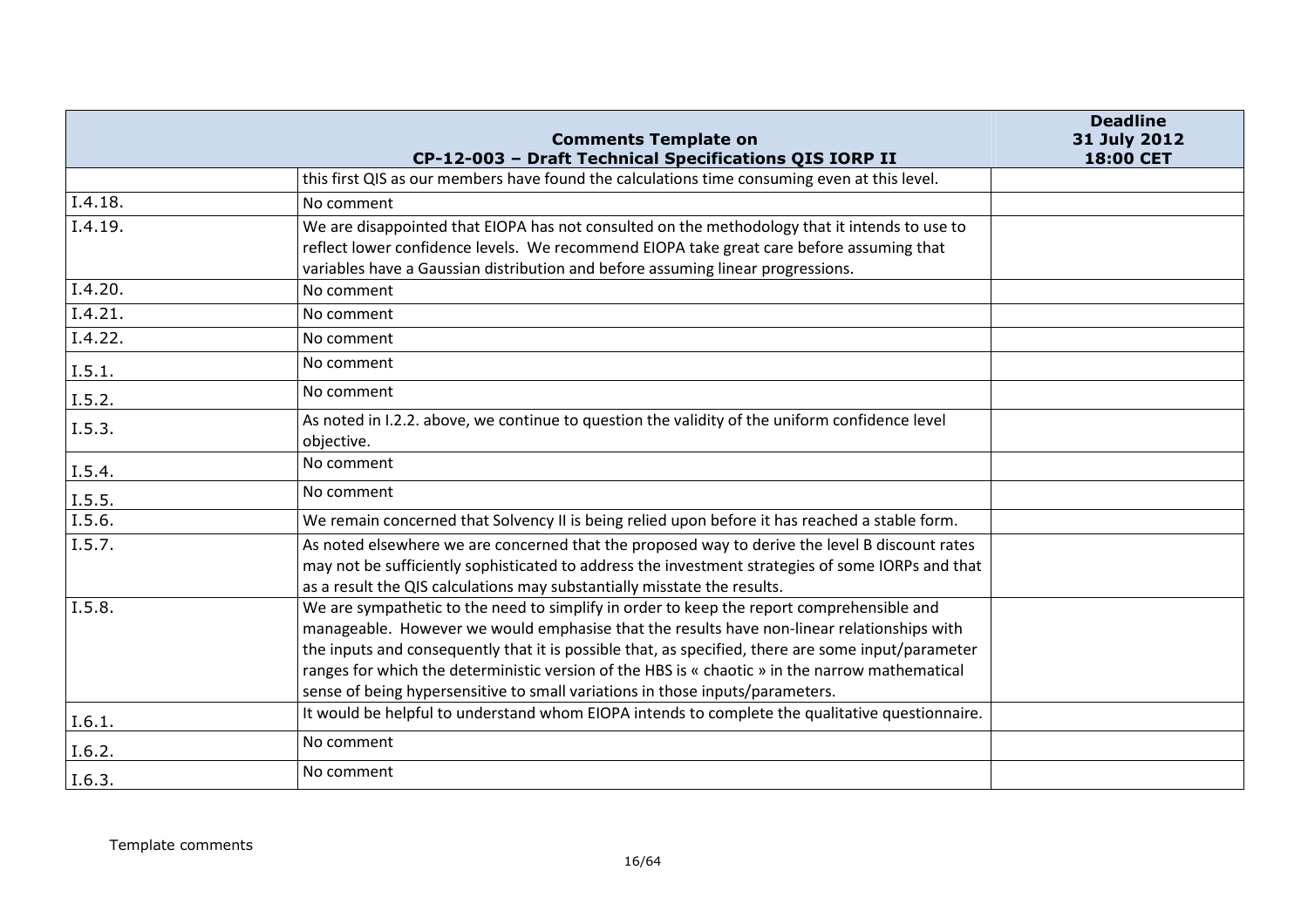|         | <b>Comments Template on</b><br>CP-12-003 - Draft Technical Specifications QIS IORP II                                                                                                                                                                                                                                                                             | <b>Deadline</b><br>31 July 2012<br>18:00 CET |
|---------|-------------------------------------------------------------------------------------------------------------------------------------------------------------------------------------------------------------------------------------------------------------------------------------------------------------------------------------------------------------------|----------------------------------------------|
| I.7.1.  | No comment                                                                                                                                                                                                                                                                                                                                                        |                                              |
| I.7.2.  | No comment                                                                                                                                                                                                                                                                                                                                                        |                                              |
| I.7.3   | No comment                                                                                                                                                                                                                                                                                                                                                        |                                              |
| I.7.4.  | We understand that the UK Pensions Regulator intends to complete the QIS for UK IORPs. We<br>would hope that it will be possible to calibrate the simplifications they will need to make against<br>full QIS calculations for sample IORPs.                                                                                                                       |                                              |
| I.7.5.  | As noted elsewhere in this response, we believe that further guidance will be required if<br>consistency is to be ensured.                                                                                                                                                                                                                                        |                                              |
| I.8.1.  | No comment                                                                                                                                                                                                                                                                                                                                                        |                                              |
| I.8.2.  | We agree that it is important to consider the impact of the advice on capital surplus particularly<br>for sponsors whose ability to raise capital is sensitive to the contents of its pension disclosures.<br>However for other companies, the impact on cashflow and on the profit/loss account is much<br>more important and we urge EIOPA to analyse this too. |                                              |
| I.8.3.  | As noted elsewhere in this response, we are disappointed that details of possible regulatory<br>interventions are not included in this QIS. We urge EIOPA to conduct a comprehensive impact<br>study on possible intermediate supervisory trigger points and associated regulatory actions.                                                                       |                                              |
| I.8.4.  | As noted elsewhere in this response, we urge EIOPA to provide a detailed segmentation analysis<br>when unpacking these data.                                                                                                                                                                                                                                      |                                              |
| I.8.5.  | No comment                                                                                                                                                                                                                                                                                                                                                        |                                              |
| I.8.6.  | In responding to this consultation, we have assumed that in light of this proposed QIS, EIOPA will<br>reach a conclusion on those aspects of its advice for which it reserved its position. Paragraph I.8.6<br>casts some doubt on this and it would be helpful if EIOPA were to clarify the position.                                                            |                                              |
| I.9.1.  | No comment                                                                                                                                                                                                                                                                                                                                                        |                                              |
| I.9.2.  | No comment                                                                                                                                                                                                                                                                                                                                                        |                                              |
| I.9.3.  | Elsewhere in this response, we argue for a series of QISs. We would find it helpful if EIOPA could<br>confirm that there will be further QISs.                                                                                                                                                                                                                    |                                              |
| I.10.1. | We understand and sympathise with the external constraints within which EIOPA is operating.                                                                                                                                                                                                                                                                       |                                              |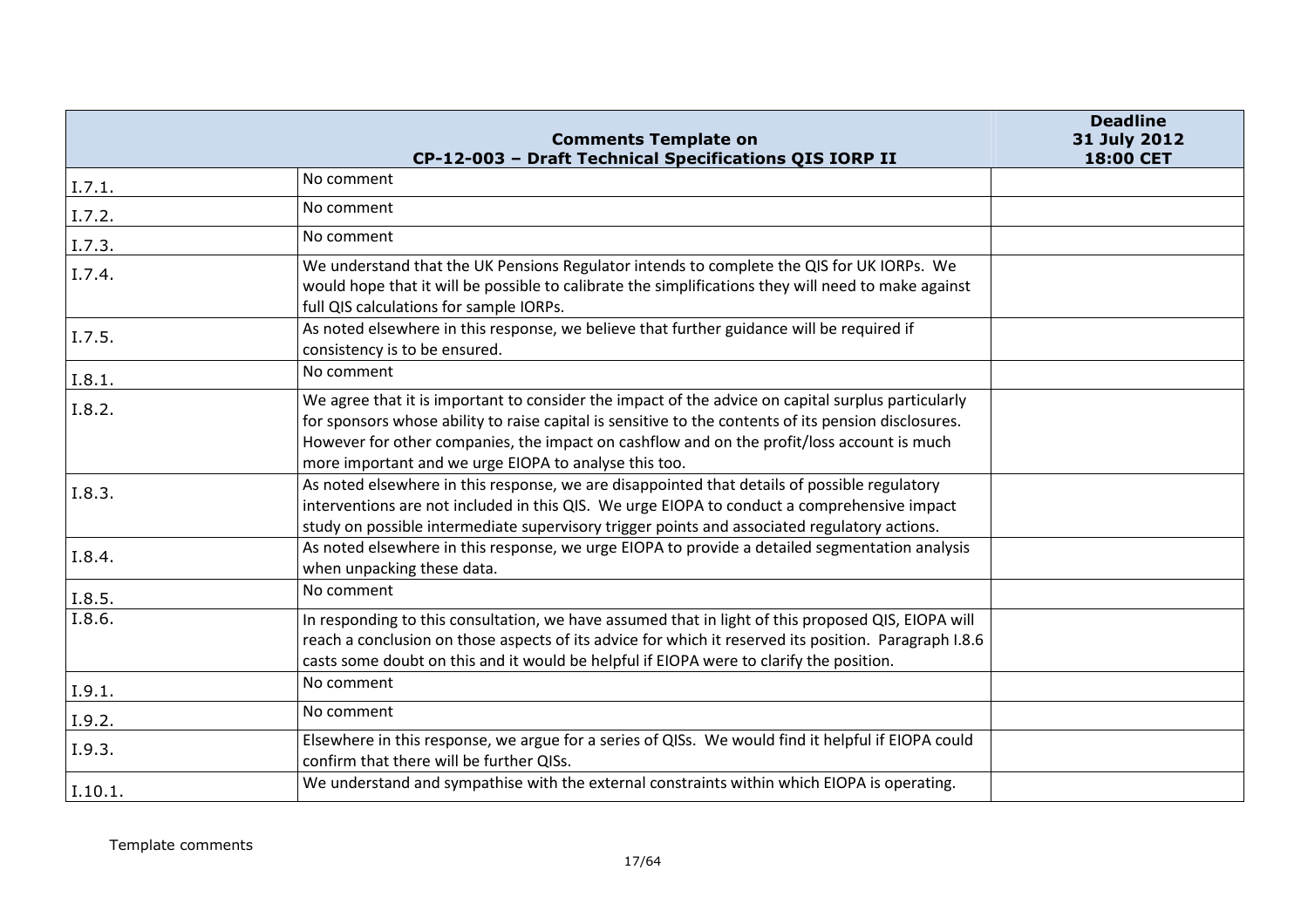|          |                                                                                                                            | <b>Deadline</b> |
|----------|----------------------------------------------------------------------------------------------------------------------------|-----------------|
|          | <b>Comments Template on</b>                                                                                                | 31 July 2012    |
|          | CP-12-003 - Draft Technical Specifications QIS IORP II                                                                     | 18:00 CET       |
| I.10.2.  | We would like to see the limitations the external constraints have introduced made explicit in the                         |                 |
|          | final document. We are reassured to read that comments and suggestions from stakeholders will                              |                 |
|          | be properly taken into account. However our comments are not complete owing to the brevity of                              |                 |
|          | the consultation period and it seems likely to us that we are not alone in this position. It would be                      |                 |
|          | unfortunate if the quality of the final document were compromised by the limited nature of the<br>feedback EIOPA receives. |                 |
|          | It would be helpful to understand what EIOPA consider to be appropriate costs. We believe that                             |                 |
| I.10.3.  | insurance companies currently spend far more than UK IORPs on generating risk management                                   |                 |
|          | information. As noted elsewhere in this response, we endorse the principle of applying robust                              |                 |
|          | risk management techniques to IORPs. We are therefore in favour of improving the risk                                      |                 |
|          | management information available to the managers of IORPs however we consider that the                                     |                 |
|          | regime applying to insurers would not be cost effective for all but a handful of UK IORPs.                                 |                 |
| I.10.4   | No comment                                                                                                                 |                 |
| I.11.1   | No comment                                                                                                                 |                 |
| HBS.1.1. | No comment                                                                                                                 |                 |
| HBS.2.1. | We would be concerned if EIOPA limited the segmentation to Member State and scheme type as                                 |                 |
|          | we consider it imperative to consider the effect on different sectors of the economy.                                      |                 |
| HBS.2.2. | No comment                                                                                                                 |                 |
| HBS.2.3. | No comment                                                                                                                 |                 |
| HBS.2.4. | No comment                                                                                                                 |                 |
| HBS.2.5. | No comment                                                                                                                 |                 |
| HBS.2.6. | It may be necessary to provide guidance on how « pure » a DC scheme needs to be to be included                             |                 |
|          | in this segment. For example is a DC Scheme that provides an insured defined death benefit pure                            |                 |
|          | DC or hybrid.                                                                                                              |                 |
| HBS.2.7. | No comment                                                                                                                 |                 |
| HBS.2.8. | As noted in our comment on HBS 2.6, there is some uncertainty about the scope of the term Pure                             |                 |
|          | Defined Contribution. If it excludes IORPs that cover any kind of biometric or market risk, many                           |                 |
|          | UK IORPs that are currently regarded as defined contribution would be categorised as hybrid.                               |                 |
|          | It may be better to define as "hybrid" any IORP that is not defined benefit, pure defined                                  |                 |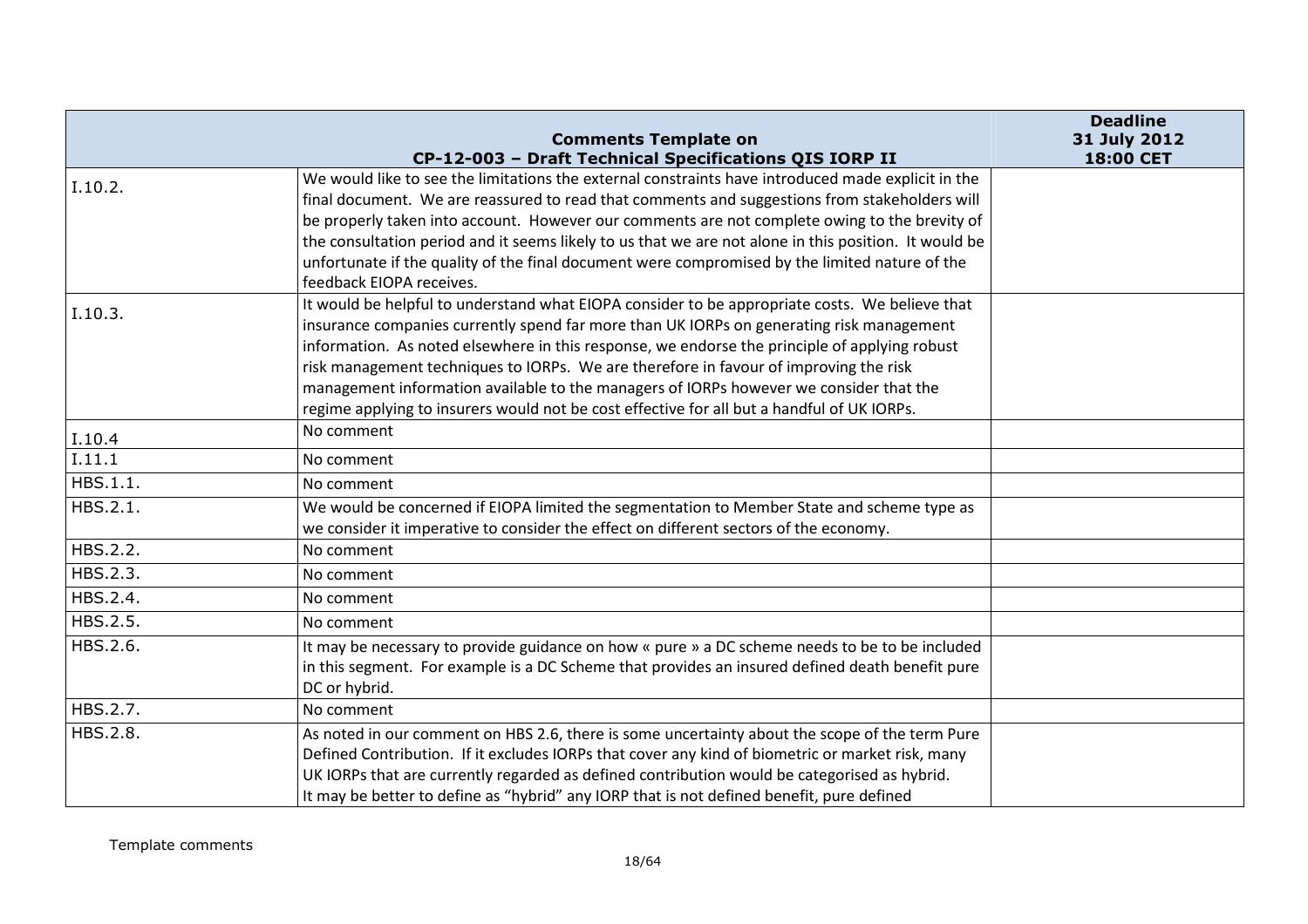|           | <b>Comments Template on</b>                                                                                                                                                                         | <b>Deadline</b><br>31 July 2012 |
|-----------|-----------------------------------------------------------------------------------------------------------------------------------------------------------------------------------------------------|---------------------------------|
|           | CP-12-003 - Draft Technical Specifications QIS IORP II<br>contribution or health benefit. As defined in this paragraph it appears to include health benefits.                                       | 18:00 CET                       |
| HBS.3.1.  | We do find the term « best estimate » unfortunate in this context as it is a term that is widely                                                                                                    |                                 |
|           | used with a very different meaning in the UK. Bearing in mind that those responsible for running                                                                                                    |                                 |
|           | UK IORPs are mostly laymen rather than expert professionals, it is important that the jargon                                                                                                        |                                 |
|           | employed is not counter-intuitive.                                                                                                                                                                  |                                 |
|           | It would be better to refer to Level A technical provisions and Level B technical provisions as                                                                                                     |                                 |
|           | appropriate. In this context, it will be necessary to be explicit that the Risk Margin (if used) is                                                                                                 |                                 |
|           | separate from the Technical Provisions. We find it unhelpful that in some places the term                                                                                                           |                                 |
|           | "technical provision" includes the Risk Margin and in others it does not.                                                                                                                           |                                 |
| HBS.3.2.  | No comment                                                                                                                                                                                          |                                 |
| HBS.3.3.  | No comment                                                                                                                                                                                          |                                 |
| HBS.3.4.  | No comment                                                                                                                                                                                          |                                 |
| HBS.3.5.  | No comment                                                                                                                                                                                          |                                 |
| HBS.3.6.  | No comment                                                                                                                                                                                          |                                 |
| HBS.3.7.  | No comment                                                                                                                                                                                          |                                 |
| HBS.3.8.  | No comment                                                                                                                                                                                          |                                 |
| HBS.3.9.  | No comment                                                                                                                                                                                          |                                 |
| HBS.3.10. | No comment                                                                                                                                                                                          |                                 |
| HBS.3.11. | No comment                                                                                                                                                                                          |                                 |
| HBS.3.12. | In our view objectivity is not always possible. Indeed we believe that there is no uniquely correct                                                                                                 |                                 |
|           | methodology: it is only possible to model a complex world approximately and consequently                                                                                                            |                                 |
|           | expert judgement and opinion will always represent a key component of the modelling process.                                                                                                        |                                 |
| HBS.3.13. | We consider that EIOPA needs to explain what counts as a « large number ». One of our major<br>concerns about the review of the IORP Directive is that adopting a Solvency II approach is likely to |                                 |
|           | trigger changes to the asset allocations of IORPs that would move market prices. We therefore                                                                                                       |                                 |
|           | consider that it is not enough to consider the depth and liquidity of a market by reference to the                                                                                                  |                                 |
|           | size of individual IORPs.                                                                                                                                                                           |                                 |
|           |                                                                                                                                                                                                     |                                 |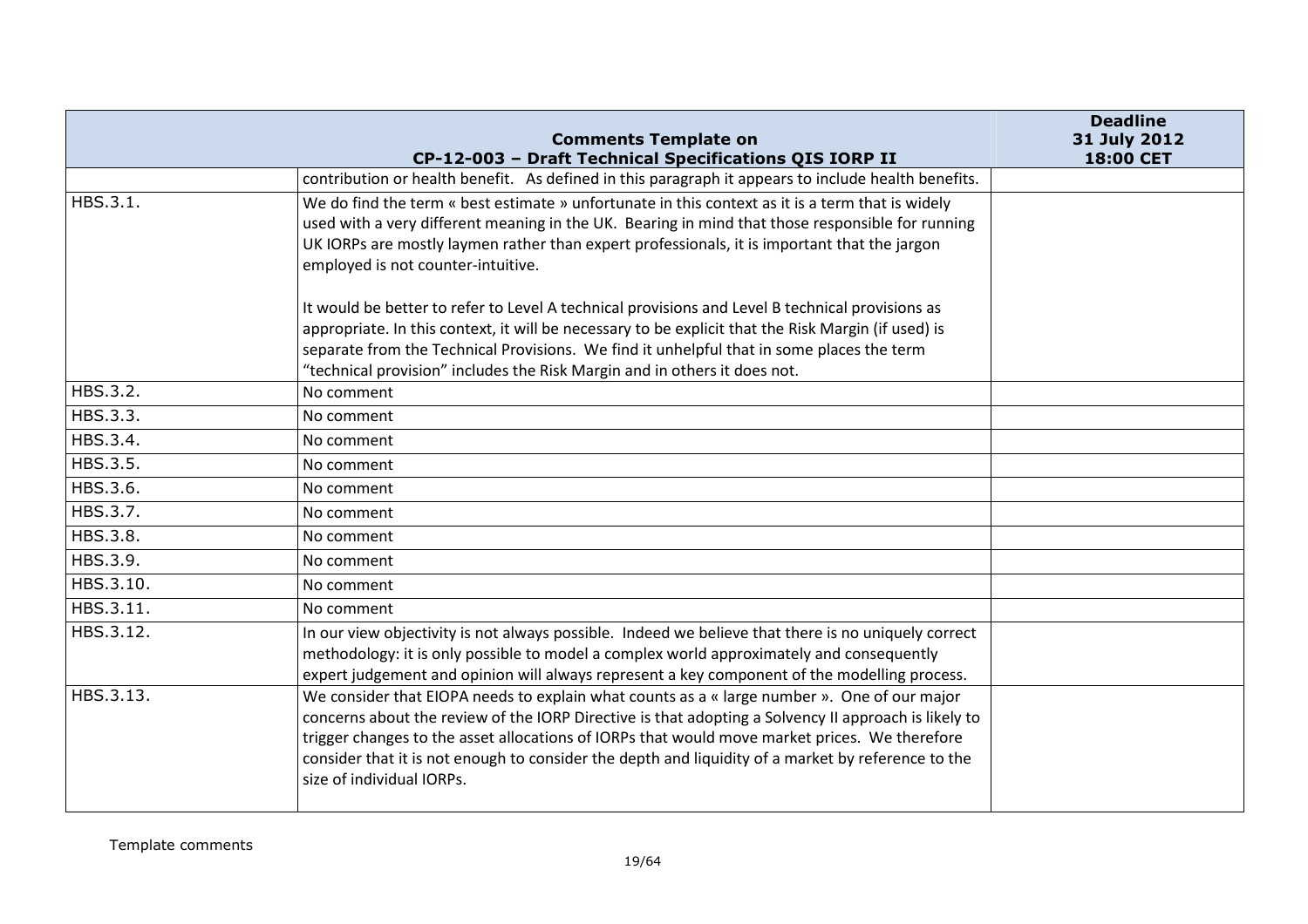|           | <b>Comments Template on</b>                                                                                                                                                                                                                                                                                                                                                                                                                                         | <b>Deadline</b><br>31 July 2012 |
|-----------|---------------------------------------------------------------------------------------------------------------------------------------------------------------------------------------------------------------------------------------------------------------------------------------------------------------------------------------------------------------------------------------------------------------------------------------------------------------------|---------------------------------|
|           | CP-12-003 - Draft Technical Specifications QIS IORP II<br>Similarly we consider it important to consider the impact of Member States reducing their debt<br>burden as planned. Our concern is that the supply of sovereign debt, and the extent to which a<br>Member State's debt meets the attributes for a risk free investment, may be very different when<br>IORP 2 is finally implemented so that the actual impact is very different from the impact assessed | 18:00 CET                       |
|           | using 31 December 2011 figures.                                                                                                                                                                                                                                                                                                                                                                                                                                     |                                 |
| HBS.3.14. | No comment                                                                                                                                                                                                                                                                                                                                                                                                                                                          |                                 |
| HBS.3.15. | No comment                                                                                                                                                                                                                                                                                                                                                                                                                                                          |                                 |
| HBS.3.16. | No comment                                                                                                                                                                                                                                                                                                                                                                                                                                                          |                                 |
| HBS.3.17. | The availability and quality of data is potentially a significant source of inconsistency. Indeed<br>there is arguably a case for a QIS looking at the impact of requiring minimum data standards.                                                                                                                                                                                                                                                                  |                                 |
| HBS.3.18. | Whilst we agree that it is desirable that "the IORP is able to demonstrate that the assumptions<br>and methodologies appropriately reflect the characteristics of the portfolio" we anticipate that<br>such a requirement is potentially very onerous.                                                                                                                                                                                                              |                                 |
| HBS.3.19. | No comment                                                                                                                                                                                                                                                                                                                                                                                                                                                          |                                 |
| HBS.3.20. | No comment                                                                                                                                                                                                                                                                                                                                                                                                                                                          |                                 |
| HBS.3.21. | We consider that there needs to be scope for expert judgement on the likelihood of options being<br>exercised as, for IORPs, this likelihood can be sensitive to changes in employment, social security<br>and tax law (unlike insurance where legislative changes typically only affect new contracts) which<br>means past behaviour may be irrelevant and misleading.                                                                                             |                                 |
| HBS.3.22. | No comment                                                                                                                                                                                                                                                                                                                                                                                                                                                          |                                 |
| HBS.3.23. | We do not consider it reasonable to require objectivity in choosing assumptions about future<br>management actions as there is typically a choice of action available and often the choice made is<br>the outcome of a negotiation and so cannot be anticipated in an objective way. Here again we<br>consider that there is a role for expert judgement.                                                                                                           |                                 |
| HBS.3.24. | No comment                                                                                                                                                                                                                                                                                                                                                                                                                                                          |                                 |
| HBS.3.25. | No comment                                                                                                                                                                                                                                                                                                                                                                                                                                                          |                                 |
| HBS.3.26. | No comment                                                                                                                                                                                                                                                                                                                                                                                                                                                          |                                 |
| HBS.3.27. | No comment                                                                                                                                                                                                                                                                                                                                                                                                                                                          |                                 |
| HBS.3.28. | We do not agree that IORPs should be able to verify assumptions about future management                                                                                                                                                                                                                                                                                                                                                                             |                                 |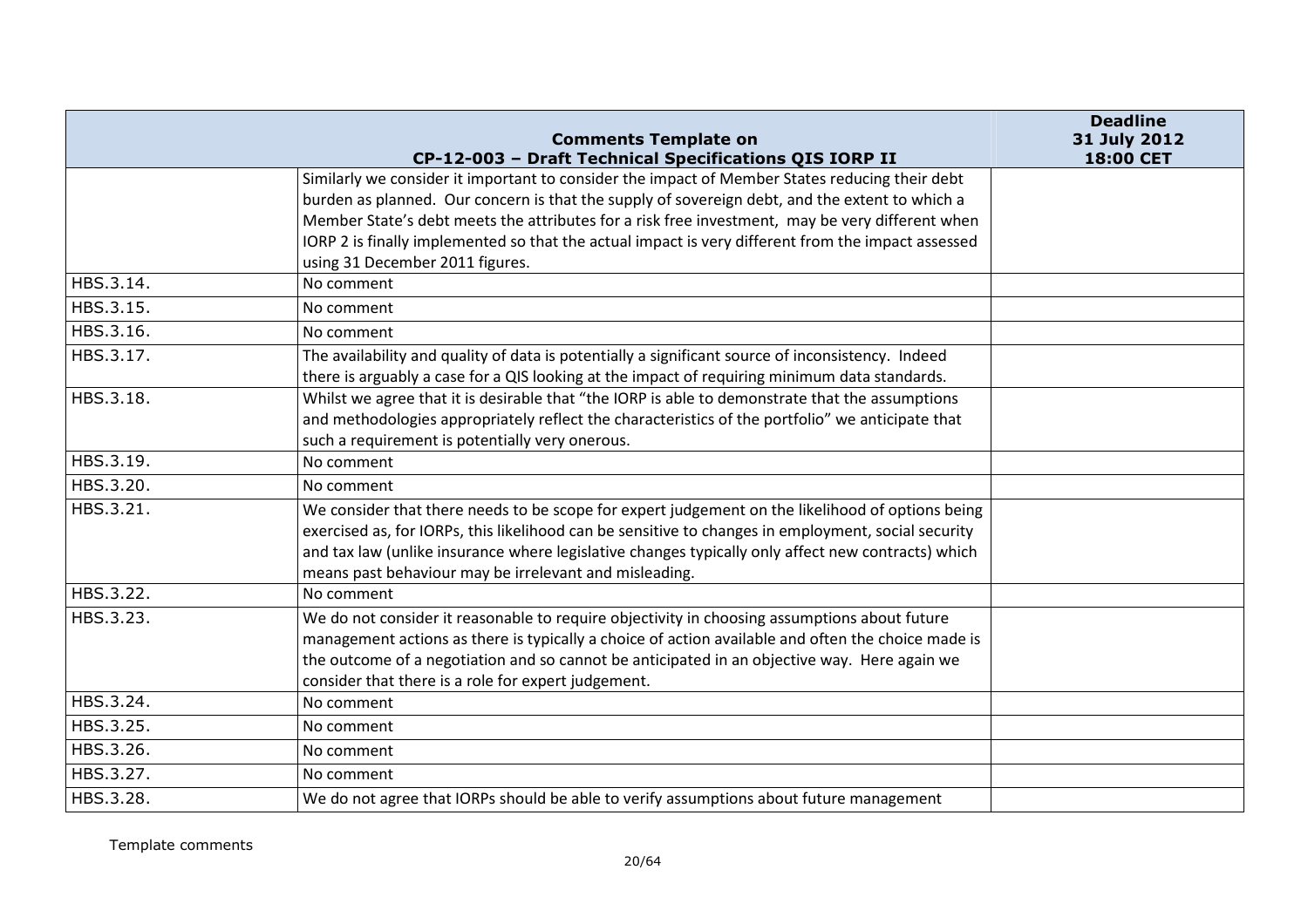|           | <b>Comments Template on</b>                                                                          | <b>Deadline</b><br>31 July 2012 |
|-----------|------------------------------------------------------------------------------------------------------|---------------------------------|
|           | CP-12-003 - Draft Technical Specifications QIS IORP II                                               | 18:00 CET                       |
|           | actions by reference to actions actually taken as many of those future actions will have no          |                                 |
|           | comparable precedents. For example, for practical purposes it is only possible to close a scheme     |                                 |
|           | to future accrual once.                                                                              |                                 |
| HBS.3.29. | We welcome the recognition of the role that expert judgement plays.                                  |                                 |
| HBS.4.1.  | We suggest that 'or' should be 'and'.                                                                |                                 |
| HBS.4.2.  | We consider the reference to the most recent tables to be ambiguous. If it is intended that          |                                 |
|           | "recent tables" refers to the most recent calibration of the IORP to standard tables, we support     |                                 |
|           | the principle. If, by contrast, it is intended to require IORPs to calibrate their mortality only by |                                 |
|           | reference to the most recent standard tables, we would consider this a retrograde step - IORPs       |                                 |
|           | must be allowed to use the standard tables that best fit their demographic profile even if that      |                                 |
|           | means calibrating to older tables.                                                                   |                                 |
|           |                                                                                                      |                                 |
|           | For example a DB plan covering manual workers in an old heavy industry may be better matched         |                                 |
|           | by an old mortality table.                                                                           |                                 |
|           | We consider "future trend" to be an unsatisfactory term. However we would support the                |                                 |
|           | principle of using mortality tables that included a "best estimate" projection of future mortality   |                                 |
|           | improvements.                                                                                        |                                 |
| HBS.4.3.  | Some UK IORPs have as their asset a single contract covering all the members. We assume that         |                                 |
|           | this paragraph is intended to result in member-by-member calculations rather than contract-by-       |                                 |
|           | contract calculations and would welcome clarification on this point.                                 |                                 |
| HBS.4.4.  | Potentially the only way of demonstrating that a grouping does not misrepresent the risk or          |                                 |
|           | misstate the costs is to do member-by-member calculations as well, which would defeat the            |                                 |
|           | purpose of this provision. It is therefore necessary to recognise the possibility that no such       |                                 |
|           | demonstration is possible and that expert judgement is required.                                     |                                 |
| HBS.4.5.  | No comment                                                                                           |                                 |
| HBS.4.6.  | No comment                                                                                           |                                 |
| HBS.4.7.  | No comment                                                                                           |                                 |
| HBS.4.8.  | No comment                                                                                           |                                 |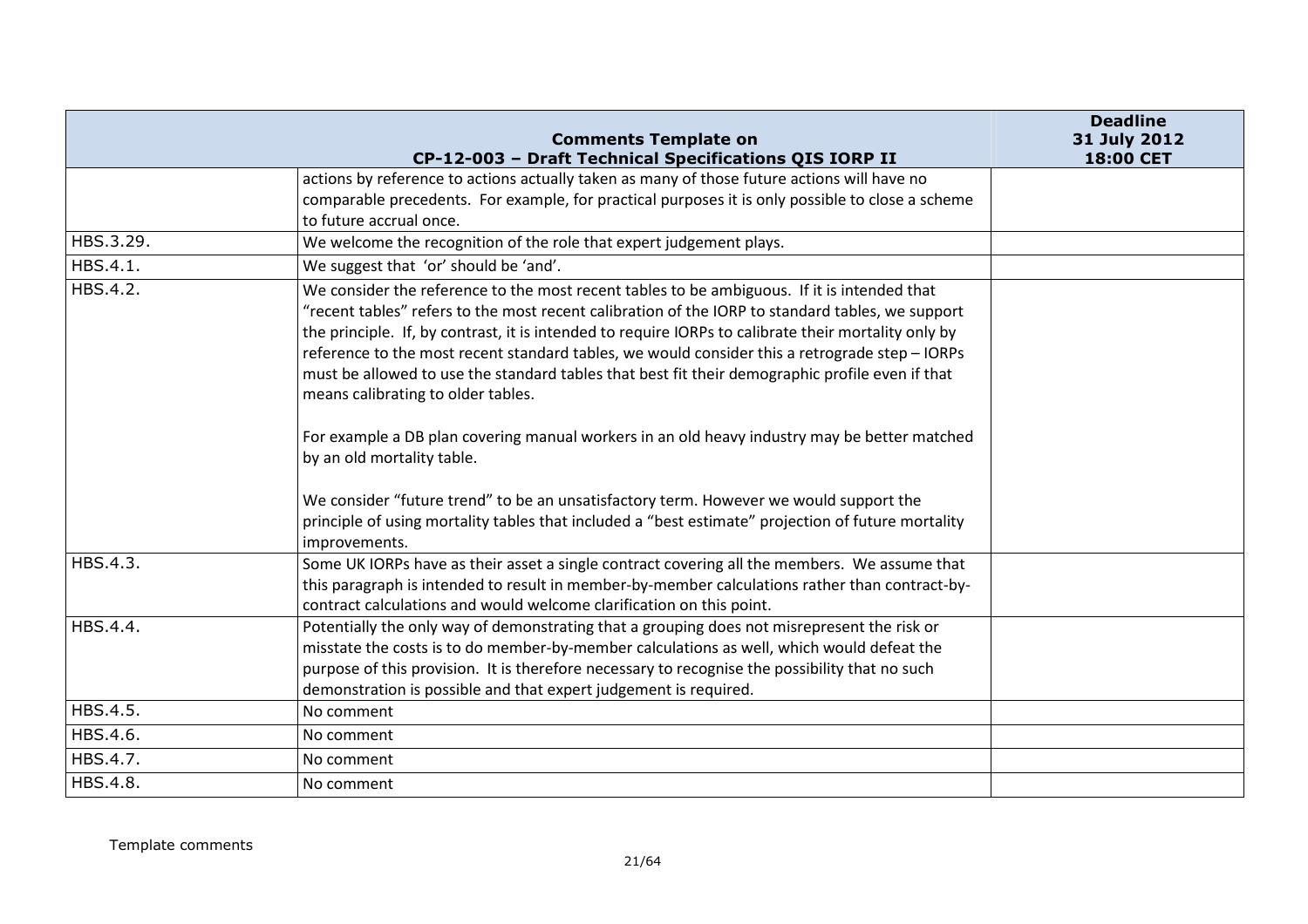|           | <b>Comments Template on</b>                                                                                                                                                                                                                                                            | <b>Deadline</b><br>31 July 2012 |
|-----------|----------------------------------------------------------------------------------------------------------------------------------------------------------------------------------------------------------------------------------------------------------------------------------------|---------------------------------|
|           | CP-12-003 - Draft Technical Specifications QIS IORP II                                                                                                                                                                                                                                 | <b>18:00 CET</b>                |
| HBS.4.9.  | No comment                                                                                                                                                                                                                                                                             |                                 |
| HBS.4.10. | No comment                                                                                                                                                                                                                                                                             |                                 |
| HBS.4.11. | No comment                                                                                                                                                                                                                                                                             |                                 |
| HBS.4.12. | No comment                                                                                                                                                                                                                                                                             |                                 |
| HBS.4.13. | No comment                                                                                                                                                                                                                                                                             |                                 |
| HBS.4.14. | No comment                                                                                                                                                                                                                                                                             |                                 |
| HBS.4.15. | No comment                                                                                                                                                                                                                                                                             |                                 |
| HBS.4.16. | The financing strategy of many UK IORPs is designed to achieve « buy out » within a pre-agreed<br>timeframe. It would be helpful if EIOPA could provide guidance on how such journey plans should<br>be taken into account in determining the best estimate of expenses.               |                                 |
| HBS.4.17. | No comment                                                                                                                                                                                                                                                                             |                                 |
| HBS.4.18. | No comment                                                                                                                                                                                                                                                                             |                                 |
| HBS.4.19. | No comment                                                                                                                                                                                                                                                                             |                                 |
| HBS.4.20. | No comment                                                                                                                                                                                                                                                                             |                                 |
| HBS.4.21. | We think that IORPs should only be allowed to assume that they continue to acquire new<br>schemes/contracts if this assumption is realistic. It would not be realistic for most UK (private<br>sector) IORPs.                                                                          |                                 |
| HBS.4.22. | No comment                                                                                                                                                                                                                                                                             |                                 |
| HBS.4.23. | No comment                                                                                                                                                                                                                                                                             |                                 |
| HBS.4.24. | No comment                                                                                                                                                                                                                                                                             |                                 |
| HBS.4.25. | We anticipate that EIOPA will need to provide more guidance on discretionary and conditional<br>benefits. We suggest EIOPA consider, for example, whether benefits that must be paid out if<br>certain incapacity criteria are met represent conditional benefits or medical benefits. |                                 |
| HBS.4.26. | No comment                                                                                                                                                                                                                                                                             |                                 |
| HBS.4.27. | No comment                                                                                                                                                                                                                                                                             |                                 |
| HBS.4.28. | No comment                                                                                                                                                                                                                                                                             |                                 |
| HBS.4.29. | No comment                                                                                                                                                                                                                                                                             |                                 |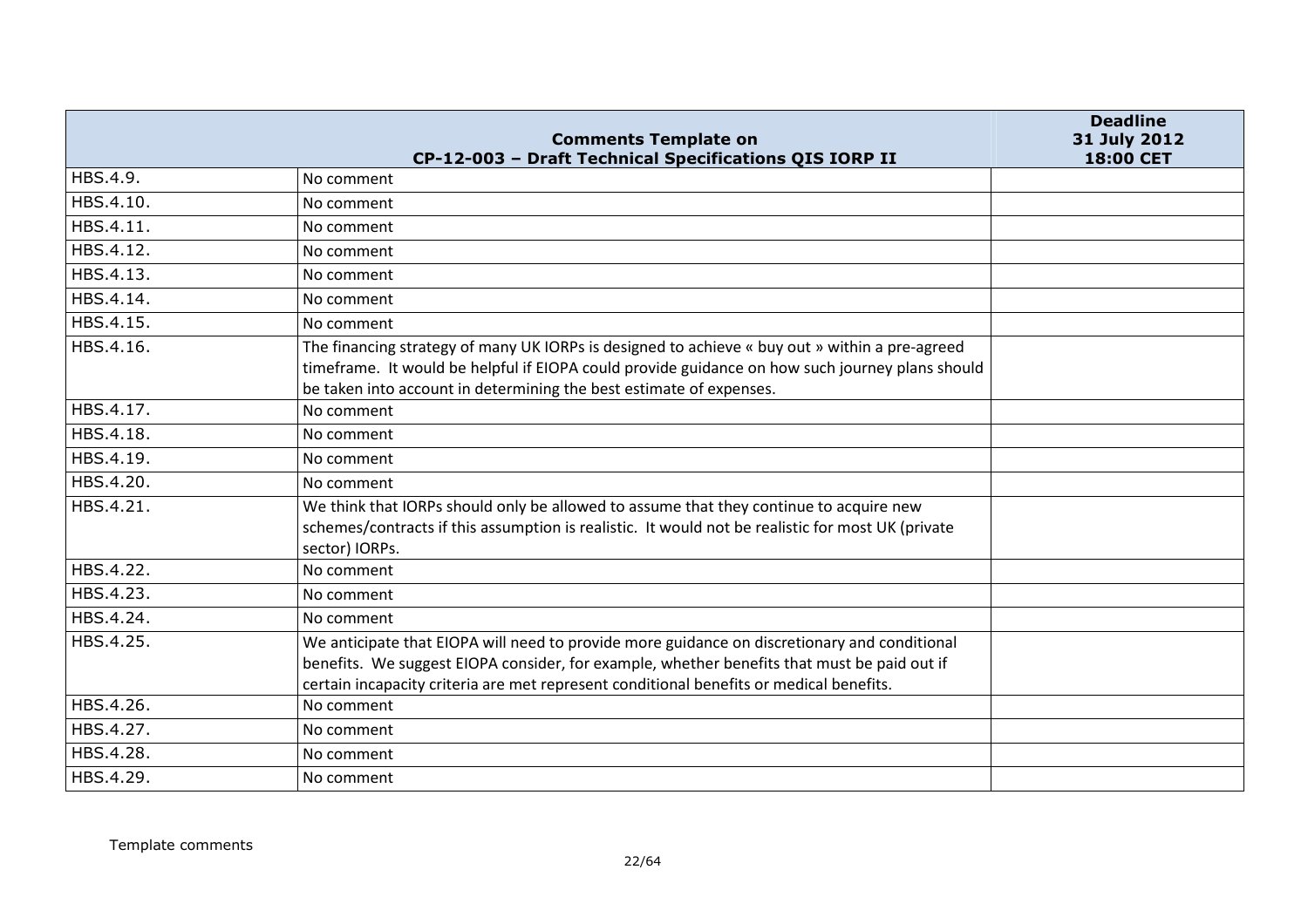|           | <b>Comments Template on</b><br>CP-12-003 - Draft Technical Specifications QIS IORP II                                                                                                                                                             | <b>Deadline</b><br>31 July 2012<br>18:00 CET |
|-----------|---------------------------------------------------------------------------------------------------------------------------------------------------------------------------------------------------------------------------------------------------|----------------------------------------------|
| HBS.4.30. | No comment                                                                                                                                                                                                                                        |                                              |
| HBS.4.31. | We note that EIOPA recognises that there is uncertainty and potential subjectivity in determining<br>the different forms of benefit. This is one reason why we favour a 'staged' QIS approach.                                                    |                                              |
| HBS.4.32. | No comment                                                                                                                                                                                                                                        |                                              |
| HBS.4.33. | No comment                                                                                                                                                                                                                                        |                                              |
| HBS.4.34. | No comment                                                                                                                                                                                                                                        |                                              |
| HBS.4.35. | It may be appropriate to consider separately the drivers for :<br>the incidence of non-unconditional benefits<br>the amount of such benefits.                                                                                                     |                                              |
| HBS.4.36. | No comment                                                                                                                                                                                                                                        |                                              |
| HBS.4.37. | We doubt that it will be possible to calibrate a stochastic approach for UK IORPs as the data will<br>not be statistically significant.                                                                                                           |                                              |
| HBS.4.38. | No comment                                                                                                                                                                                                                                        |                                              |
| HBS.4.39. | No comment                                                                                                                                                                                                                                        |                                              |
| HBS.4.40. | No comment                                                                                                                                                                                                                                        |                                              |
| HBS.4.41. | It will be helpful to say what should be done if the evidence is not deemed representative. We<br>consider that it would be appropriate to rely on expert opinion.                                                                                |                                              |
| HBS.4.42. | It would be helpful if EIOPA could illustrate what it meant by « appropriate consideration » with<br>some examples as to how an IORP should take into account the possibility of increasing financial<br>awareness of options among IORP members. |                                              |
| HBS.4.43. | No comment                                                                                                                                                                                                                                        |                                              |
| HBS.4.44. | No comment                                                                                                                                                                                                                                        |                                              |
| HBS.4.45. | It would be helpful if EIOPA made clear that the loss absorbing capacity of discretionary benefits is<br>their value in the stressed conditions.                                                                                                  |                                              |
| HBS.4.46. | No comment                                                                                                                                                                                                                                        |                                              |
| HBS.4.47. | No comment                                                                                                                                                                                                                                        |                                              |
| HBS.4.48. | No comment                                                                                                                                                                                                                                        |                                              |
| HBS.4.49. | No comment                                                                                                                                                                                                                                        |                                              |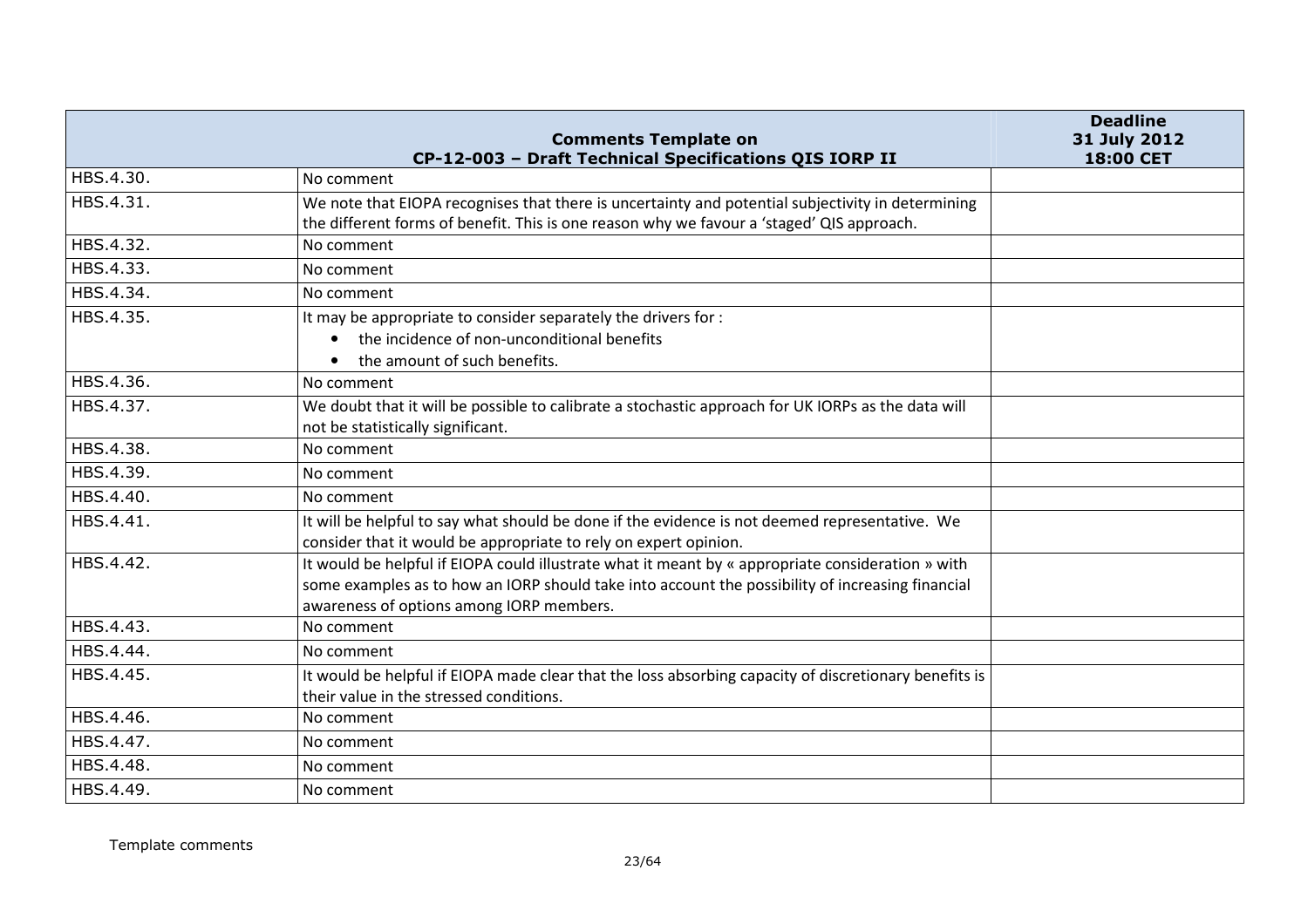|           | <b>Comments Template on</b>                                                                                                                                                                                                                                                                                                                                                                                                                                             | <b>Deadline</b><br>31 July 2012 |
|-----------|-------------------------------------------------------------------------------------------------------------------------------------------------------------------------------------------------------------------------------------------------------------------------------------------------------------------------------------------------------------------------------------------------------------------------------------------------------------------------|---------------------------------|
| HBS.4.50. | CP-12-003 - Draft Technical Specifications QIS IORP II<br>No comment                                                                                                                                                                                                                                                                                                                                                                                                    | 18:00 CET                       |
| HBS.4.51. | No comment                                                                                                                                                                                                                                                                                                                                                                                                                                                              |                                 |
| HBS.4.52. | No comment                                                                                                                                                                                                                                                                                                                                                                                                                                                              |                                 |
| HBS.4.53. | No comment                                                                                                                                                                                                                                                                                                                                                                                                                                                              |                                 |
| HBS.4.54. |                                                                                                                                                                                                                                                                                                                                                                                                                                                                         |                                 |
|           | No comment                                                                                                                                                                                                                                                                                                                                                                                                                                                              |                                 |
| HBS.4.55. | No comment                                                                                                                                                                                                                                                                                                                                                                                                                                                              |                                 |
| HBS.4.56. | No comment                                                                                                                                                                                                                                                                                                                                                                                                                                                              |                                 |
| HBS.4.57. | No comment                                                                                                                                                                                                                                                                                                                                                                                                                                                              |                                 |
| HBS.4.58. | No comment                                                                                                                                                                                                                                                                                                                                                                                                                                                              |                                 |
| HBS.4.59. | No comment                                                                                                                                                                                                                                                                                                                                                                                                                                                              |                                 |
| HBS.4.60. | No comment                                                                                                                                                                                                                                                                                                                                                                                                                                                              |                                 |
| HBS.4.61. | No comment                                                                                                                                                                                                                                                                                                                                                                                                                                                              |                                 |
| HBS.5.1.  | The cost-of-capital concept has little meaning in the context of UK IORPs. We suggest that EIOPA<br>consider allowing IORPs to set their risk margin equal to BuyOut - Level A Technical Provisions,<br>where BuyOut is an estimate of the cost of transferring the obligations to an insurer. Our view is<br>that this is a more appropriate way to meet the principle of assessing the costs of transferring<br>liabilities to a third party - at least for UK IORPs. |                                 |
|           | We have also wondered whether the loss absorbency available from sponsor support and pension<br>protection schemes should be available as an offset to the risk margin but the consultation period<br>has proved too short for us to consider the matter further.                                                                                                                                                                                                       |                                 |
| HBS.5.2.  | Notwithstanding our preference as set out in our response to HBS 5.1, an 8% adjustment is<br>admirably simple. However, we wonder whether a scale based on size of Technical Provisions<br>might be more appropriate. It seems to us prudent to permit individual Member States to<br>determine whether to adopt this simplified formulaic 'adjustment' approach or the alternative we<br>present in response to HBS 5.1.                                               |                                 |
| HBS.5.3.  | No comment                                                                                                                                                                                                                                                                                                                                                                                                                                                              |                                 |
| HBS.5.4.  | No comment                                                                                                                                                                                                                                                                                                                                                                                                                                                              |                                 |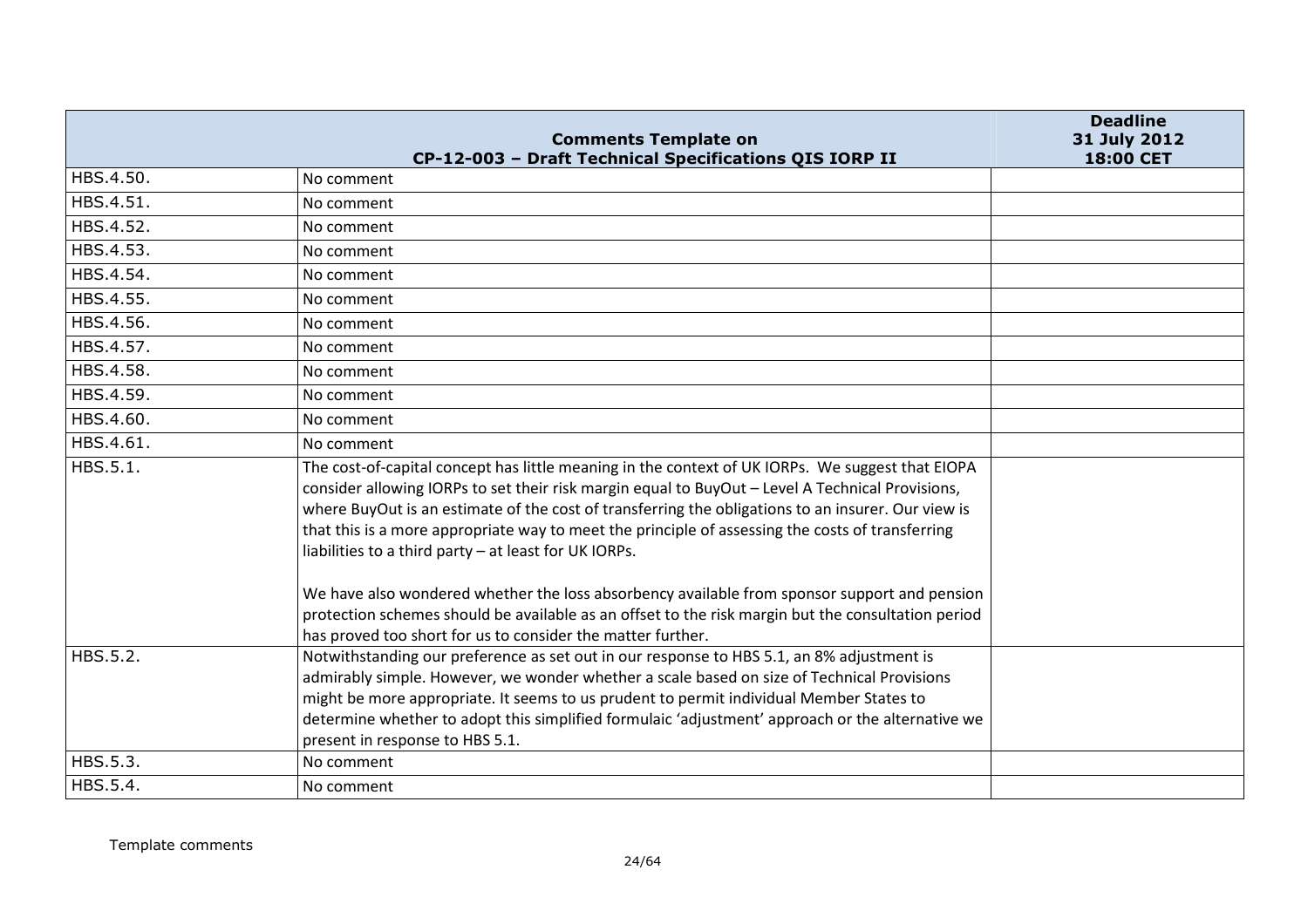|           | <b>Comments Template on</b><br>CP-12-003 - Draft Technical Specifications QIS IORP II                                                                                                                                                                                                                                                                               | <b>Deadline</b><br>31 July 2012<br>18:00 CET |
|-----------|---------------------------------------------------------------------------------------------------------------------------------------------------------------------------------------------------------------------------------------------------------------------------------------------------------------------------------------------------------------------|----------------------------------------------|
| HBS.5.5.  | No comment                                                                                                                                                                                                                                                                                                                                                          |                                              |
| HBS.6.1.  | No comment                                                                                                                                                                                                                                                                                                                                                          |                                              |
| HBS.6.2.  | No comment                                                                                                                                                                                                                                                                                                                                                          |                                              |
| HBS.6.3.  | No comment                                                                                                                                                                                                                                                                                                                                                          |                                              |
| HBS.6.4.  | It is possible that the structure of the contingent asset means that it does not form part of the<br>value of sponsor support : for example bank-backed credit letterthat belong to the IORP.                                                                                                                                                                       |                                              |
| HBS.6.5.  | We agree that contingent assets should not be double-counted but we consider that the value of<br>contingent assets should only be deducted from the value of sponsor support if this is necessary<br>to avoid double-counting.                                                                                                                                     |                                              |
| HBS.6.6.  | No comment                                                                                                                                                                                                                                                                                                                                                          |                                              |
| HBS.6.7.  | No comment                                                                                                                                                                                                                                                                                                                                                          |                                              |
| HBS.6.8.  | No comment                                                                                                                                                                                                                                                                                                                                                          |                                              |
| HBS.6.9.  | We are not persuaded that the draft specification achieves this objective. We believe that the<br>way sponsor support is taken into account needs substantial development. For the purpose of<br>the QIS, we think it would be a useful « sense check » to compare the maximum value of sponsor<br>support item with market capitalisation where this is available. |                                              |
| HBS.6.10. | No comment                                                                                                                                                                                                                                                                                                                                                          |                                              |
| HBS.6.11. | We suspect that the holistic balance sheet is sensitive to the choice of « required level » and<br>suggest that EIOPA investigate this.                                                                                                                                                                                                                             |                                              |
| HBS.6.12. | No comment                                                                                                                                                                                                                                                                                                                                                          |                                              |
| HBS.6.13. | No comment                                                                                                                                                                                                                                                                                                                                                          |                                              |
| HBS.6.14. | No comment                                                                                                                                                                                                                                                                                                                                                          |                                              |
| HBS.6.15. | The holistic balance sheet results are sensitive to the probability of default. The probabilities<br>provided seem low to us relative to market conditions at the proposed valuation date and so we<br>are concerned that a QIS in accordance with the draft specification could fail to capture the full<br>impact of implementing the holistic balance sheet.     |                                              |
| HBS.6.16. | No comment                                                                                                                                                                                                                                                                                                                                                          |                                              |
| HBS.6.17. | We agree that the recovery rate needs further investigation and are concerned that the result of a                                                                                                                                                                                                                                                                  |                                              |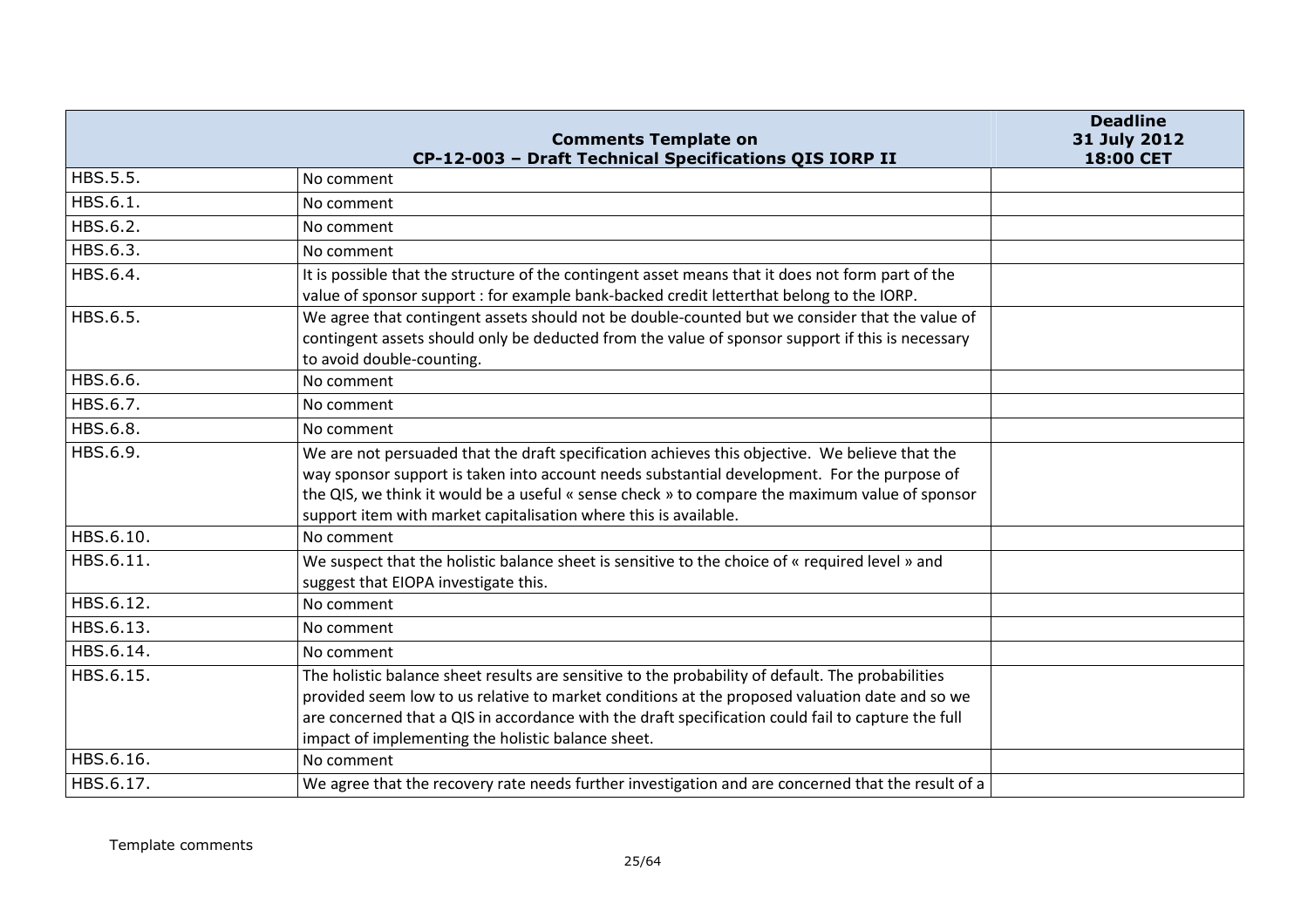|           | <b>Comments Template on</b>                                                                                                                                                                                                                                                                                                                                                                                                                                           | <b>Deadline</b><br>31 July 2012 |
|-----------|-----------------------------------------------------------------------------------------------------------------------------------------------------------------------------------------------------------------------------------------------------------------------------------------------------------------------------------------------------------------------------------------------------------------------------------------------------------------------|---------------------------------|
|           | CP-12-003 - Draft Technical Specifications QIS IORP II                                                                                                                                                                                                                                                                                                                                                                                                                | 18:00 CET                       |
|           | QIS on this basis may misrepresent the potential impact of implementing the holistic balance<br>sheet. For example, EIOPA may wish to compare the impact on revenue rich/asset poor sponsors<br>with the impact on revenue poor/asset rich sponsors.                                                                                                                                                                                                                  |                                 |
| HBS.6.18. | A typical UK IORP ranks below debt holders but above equity holders. However many IORPs have<br>increased the level of security through corporate guarantees etc. It is rare for the IORP to rank<br>alongside debt holders and therefore to have the same probability of default as them. It follows<br>that it will be difficult to infer the relevant probability of default from market data and that it may<br>therefore be necessary to rely on expert opinion. |                                 |
| HBS.6.19. | We anticipate that it will be particularly difficult to take proper account of multiple sponsors<br>(whose businesses may be very similar, subject to cross holdings and guarantees, or completely<br>uncorrelated) or of other IORPs supported by individual sponsors. We suggest that this is a topic<br>that EIOPA may wish to investigate further.                                                                                                                |                                 |
| HBS.6.20. | No comment                                                                                                                                                                                                                                                                                                                                                                                                                                                            |                                 |
| HBS.6.21. | We anticipate that the impact of implementing Solvency II for IORPs will be particularly high for<br>shared cost DB schemes and suggest that EIOPA may wish to segment these separately from<br>other DB IORPs.                                                                                                                                                                                                                                                       |                                 |
| HBS.6.22. | No comment                                                                                                                                                                                                                                                                                                                                                                                                                                                            |                                 |
| HBS.6.23. | No comment                                                                                                                                                                                                                                                                                                                                                                                                                                                            |                                 |
| HBS.6.24. | We understand that the UK Pensions Regulator will be conducting the QIS for the UK. It therefore<br>seems likely that the standard method will be used throughout                                                                                                                                                                                                                                                                                                     |                                 |
| HBS.6.25. | No comment                                                                                                                                                                                                                                                                                                                                                                                                                                                            |                                 |
| HBS.6.26. | We would welcome further analysis of the value of sponsor support recognised on the holistic<br>balance sheet. For example, the level of risk may be transparent if the maximum value of sponsor<br>support were included in the assets and that the SCR was shown gross (after downwards<br>adjustment to reflect correlations). This approach may also require fewer calculations.                                                                                  |                                 |
| HBS.6.27. | No comment                                                                                                                                                                                                                                                                                                                                                                                                                                                            |                                 |
| HBS.6.28. | No comment                                                                                                                                                                                                                                                                                                                                                                                                                                                            |                                 |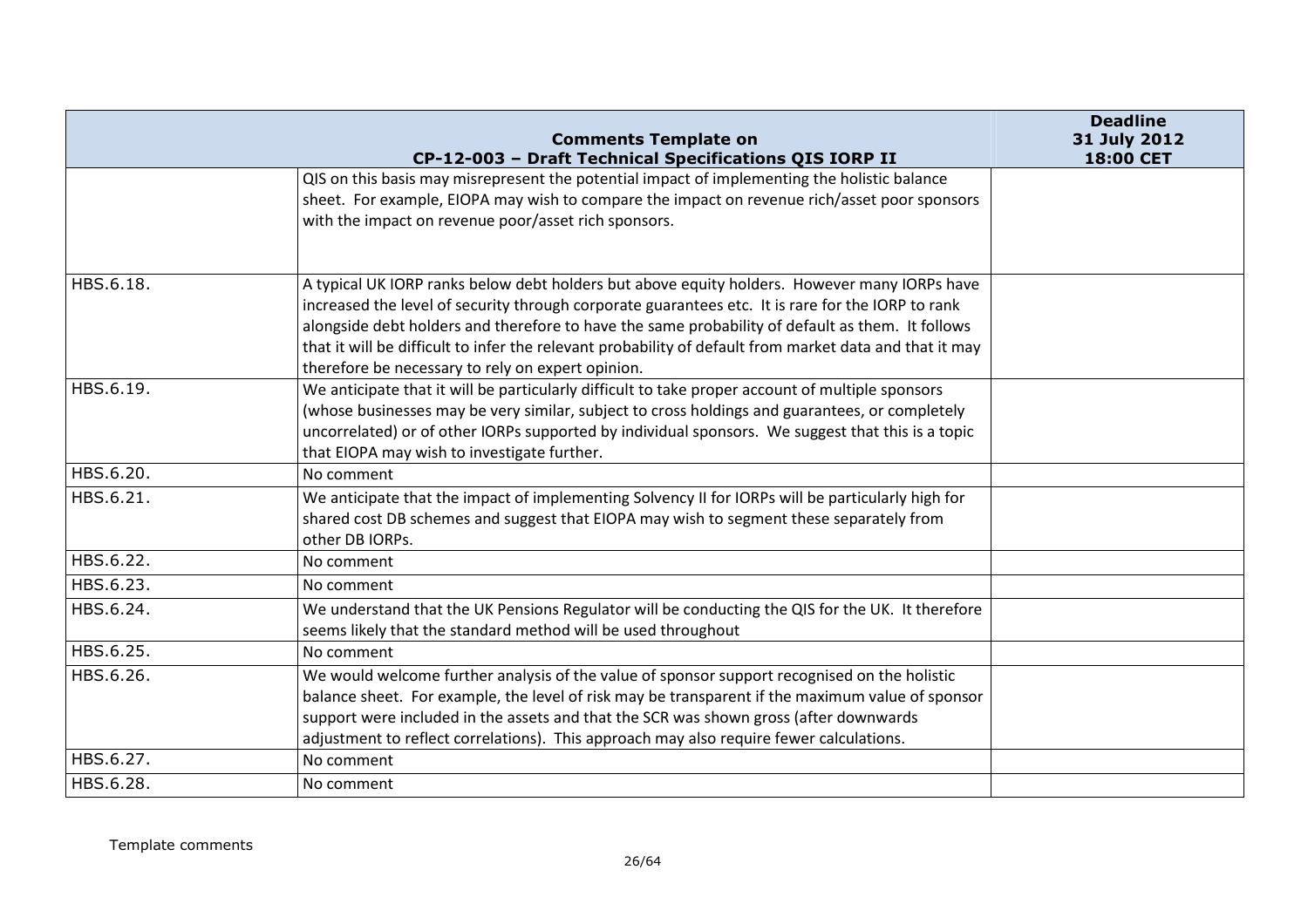|           | <b>Comments Template on</b>                                                                           | <b>Deadline</b><br>31 July 2012 |
|-----------|-------------------------------------------------------------------------------------------------------|---------------------------------|
|           | CP-12-003 - Draft Technical Specifications QIS IORP II                                                | 18:00 CET                       |
| HBS.6.29. | This definition of the wealth currently available for the IORP is admirably clear however it may      |                                 |
|           | often be too simple to reflect adequately the resources available to the IORP if the sponsoring       |                                 |
|           | entity is part of a complex corporate structure.                                                      |                                 |
| HBS.6.30. | Many recovery plans for UK IORPs include contributions contingent on future financial                 |                                 |
|           | events/conditions. We suggest that it be made clear that future foreseen wealth should be             |                                 |
|           | adjusted appropriately to ensure no double-counting.                                                  |                                 |
| HBS.6.31. | No comment                                                                                            |                                 |
| HBS.6.32. | No comment                                                                                            |                                 |
| HBS.6.33. | Credit ratings are not created for the purpose of assessing the probability of pension default        |                                 |
|           | events and may not adequately reflect where the IORP ranks in the corporate structure or, if a        |                                 |
|           | company has no need to borrow, may not exist at all.                                                  |                                 |
| HBS.6.34. | No comment                                                                                            |                                 |
| HBS.6.35. | Some UK IORPs are « sectionalised » so that, although they are nominally multi-employer, there is     |                                 |
|           | no cross-subsidy by unrelated employers. We therefore suggest that this definition could be           |                                 |
|           | usefully expanded so that it is clear that employers can only be omitted if the liabilities they are  |                                 |
|           | underwriting are also supported by other employers.                                                   |                                 |
| HBS.6.36. | We have a number of suggestions for improving these definitions; however it would be wrong to         |                                 |
|           | infer that we consider this approach to valuing sponsor support to be satisfactory: we think other    |                                 |
|           | methods may be superior and should also be considered.                                                |                                 |
|           | Although the definition of it is correct and it defined in this way is correctly used in the formulae |                                 |
|           | that follow in paragraph HBS 6.39, it is unfortunate that in HBS6.50 « i » is used in a different,    |                                 |
|           | more conventional way despite a very similar definition in HBS6.48.                                   |                                 |
|           |                                                                                                       |                                 |
|           | We would be pleased to see EIOPA amend HBS6.36 in line with the convention used in actuarial          |                                 |
|           | practice, namely:                                                                                     |                                 |
|           | i:<br>discount rate                                                                                   |                                 |
|           | discount factor for one year= $(1+i)^{-1}$<br>${\sf v}$ :                                             |                                 |
|           | $v^t$ :<br>discount factor for t years = $(1+i)^{-t}$                                                 |                                 |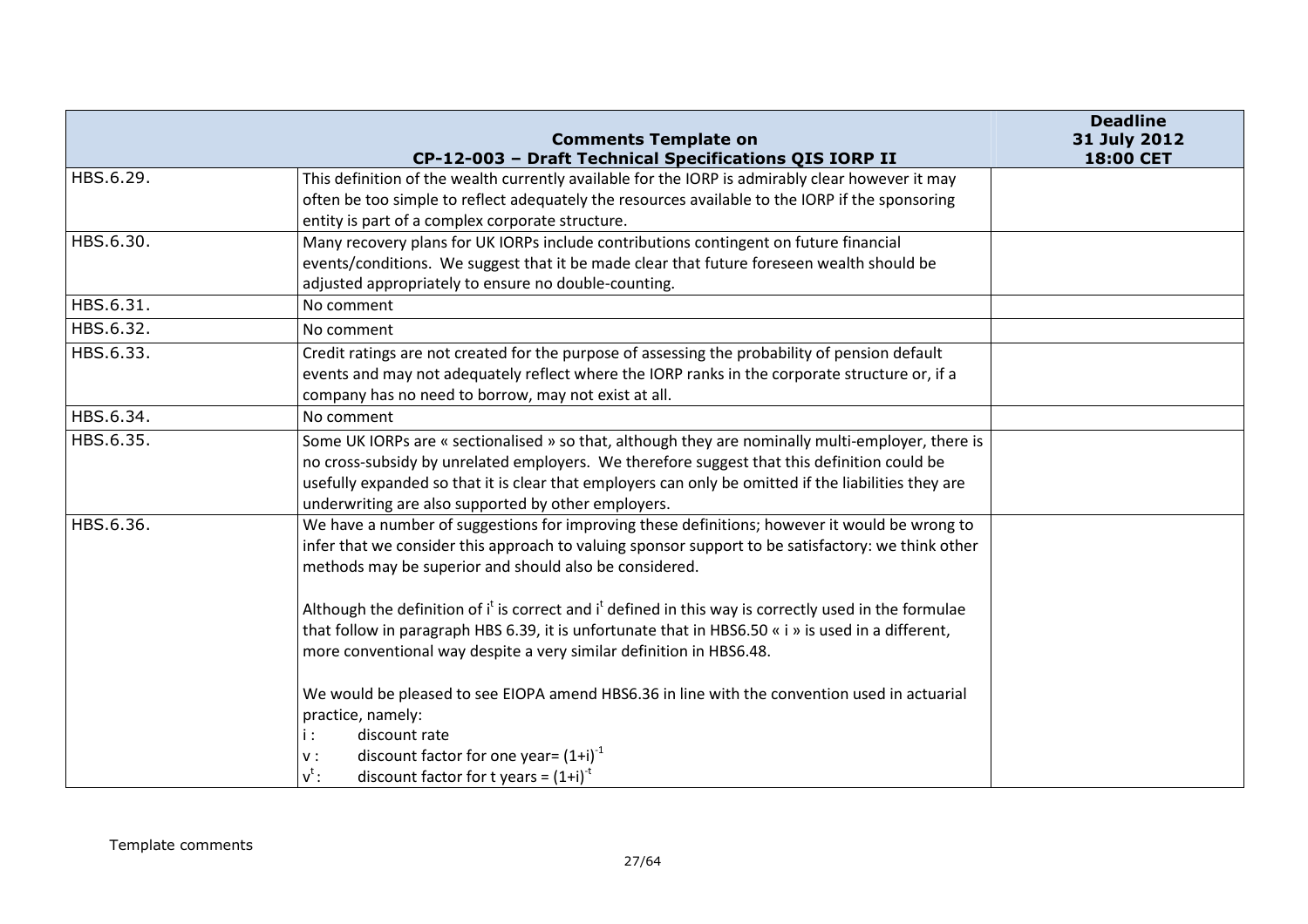|           | <b>Comments Template on</b>                                                                                                                                                                                                                                                                                                                                                     | <b>Deadline</b><br>31 July 2012 |
|-----------|---------------------------------------------------------------------------------------------------------------------------------------------------------------------------------------------------------------------------------------------------------------------------------------------------------------------------------------------------------------------------------|---------------------------------|
|           | CP-12-003 - Draft Technical Specifications QIS IORP II                                                                                                                                                                                                                                                                                                                          | 18:00 CET                       |
|           | In our view it is not necessary or appropriate to limit d to the average duration. In fact using d for<br>duration risks confusion as d commonly denotes the quantity $1 - v$ in actuarial practice.                                                                                                                                                                            |                                 |
|           | The definition of $EC_t$ is not clear and it appears inconsistent with the formulae in which it is<br>subsequently used. We think the reference to discounting in (i) and (ii) is not correct because a<br>discount factor is applied to $EC_t$ in the formula in HBS 6.39. We also think that the references to<br>year d are unhelpful. We propose the following definition : |                                 |
|           | $EC_t$ :<br>Expected cashflow in year t<br>$= Sum of$                                                                                                                                                                                                                                                                                                                           |                                 |
|           | the recovery plan contribution expected in year t<br>(i)<br>(ii)<br>the lesser of :                                                                                                                                                                                                                                                                                             |                                 |
|           | For the purpose of this QIS, 50% of the expected net profit in year t, and<br>a)<br>For the purpose of this QIS, 25% of the sponsors' EBTDA in year t.<br>b)                                                                                                                                                                                                                    |                                 |
|           | We would like to see EIOPA explain the rationale for proposing a 3 year average for base EBTDA<br>but not for base net profits.                                                                                                                                                                                                                                                 |                                 |
| HBS.6.37. | The holistic balance sheets results are potentially sensitive to the chosen value of $\xi$ . Moreover<br>whilst a value of 50% may well be a suitable average value, it is possible that different segments<br>of the market have very different values. We therefore advocate considering a range of values for<br>this parameter as part of the QIS.                          |                                 |
| HBS.6.38. | No comment                                                                                                                                                                                                                                                                                                                                                                      |                                 |
| HBS.6.39. | As noted in our comment on HBS 6.36, we would like EIOPA to use $v^t$ for the discount factor (or,<br>failing that, to define and use i <sup>t</sup> in the same way throughout the specification.                                                                                                                                                                              |                                 |
|           | We would also suggest the following correction to the formulae for $M_{ss}$ cr and $M_{ss}$ : the first value<br>of t is 1, and assuming ECt represents cashflows in the first year, the discount factor should be to<br>the power $t - 0.5$ and not $t + 0.5$ .                                                                                                                |                                 |
| HBS.6.40. | The consultation period has proved too short for us to analyse the proposed stochastic valuation                                                                                                                                                                                                                                                                                |                                 |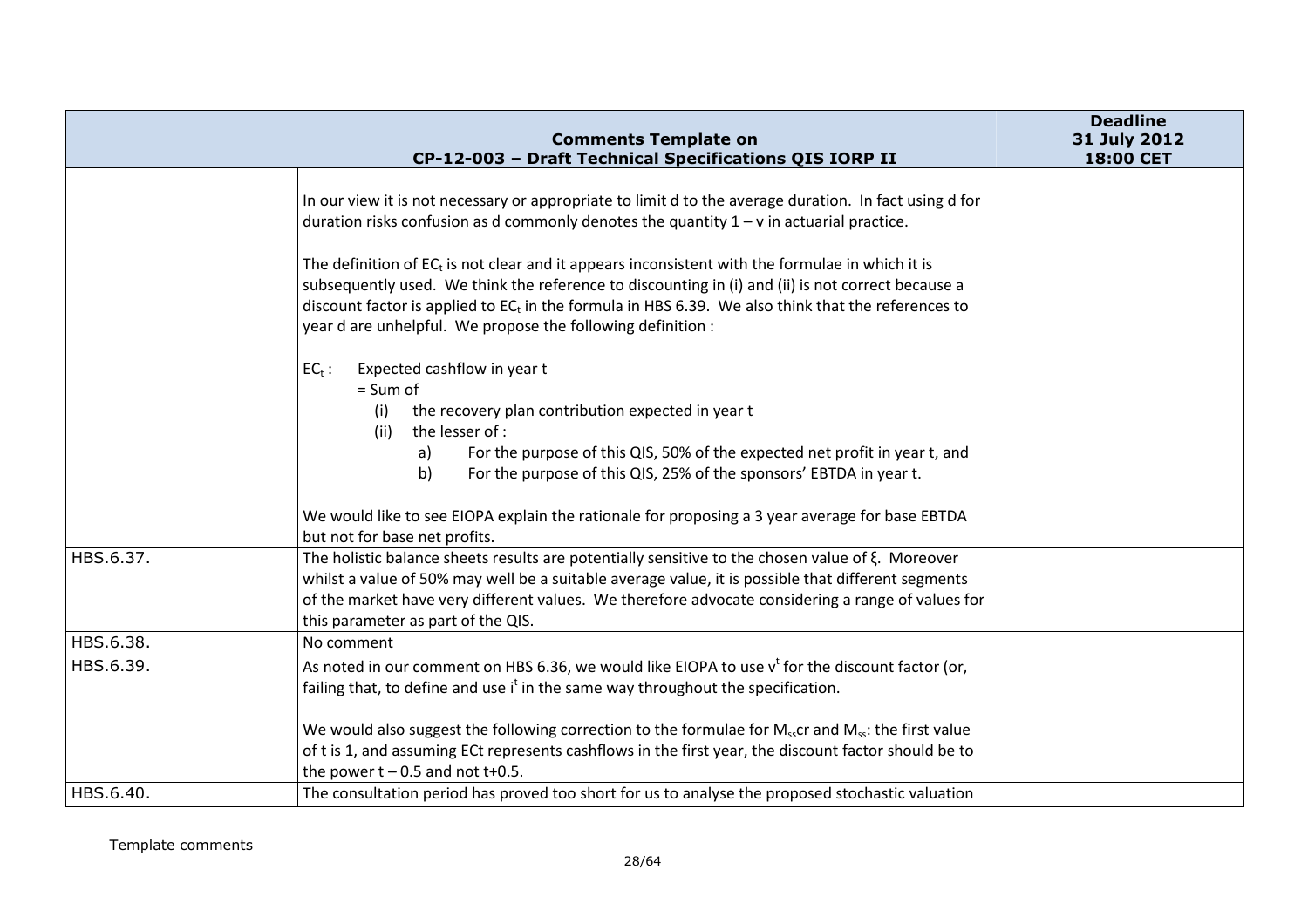|           | <b>Comments Template on</b>                                                                                         | <b>Deadline</b><br>31 July 2012 |
|-----------|---------------------------------------------------------------------------------------------------------------------|---------------------------------|
|           | CP-12-003 - Draft Technical Specifications QIS IORP II                                                              | 18:00 CET                       |
|           | of sponsor support. We doubt that this approach will be cost effective for UK IORPs.                                |                                 |
| HBS.6.41. | The consultation period has proved too short for us to analyse the proposed stochastic valuation                    |                                 |
|           | of sponsor support. We doubt that this approach will be cost effective for UK IORPs.                                |                                 |
| HBS.6.42. | The consultation period has proved too short for us to analyse the proposed stochastic valuation                    |                                 |
|           | of sponsor support. We doubt that this approach will be cost effective for UK IORPs.                                |                                 |
| HBS.6.43. | The consultation period has proved too short for us to analyse the proposed stochastic valuation                    |                                 |
|           | of sponsor support. We doubt that this approach will be cost effective for UK IORPs.                                |                                 |
| HBS.6.44. | The consultation period has proved too short for us to analyse the proposed stochastic valuation                    |                                 |
|           | of sponsor support. We doubt that this approach will be cost effective for UK IORPs.                                |                                 |
| HBS.6.45. | It would be helpful if EIOPA were to make clear that « default risk » refers to a default by the                    |                                 |
|           | sponsor on its obligations to the IORP, which may not be the same as the risk of a sponsor                          |                                 |
|           | insolvency event.                                                                                                   |                                 |
| HBS.6.46. | Although we do not comment further on the use of risk-free rates it would be wrong to infer that                    |                                 |
|           | we accept the principle of using Solvency II as a basis for a robust solvency regime for IORPs.                     |                                 |
| HBS.6.47. | We think this is a reasonable approach for the QIS but note that these arrangements are in                          |                                 |
|           | practice rarely completely symmetric for UK IORPs.                                                                  |                                 |
| HBS.6.48. | As noted in our comment on HBS 6.36, it would be helpful if i were defined as the discount rate                     |                                 |
|           | rather than the discount factor. It may be clearer to define i <sub>i</sub> as the spot risk free rate for duration |                                 |
|           | j for use in summing the cashflows CF <sub>i</sub> in HBS 6.52. A corresponding change would then be                |                                 |
|           | required to the formula in HBS 6.50.                                                                                |                                 |
|           |                                                                                                                     |                                 |
|           | The results of the holistic balance sheet calculations are potentially sensitive to the value of RR.                |                                 |
|           | We therefore advocate analysing the effect of varying this parameter. We have a concern that                        |                                 |
|           | limiting the recovery rate will result in the QIS misrepresenting the impact for asset-rich sponsors.               |                                 |
| HBS.6.49. | No comment                                                                                                          |                                 |
| HBS.6.50. | It would be helpful if EIOPA were to make clear that this formula defines $CFf$ for $t = 1$ to d and that           |                                 |
|           | $CF0 = 0$ and to specify that d should be rounded to the nearest integer.                                           |                                 |
|           | Treating payments as annually in arrear simplifies the formulae but is potentially unduly penal for                 |                                 |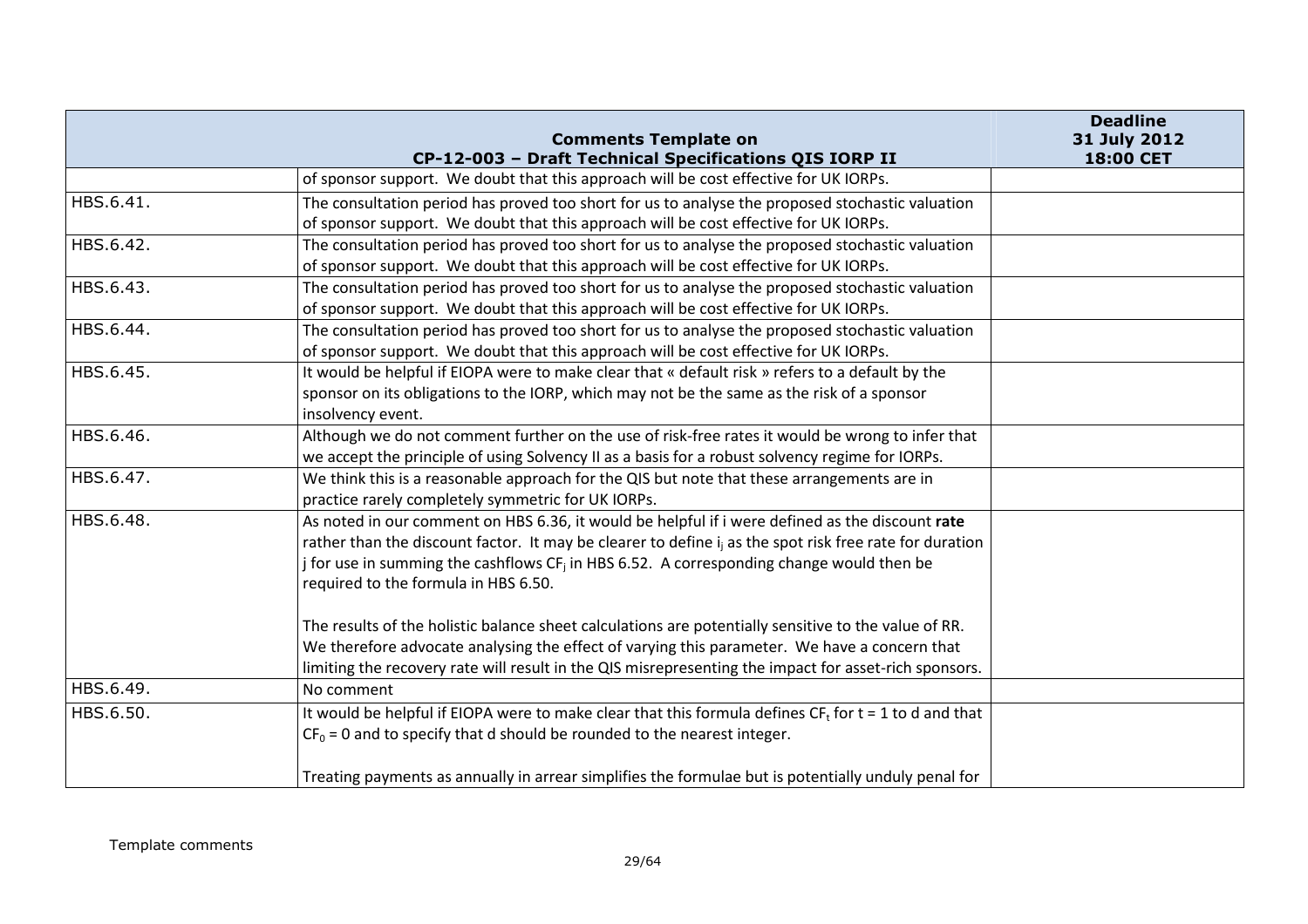|           | <b>Comments Template on</b>                                                                          | <b>Deadline</b><br>31 July 2012 |
|-----------|------------------------------------------------------------------------------------------------------|---------------------------------|
|           | CP-12-003 - Draft Technical Specifications QIS IORP II                                               | 18:00 CET                       |
|           | sponsors with a high pdef.                                                                           |                                 |
|           |                                                                                                      |                                 |
|           | We also think it would be helpful if the QIS analysed the effect of varying the period over which    |                                 |
|           | payments are made as the duration d is not necessarily representative.                               |                                 |
| HBS.6.51. | No comment                                                                                           |                                 |
| HBS.6.52. | We think this formula would be much easier to read if the $(1+i)^{t}$ were taken inside the square   |                                 |
|           | bracket and used to cancel out the $(1+i)^t$ terms although we accept it may be easier to understand |                                 |
|           | in the form specified.                                                                               |                                 |
| HBS.6.53. | No comment                                                                                           |                                 |
| HBS.6.54. | The consultation period has not been long enough for us to review this diagram.                      |                                 |
| HBS.6.55. | Agreed                                                                                               |                                 |
| HBS.6.56. | No comment                                                                                           |                                 |
| HBS.6.57. | The consultation period has not been long enough for us to consider the implications of taking       |                                 |
|           | account of sponsor support as an ancillary own fund item.                                            |                                 |
| HBS.6.58. | The consultation period has not been long enough for us to consider the implications of taking       |                                 |
|           | account of sponsor support as an ancillary own fund item.                                            |                                 |
| HBS.6.59. | No comment                                                                                           |                                 |
| HBS.6.60. | No comment                                                                                           |                                 |
| HBS.6.61. | Agreed                                                                                               |                                 |
| HBS.6.62. | No comment                                                                                           |                                 |
| HBS.6.63. | No comment                                                                                           |                                 |
| HBS.6.64. | We suggest EIOPA take account of the nature of the events that give rise to a payment from a         |                                 |
|           | pension protection scheme, which may be somewhat different from sponsor insolvency events            |                                 |
|           | and which would then have different probabilities of occurrence and, potentially, different          |                                 |
|           | recovery rates.                                                                                      |                                 |
| HBS.6.65. | No comment                                                                                           |                                 |
| HBS.6.66. | No comment                                                                                           |                                 |
| HBS.6.67. | No comment                                                                                           |                                 |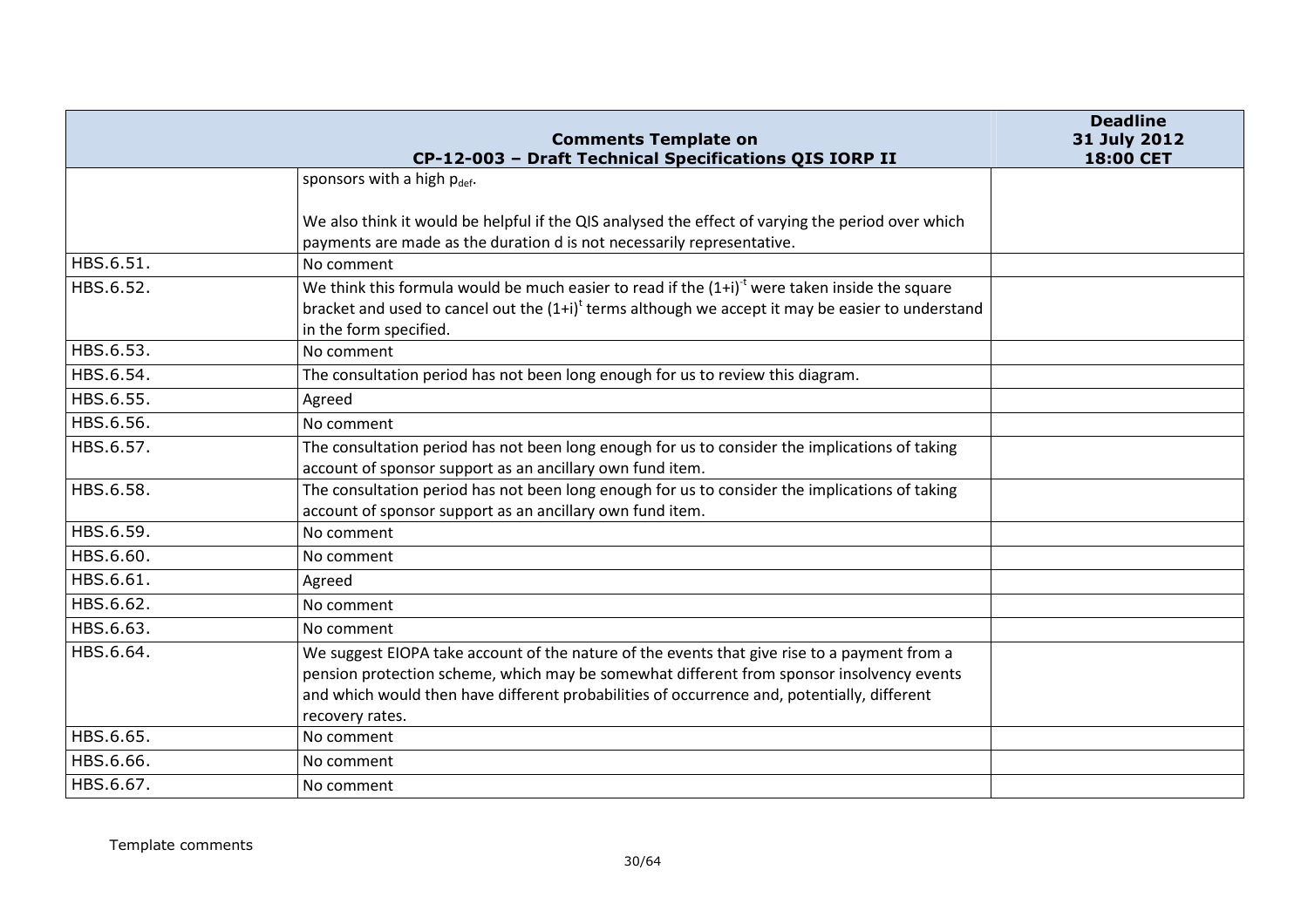|           | <b>Comments Template on</b><br>CP-12-003 - Draft Technical Specifications QIS IORP II                                                                                                                                                                                                                                                                                       | <b>Deadline</b><br>31 July 2012<br>18:00 CET |
|-----------|-----------------------------------------------------------------------------------------------------------------------------------------------------------------------------------------------------------------------------------------------------------------------------------------------------------------------------------------------------------------------------|----------------------------------------------|
| HBS.6.68. | In our view, although this is a sensible approach for the QIS, EIOPA should consider carefully<br>whether the probability of a sponsor default is the appropriate probability to apply to the<br>probability of a payment from the pension protection scheme.                                                                                                               |                                              |
| HBS.6.69. | No comment                                                                                                                                                                                                                                                                                                                                                                  |                                              |
| HBS.6.70. | We think this is a sensible approach for the purpose of the QIS.                                                                                                                                                                                                                                                                                                            |                                              |
| HBS.6.71. | We think this is a sensible approach for the purpose of the QIS.                                                                                                                                                                                                                                                                                                            |                                              |
| HBS.6.72. | No comment                                                                                                                                                                                                                                                                                                                                                                  |                                              |
| HBS.6.73. | No comment                                                                                                                                                                                                                                                                                                                                                                  |                                              |
| HBS.6.74. | No comment                                                                                                                                                                                                                                                                                                                                                                  |                                              |
| HBS.6.75. | No comment                                                                                                                                                                                                                                                                                                                                                                  |                                              |
| HBS.6.76. | No comment                                                                                                                                                                                                                                                                                                                                                                  |                                              |
| HBS.6.77. | These formulae would be considerably simplified if REC <sub>t</sub> was defined as an amount discounted to<br>time $t = 0$ . The $(1+i)^t$ terms could then be cancelled out of both formulae. However we accept it<br>may be easier to understand in the form specified.<br>We support the comment in the Financial Reporting Council's response that there is an error in |                                              |
|           | the formula for PPF <sub>FV</sub> . We too believe that it should allow for payments, $CF_i$ made by the sponsor<br>in the years before default.                                                                                                                                                                                                                            |                                              |
| HBS.6.78. | The consultation period has not been long enough for us to review this diagram.                                                                                                                                                                                                                                                                                             |                                              |
| HBS.6.79. | We question whether changing the probability of the sponsor defaulting on its pension<br>obligations is the best simplification for taking account of a pension protection scheme. We<br>suggest that EIOPA also consider changing the recovery rate as an alternative approach                                                                                             |                                              |
| HBS.6.80. | No comment                                                                                                                                                                                                                                                                                                                                                                  |                                              |
| HBS.6.81. | It is not clear to us how the appropriate reduction to credit risk should be calculated and<br>anticipate that EIOPA will need to issue further guidance to ensure consistent application of this<br>option.                                                                                                                                                                |                                              |
| HBS.6.82. | No comment                                                                                                                                                                                                                                                                                                                                                                  |                                              |
| HBS.6.83. | No comment                                                                                                                                                                                                                                                                                                                                                                  |                                              |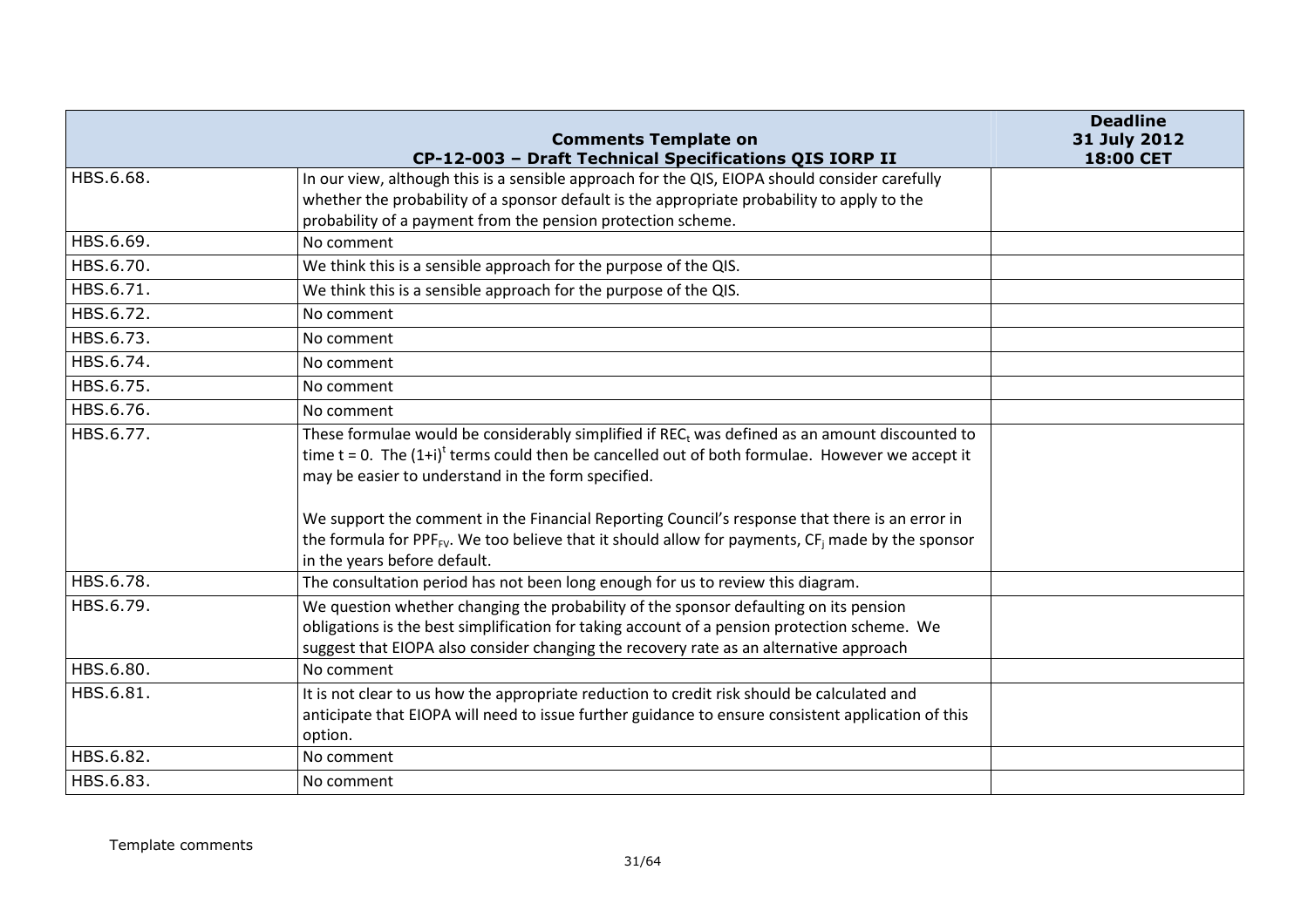|           | <b>Comments Template on</b><br>CP-12-003 - Draft Technical Specifications QIS IORP II                                                                                                                                                 | <b>Deadline</b><br>31 July 2012<br>18:00 CET |
|-----------|---------------------------------------------------------------------------------------------------------------------------------------------------------------------------------------------------------------------------------------|----------------------------------------------|
| HBS.6.84. | We wonder whether this loss absorbency should extend to reducing the Risk Margin too, but the                                                                                                                                         |                                              |
|           | consultation period has proved too short for us to consider this.                                                                                                                                                                     |                                              |
| HBS.6.85. | No comment                                                                                                                                                                                                                            |                                              |
| HBS.6.86. | No comment                                                                                                                                                                                                                            |                                              |
| HBS.6.87. | We wonder whether this loss absorbency should extend to reducing the Risk Margin too, but the<br>consultation period has proved too short for us to consider this.                                                                    |                                              |
| HBS.6.88. | No comment                                                                                                                                                                                                                            |                                              |
| HBS.6.89. | No comment                                                                                                                                                                                                                            |                                              |
| HBS.6.90. | The consultation period has proved too short for us to consider the implications of excluding<br>pension protection schemes.                                                                                                          |                                              |
|           | In our view EIOPA needs to make clear whether levies/premiums payable in respect of pension<br>protection schemes ought to be omitted from the expenses component of the Best Estimate<br>when considering this option.               |                                              |
| HBS.7.1.  | No comment                                                                                                                                                                                                                            |                                              |
| HBS.7.2.  | No comment                                                                                                                                                                                                                            |                                              |
| HBS.7.3.  | In our view, it would be helpful to cross-reference this section in the section about risk margin and<br>to state simply that the risk margin should be calculated for the liabilities not covered by such<br>insurance arrangements. |                                              |
| HBS.7.4.  | No comment                                                                                                                                                                                                                            |                                              |
| HBS.7.5.  | No comment                                                                                                                                                                                                                            |                                              |
| HBS.7.6.  | No comment                                                                                                                                                                                                                            |                                              |
| HBS.7.7.  | No comment                                                                                                                                                                                                                            |                                              |
| HBS.7.8.  | No comment                                                                                                                                                                                                                            |                                              |
| HBS.7.9.  | No comment                                                                                                                                                                                                                            |                                              |
| HBS.7.10. | No comment                                                                                                                                                                                                                            |                                              |
| HBS.7.11. | In our view this paragraph would be clearer if it specified which previous section.                                                                                                                                                   |                                              |
| HBS.7.12. | The consultation period has proved too short to consider this section thoroughly.                                                                                                                                                     |                                              |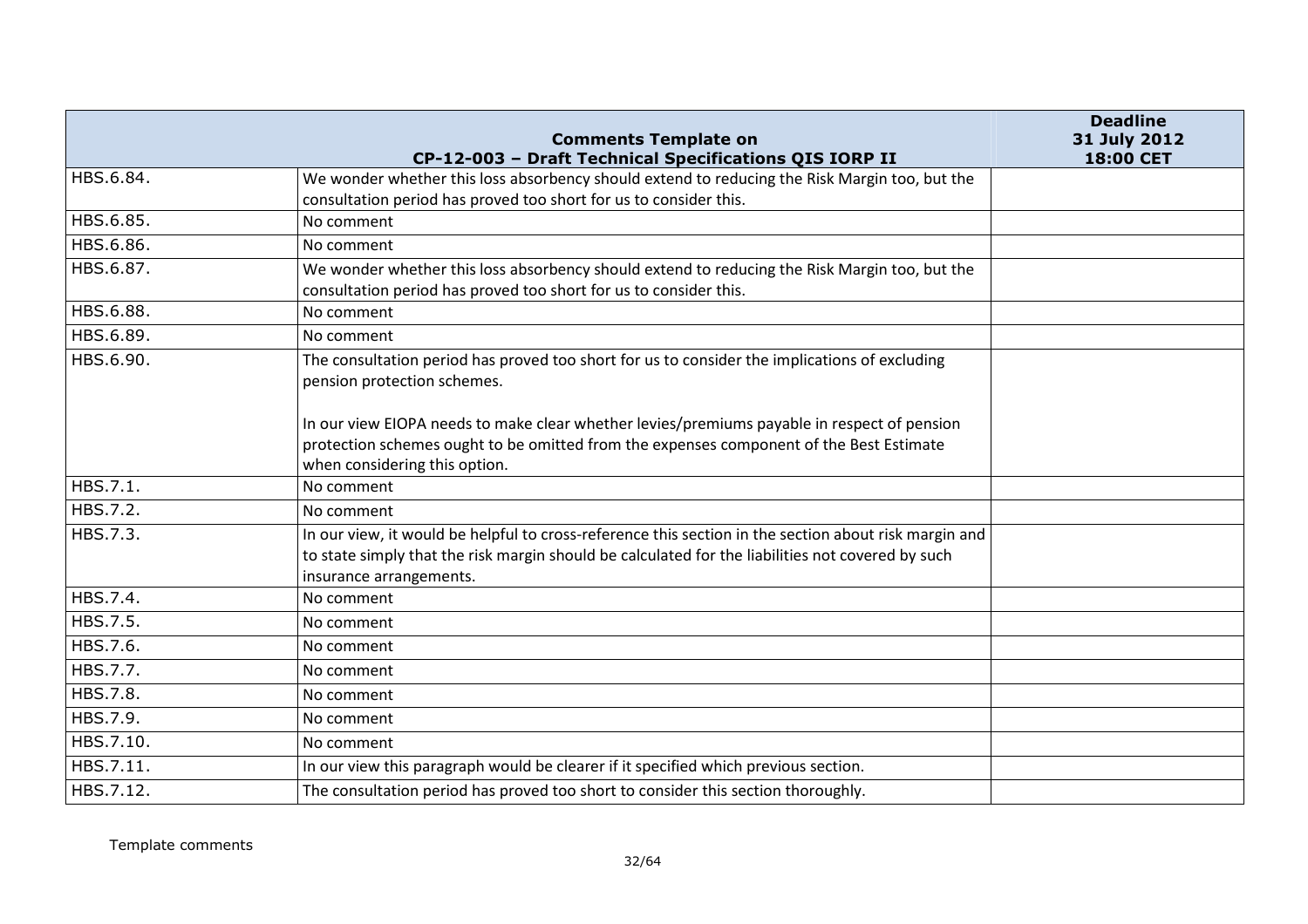|           | <b>Comments Template on</b>                                                                                                                                                                                                             | <b>Deadline</b><br>31 July 2012 |
|-----------|-----------------------------------------------------------------------------------------------------------------------------------------------------------------------------------------------------------------------------------------|---------------------------------|
|           | CP-12-003 - Draft Technical Specifications QIS IORP II                                                                                                                                                                                  | 18:00 CET                       |
| HBS.7.13. | The consultation period has proved too short to consider this section thoroughly.                                                                                                                                                       |                                 |
| HBS.7.14. | The consultation period has proved too short to consider this section thoroughly.                                                                                                                                                       |                                 |
| HBS.7.15. | The consultation period has proved too short to consider this section thoroughly.                                                                                                                                                       |                                 |
| HBS.7.16. | The consultation period has proved too short to consider this section thoroughly.                                                                                                                                                       |                                 |
| HBS.7.17. | The consultation period has proved too short to consider this section thoroughly.                                                                                                                                                       |                                 |
| HBS.7.18. | The consultation period has proved too short to consider this section thoroughly.                                                                                                                                                       |                                 |
| HBS.7.19. | The consultation period has proved too short to consider this section thoroughly.                                                                                                                                                       |                                 |
| HBS.7.20. | The consultation period has proved too short to consider this section thoroughly.                                                                                                                                                       |                                 |
| HBS.7.21. | The consultation period has proved too short to consider this section thoroughly.                                                                                                                                                       |                                 |
| HBS.7.22. | The consultation period has proved too short to consider this section thoroughly.                                                                                                                                                       |                                 |
| HBS.7.23. | The consultation period has proved too short to consider this section thoroughly.                                                                                                                                                       |                                 |
| HBS.7.24. | The consultation period has proved too short to consider this section thoroughly.                                                                                                                                                       |                                 |
| HBS.7.25. | The consultation period has proved too short to consider this section thoroughly however we<br>understand that the treatment of SPVs may be material to the holistic balance sheet results of a<br>small number of some large UK IORPs. |                                 |
| HBS.7.26. | The consultation period has proved too short to consider this section thoroughly.                                                                                                                                                       |                                 |
| HBS.7.27. | The consultation period has proved too short to consider this section thoroughly.                                                                                                                                                       |                                 |
| HBS.7.28. | The consultation period has proved too short to consider this section thoroughly.                                                                                                                                                       |                                 |
| HBS.7.29. | The consultation period has proved too short to consider this section thoroughly.                                                                                                                                                       |                                 |
| HBS.7.30. | The consultation period has proved too short to consider this section thoroughly.                                                                                                                                                       |                                 |
| HBS.7.31. | The consultation period has proved too short to consider this section thoroughly however we<br>observe that t-1 should be a superscript.                                                                                                |                                 |
| HBS.7.32. | The consultation period has proved too short to consider this section thoroughly.                                                                                                                                                       |                                 |
| HBS.7.33. | The consultation period has proved too short to consider this section thoroughly.                                                                                                                                                       |                                 |
| HBS.7.34. | The consultation period has proved too short to consider this section thoroughly however we<br>think that EIOPA will need to be more specific about how to decide whether or not an estimate is<br>reliable.                            |                                 |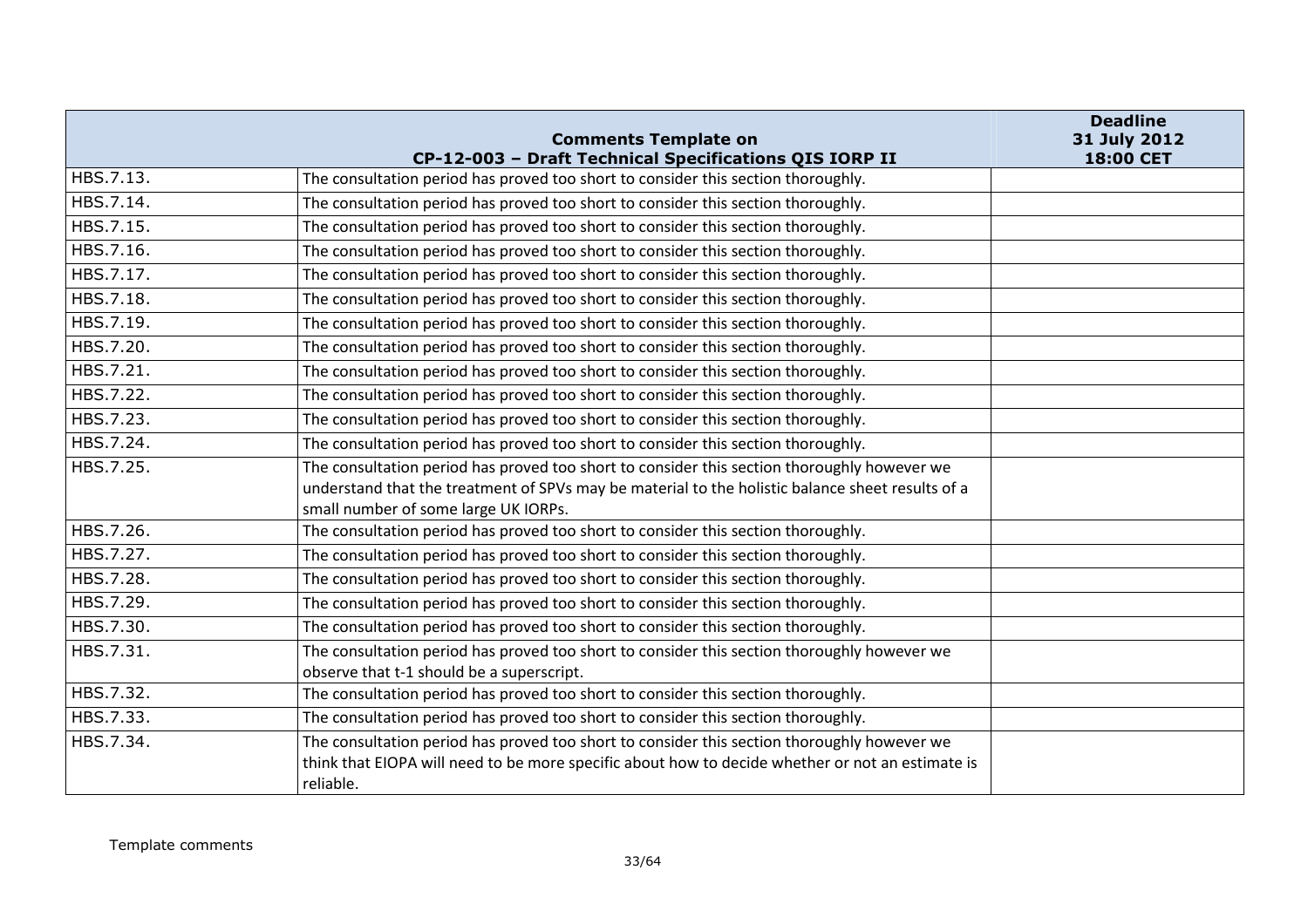|           | <b>Comments Template on</b>                                                                          | <b>Deadline</b><br>31 July 2012 |
|-----------|------------------------------------------------------------------------------------------------------|---------------------------------|
|           | CP-12-003 - Draft Technical Specifications QIS IORP II                                               | 18:00 CET                       |
| HBS.7.35. | The consultation period has proved too short to consider this section thoroughly.                    |                                 |
| HBS.7.36. | The consultation period has proved too short to consider this section thoroughly.                    |                                 |
| HBS.7.37. | The consultation period has proved too short to consider this section thoroughly.                    |                                 |
| HBS.7.38. | The consultation period has proved too short to consider this section thoroughly.                    |                                 |
| HBS.7.39. | The consultation period has proved too short to consider this section thoroughly however it          |                                 |
|           | appears that it is missing a formula.                                                                |                                 |
| HBS.7.40. | The consultation period has proved too short to consider this section thoroughly.                    |                                 |
| HBS.7.41. | The consultation period has proved too short to consider this section thoroughly but it would be     |                                 |
|           | helpful if EIOPA were to explain the derivation or source of these probabilities.                    |                                 |
| HBS.7.42. | The consultation period has proved too short to consider what alternative methods may be more        |                                 |
|           | justifiable and in what circumstances.                                                               |                                 |
| HBS.8.1.  | No comment                                                                                           |                                 |
| HBS.8.2.  | No comment                                                                                           |                                 |
| HBS.8.3.  | No comment                                                                                           |                                 |
| HBS.8.4.  | No comment                                                                                           |                                 |
| HBS.8.5.  | No comment                                                                                           |                                 |
| HBS.8.6.  | No comment                                                                                           |                                 |
| HBS.8.7.  | We would like EIOPA to explain how the proposed ultimate forward rate of 4.2%pa can be               |                                 |
|           | reconciled to a market consistent approach.                                                          |                                 |
| HBS.8.8.  | No comment                                                                                           |                                 |
| HBS.8.9.  | No comment                                                                                           |                                 |
| HBS.8.10. | No comment                                                                                           |                                 |
| HBS.8.11. | No comment                                                                                           |                                 |
| HBS.8.12. | No comment                                                                                           |                                 |
| HBS.8.13. | The consultation period has proved too short to consider the matching premium however it             |                                 |
|           | appears to us that few, if any, UK IORPs would satisfy the conditions set out in Part 1 of Annex 2,  |                                 |
|           | in particular, the requirement for ring-fencing. It therefore seems to us that rather than levelling |                                 |
|           | the playing field, a solvency regime for pensions in this form would create incentives to transfer   |                                 |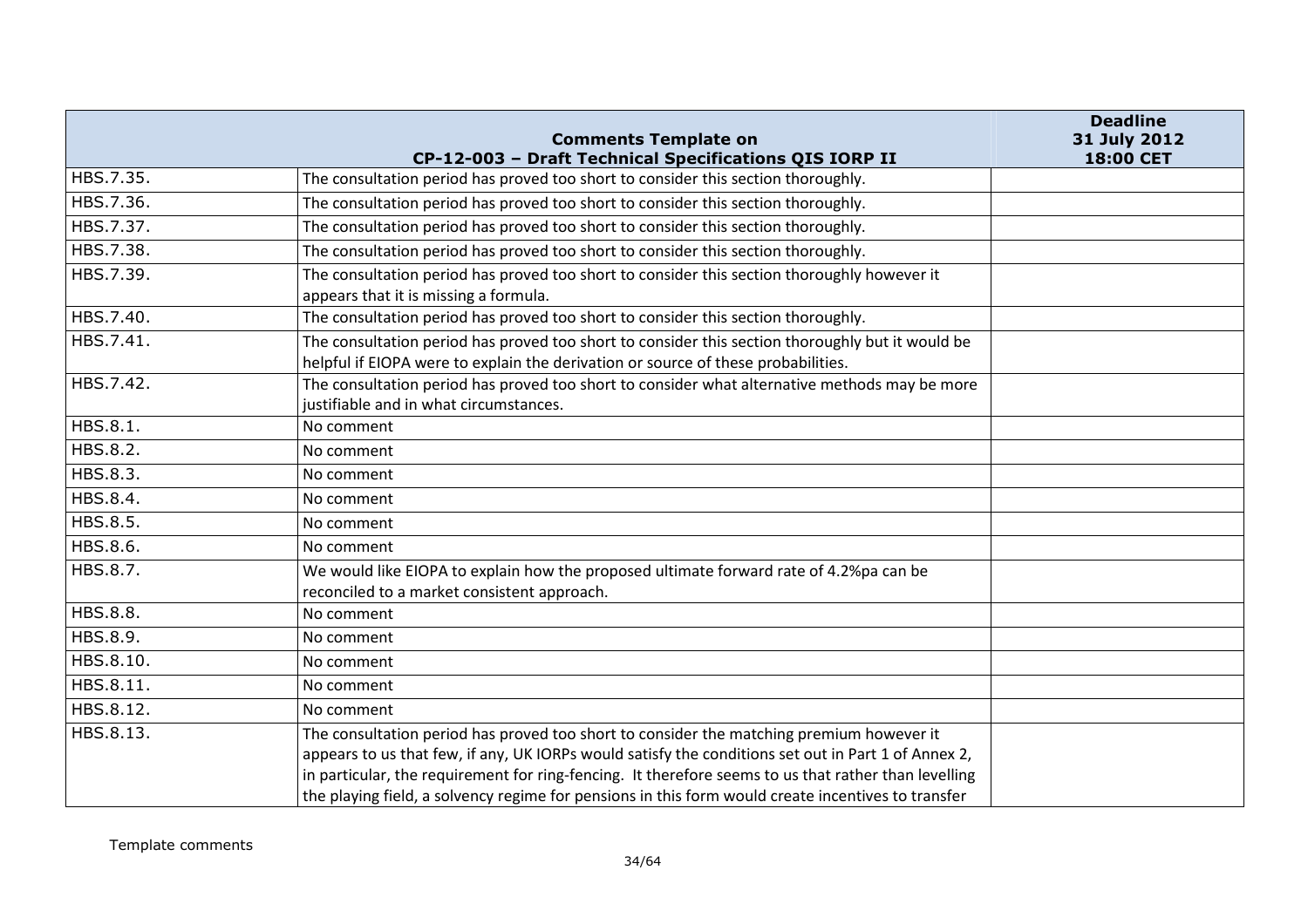|           | <b>Comments Template on</b><br>CP-12-003 - Draft Technical Specifications QIS IORP II                                                                                                                                                                                                                                                                                                           | <b>Deadline</b><br>31 July 2012<br>18:00 CET |
|-----------|-------------------------------------------------------------------------------------------------------------------------------------------------------------------------------------------------------------------------------------------------------------------------------------------------------------------------------------------------------------------------------------------------|----------------------------------------------|
|           | IORP pension liabilities to insurers.                                                                                                                                                                                                                                                                                                                                                           |                                              |
|           | In addition, it would be helpful if the purpose of the 24 month period in paragraph 6 of Part 1 of<br>Annex 2 could be explained.                                                                                                                                                                                                                                                               |                                              |
| HBS.8.14. | We would like EIOPA to say whether or not it will delay finalising the QIS specification until these<br>issues have been resolved.                                                                                                                                                                                                                                                              |                                              |
| HBS.8.15. | We consider that EIOPA should consider the sensitivity to pivoting yield curves and that it should<br>investigate how the sensitivity varies if the term of sponsor payments is varied.                                                                                                                                                                                                         |                                              |
| HBS.8.16. | No comment                                                                                                                                                                                                                                                                                                                                                                                      |                                              |
| HBS.8.17. | See our comment on HBS 8.18                                                                                                                                                                                                                                                                                                                                                                     |                                              |
| HBS.8.18. | In our view this parameterisation is oversimplified and risks misrepresenting the impact of the<br>Level B approach. We consider that it would be much better to specify that the approach already<br>followed for the sponsor's pensions accounting disclosures should be adopted.                                                                                                             |                                              |
| HBS.8.19. | See our comment on HBS 8.18                                                                                                                                                                                                                                                                                                                                                                     |                                              |
| HBS.8.20. | See our comment on HBS 8.18                                                                                                                                                                                                                                                                                                                                                                     |                                              |
| HBS.8.21. | See our comment on HBS 8.18                                                                                                                                                                                                                                                                                                                                                                     |                                              |
| HBS.8.22. | No comment                                                                                                                                                                                                                                                                                                                                                                                      |                                              |
| HBS.8.23. | We are strongly of the view that the valuation of inflation-linked pensions would not be market-<br>consistent if IORPs were not expected to adopt assumptions consistent with market-implied<br>inflation. Consistent with this, if there is to be an SCR we believe that it should include a<br>component for inflation stress (although we remain unclear what purpose the SCR would serve). |                                              |
| HBS.8.24. | We are also strongly of the view that salary growth should only be allowed for to the extent that<br>salaries are guaranteed to increase and benefits are guaranteed to remain linked to them.                                                                                                                                                                                                  |                                              |
| HBS.9.1.  | No comment                                                                                                                                                                                                                                                                                                                                                                                      |                                              |
| HBS.9.2.  | In our view, more guidance may be required on materiality. Our members have found that in<br>some cases the holistic balance sheet results can be highly geared. This gearing makes it difficult<br>to be sure that simplifications/approximations are not material without checking against the fully<br>detailed calculations.                                                                |                                              |
| HBS.9.3.  | No comment                                                                                                                                                                                                                                                                                                                                                                                      |                                              |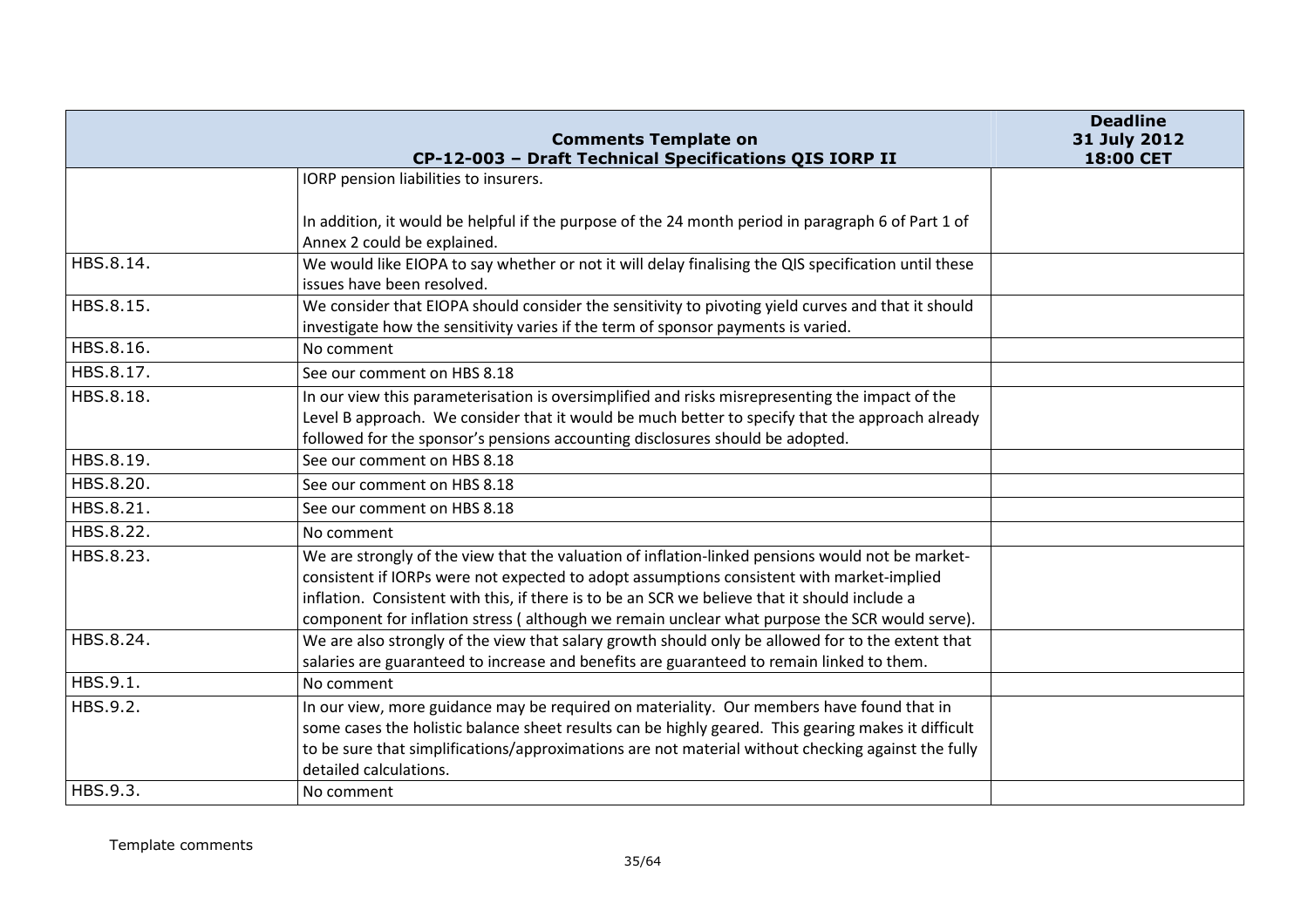|           |                                                                                                                                                                                                                                                                                                    | <b>Deadline</b>           |
|-----------|----------------------------------------------------------------------------------------------------------------------------------------------------------------------------------------------------------------------------------------------------------------------------------------------------|---------------------------|
|           | <b>Comments Template on</b><br>CP-12-003 - Draft Technical Specifications QIS IORP II                                                                                                                                                                                                              | 31 July 2012<br>18:00 CET |
| HBS.9.4.  | No comment                                                                                                                                                                                                                                                                                         |                           |
| HBS.9.5.  | No comment                                                                                                                                                                                                                                                                                         |                           |
| HBS.9.6.  | No comment                                                                                                                                                                                                                                                                                         |                           |
| HBS.9.7.  | No comment                                                                                                                                                                                                                                                                                         |                           |
| HBS.9.8.  | No comment                                                                                                                                                                                                                                                                                         |                           |
| HBS.9.9.  | No comment                                                                                                                                                                                                                                                                                         |                           |
| SCR.1.1.  | The process required to assess proportionality is itself potentially onerous. We therefore support<br>the suggestion of the Groupe Consultatif Actuariel Europeen that EIOPA consider omitting<br>modules of the SCR calculation that are expected to result in immaterial results for most IORPs. |                           |
| SCR.1.2.  | No comment                                                                                                                                                                                                                                                                                         |                           |
| SCR.1.3.  | If the risk margin is calculated as set out in HBS 5.2, there is no circularity issue.<br>We find it unhelpful that the term "technical provisions" can sometimes include the risk margin<br>(see HBS 5.1) and on occasions such as this, exclude it.                                              |                           |
| SCR.1.4.  | No comment                                                                                                                                                                                                                                                                                         |                           |
| SCR.1.5.  | We believe that the an inflation module would produce material results for UK IORPs and is<br>therefore necessary.                                                                                                                                                                                 |                           |
| SCR.1.6.  | No comment                                                                                                                                                                                                                                                                                         |                           |
| SCR.1.7.  | No comment                                                                                                                                                                                                                                                                                         |                           |
| SCR.1.8.  | We don't understand the term "subordinated liabilities" in this context.                                                                                                                                                                                                                           |                           |
| SCR.1.9.  | The consultation period has proved to short for us to comment on this paragraph. We would<br>welcome the opportunity to provide comments after the deadline.                                                                                                                                       |                           |
| SCR.1.10. | The consultation period has proved to short for us to comment on this paragraph. We would<br>welcome the opportunity to provide comments after the deadline.                                                                                                                                       |                           |
| SCR.1.11. | The consultation period has proved to short for us to comment on this paragraph. We would<br>welcome the opportunity to provide comments after the deadline.                                                                                                                                       |                           |
| SCR.1.12. | We are disappointed that EIOPA has not consulted on the methodology that it intends to use to<br>reflect lower confidence levels. We recommend EIOPA take great care before assuming that                                                                                                          |                           |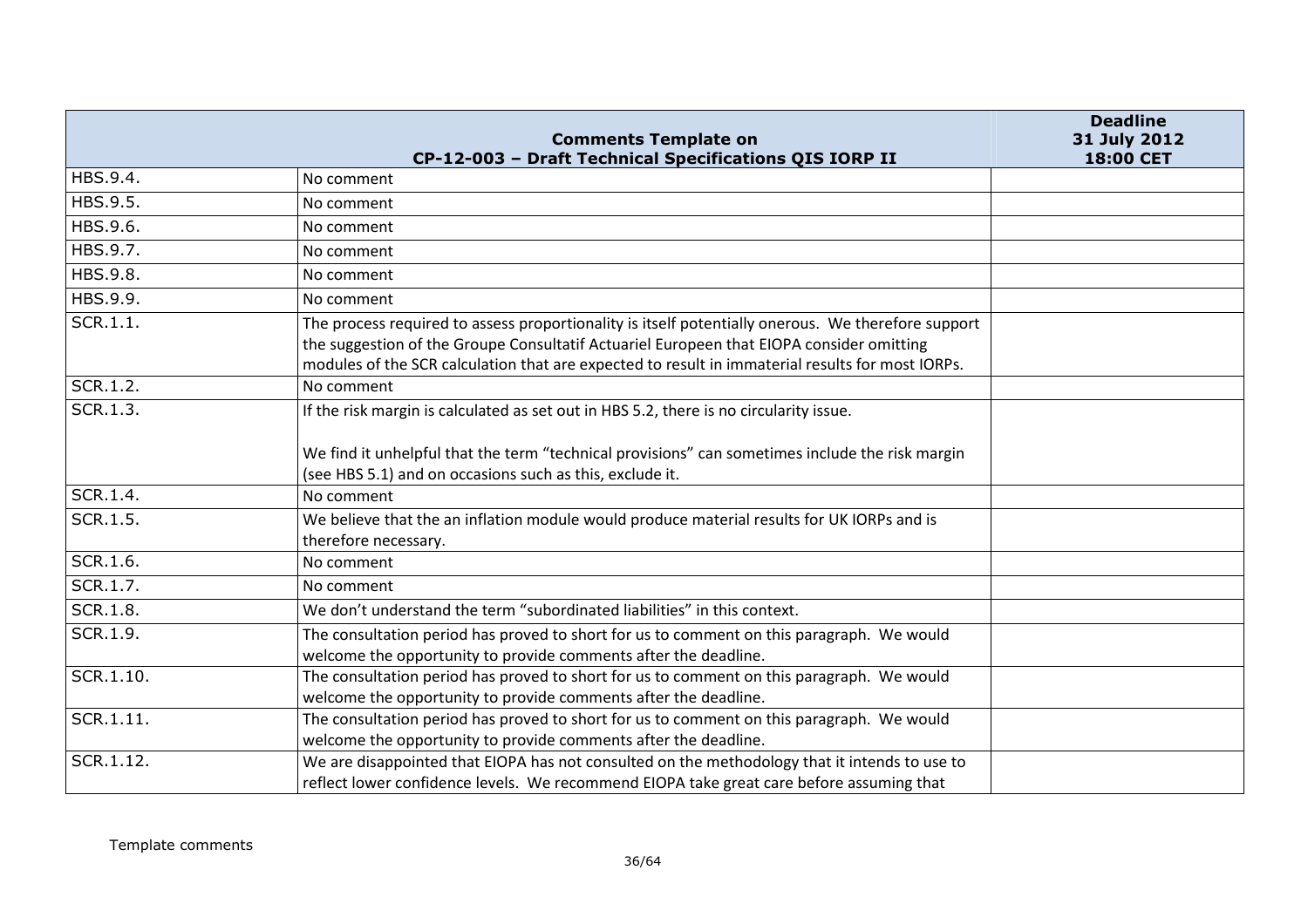|           | <b>Comments Template on</b>                                                                           | <b>Deadline</b><br>31 July 2012 |
|-----------|-------------------------------------------------------------------------------------------------------|---------------------------------|
|           | CP-12-003 - Draft Technical Specifications QIS IORP II                                                | 18:00 CET                       |
|           | variables have a Gaussian distribution and before assuming linear progressions.                       |                                 |
| SCR.1.13. | The consultation period has proved to short for us to comment on this paragraph. We would             |                                 |
|           | welcome the opportunity to provide comments after the deadline.                                       |                                 |
| SCR.1.14. | The consultation period has proved to short for us to comment on this paragraph. We would             |                                 |
|           | welcome the opportunity to provide comments after the deadline.                                       |                                 |
| SCR.1.15. | The consultation period has proved to short for us to comment on this paragraph. We would             |                                 |
|           | welcome the opportunity to provide comments after the deadline.                                       |                                 |
| SCR.1.16. | As noted in our comment on PRO 1.1 we believe that it is necessary but not sufficient to consider     |                                 |
|           | the risks when judging proportionality: it is necessary also to consider the resources available, the |                                 |
|           | value added and the implications for future benefit provision. Our concern is that a focus purely     |                                 |
|           | on risk will result in regime that fails to balance security with adequacy and sustainability.        |                                 |
| SCR.1.17. | The consultation period has proved to short for us to comment on this paragraph. We would             |                                 |
|           | welcome the opportunity to provide comments after the deadline.                                       |                                 |
| SCR.1.18. | The consultation period has proved to short for us to comment on this paragraph. We would             |                                 |
|           | welcome the opportunity to provide comments after the deadline.                                       |                                 |
| SCR.1.19. | The consultation period has proved to short for us to comment on this paragraph. We would             |                                 |
|           | welcome the opportunity to provide comments after the deadline.                                       |                                 |
| SCR.1.20. | The consultation period has proved to short for us to comment on this paragraph. We would             |                                 |
|           | welcome the opportunity to provide comments after the deadline.                                       |                                 |
| SCR.1.21. | The consultation period has proved to short for us to comment on this paragraph. We would             |                                 |
|           | welcome the opportunity to provide comments after the deadline.                                       |                                 |
| SCR.1.22. | The consultation period has proved to short for us to comment on this paragraph. We would             |                                 |
|           | welcome the opportunity to provide comments after the deadline.                                       |                                 |
| SCR.1.23. | The consultation period has proved to short for us to comment on this paragraph. We would             |                                 |
|           | welcome the opportunity to provide comments after the deadline.                                       |                                 |
| SCR.1.24. | The consultation period has proved to short for us to comment on this paragraph. We would             |                                 |
|           | welcome the opportunity to provide comments after the deadline.                                       |                                 |
| SCR.1.25. | The consultation period has proved to short for us to comment on this paragraph. We would             |                                 |
|           | welcome the opportunity to provide comments after the deadline.                                       |                                 |
| SCR.2.1.  | The consultation period has proved to short for us to comment on this paragraph. We would             |                                 |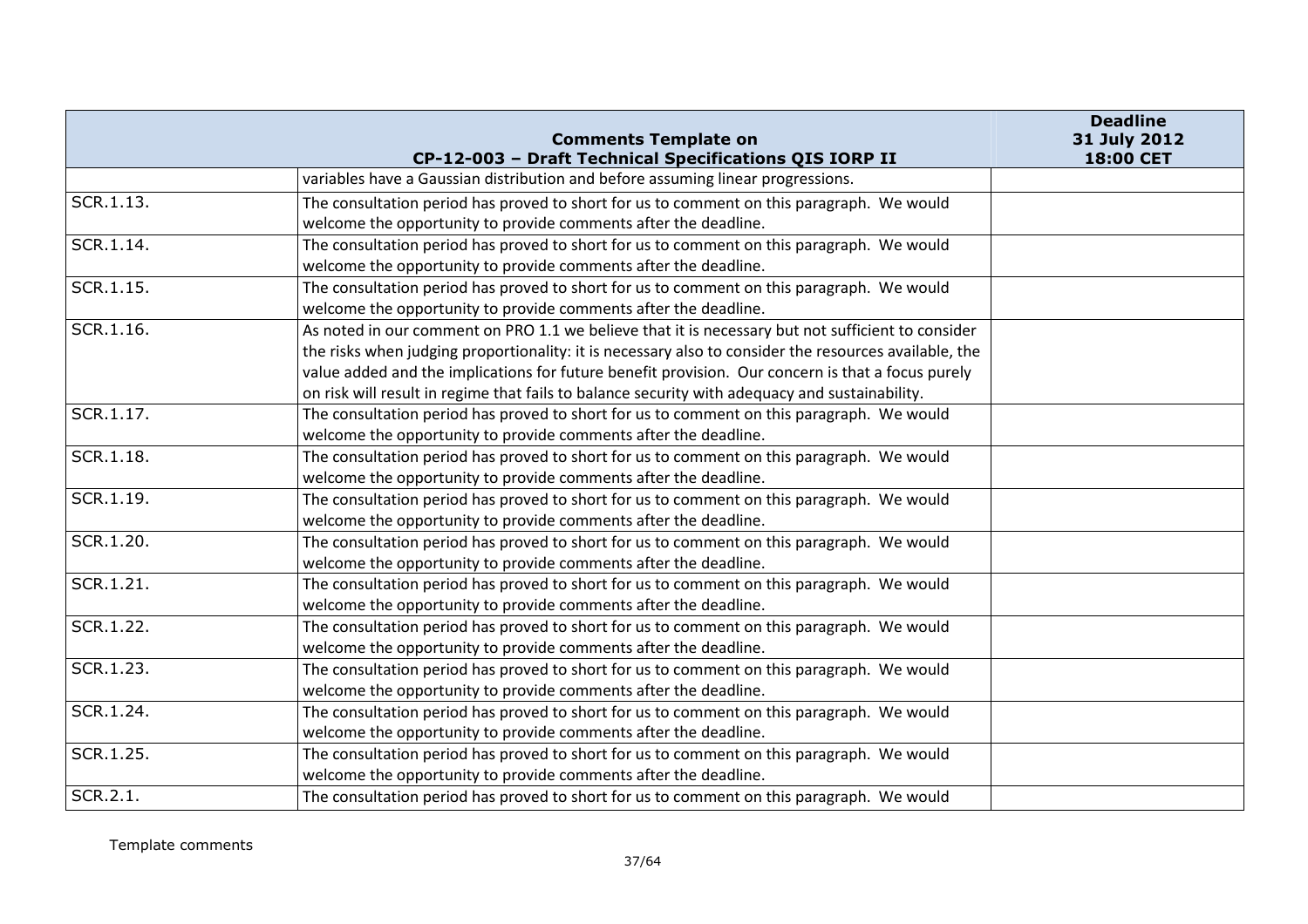|           | <b>Comments Template on</b><br>CP-12-003 - Draft Technical Specifications QIS IORP II     | <b>Deadline</b><br>31 July 2012<br>18:00 CET |
|-----------|-------------------------------------------------------------------------------------------|----------------------------------------------|
|           | welcome the opportunity to provide comments after the deadline.                           |                                              |
| SCR.2.2.  | The consultation period has proved to short for us to comment on this paragraph. We would |                                              |
|           | welcome the opportunity to provide comments after the deadline.                           |                                              |
| SCR.2.3.  | The consultation period has proved to short for us to comment on this paragraph. We would |                                              |
|           | welcome the opportunity to provide comments after the deadline.                           |                                              |
| SCR.2.4.  | The consultation period has proved to short for us to comment on this paragraph. We would |                                              |
|           | welcome the opportunity to provide comments after the deadline.                           |                                              |
| SCR.2.5.  | The consultation period has proved to short for us to comment on this paragraph. We would |                                              |
|           | welcome the opportunity to provide comments after the deadline.                           |                                              |
| SCR.2.6.  | The consultation period has proved to short for us to comment on this paragraph. We would |                                              |
|           | welcome the opportunity to provide comments after the deadline.                           |                                              |
| SCR.2.7.  | The consultation period has proved to short for us to comment on this paragraph. We would |                                              |
|           | welcome the opportunity to provide comments after the deadline.                           |                                              |
| SCR.2.8.  | The consultation period has proved to short for us to comment on this paragraph. We would |                                              |
|           | welcome the opportunity to provide comments after the deadline.                           |                                              |
| SCR.2.9.  | The consultation period has proved to short for us to comment on this paragraph. We would |                                              |
|           | welcome the opportunity to provide comments after the deadline.                           |                                              |
| SCR.2.10. | The consultation period has proved to short for us to comment on this paragraph. We would |                                              |
|           | welcome the opportunity to provide comments after the deadline.                           |                                              |
| SCR.2.11. | The consultation period has proved to short for us to comment on this paragraph. We would |                                              |
|           | welcome the opportunity to provide comments after the deadline.                           |                                              |
| SCR.2.12. | The consultation period has proved to short for us to comment on this paragraph. We would |                                              |
|           | welcome the opportunity to provide comments after the deadline.                           |                                              |
| SCR.2.13. | The consultation period has proved to short for us to comment on this paragraph. We would |                                              |
|           | welcome the opportunity to provide comments after the deadline.                           |                                              |
| SCR.2.14. | The consultation period has proved to short for us to comment on this paragraph. We would |                                              |
|           | welcome the opportunity to provide comments after the deadline.                           |                                              |
| SCR.2.15. | The consultation period has proved to short for us to comment on this paragraph. We would |                                              |
|           | welcome the opportunity to provide comments after the deadline.                           |                                              |
| SCR.2.16. | The consultation period has proved to short for us to comment on this paragraph. We would |                                              |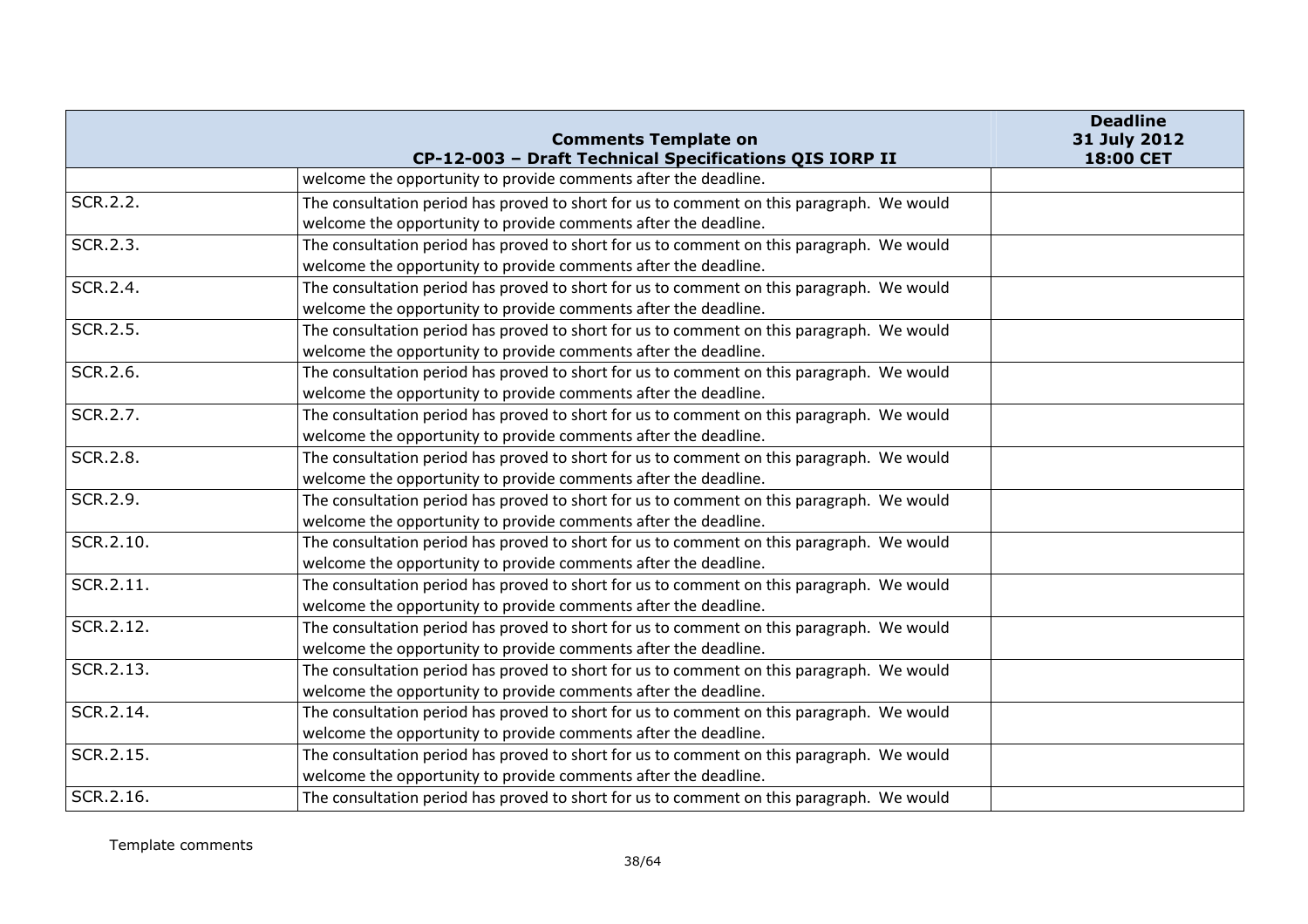|           | <b>Comments Template on</b>                                                                                                                  | <b>Deadline</b><br>31 July 2012 |
|-----------|----------------------------------------------------------------------------------------------------------------------------------------------|---------------------------------|
|           | CP-12-003 - Draft Technical Specifications QIS IORP II                                                                                       | 18:00 CET                       |
|           | welcome the opportunity to provide comments after the deadline.                                                                              |                                 |
| SCR.2.17. | The consultation period has proved to short for us to comment on this paragraph. We would                                                    |                                 |
|           | welcome the opportunity to provide comments after the deadline.                                                                              |                                 |
| SCR.2.18. | The consultation period has proved to short for us to comment on this paragraph. We would                                                    |                                 |
|           | welcome the opportunity to provide comments after the deadline.                                                                              |                                 |
| SCR.2.19. | The consultation period has proved to short for us to comment on this paragraph. We would                                                    |                                 |
|           | welcome the opportunity to provide comments after the deadline.                                                                              |                                 |
| SCR.2.20. | The consultation period has proved to short for us to comment on this paragraph. We would                                                    |                                 |
|           | welcome the opportunity to provide comments after the deadline.                                                                              |                                 |
| SCR.2.21. | The consultation period has proved too short for us to comment on the SCR section but we draw                                                |                                 |
|           | particular attention to the use of MSS <sub>available</sub> + MPP <sub>available</sub> . A marginal increase to MSS <sub>available</sub> can |                                 |
|           | result in a geared reduction in SCR and we believe the implications of this need to be thoroughly                                            |                                 |
|           | explored. We wonder, for example, whether the reduction to the SCR from SS and PPS loss                                                      |                                 |
|           | absorbency ought to be calculated separately and capped at MSS <sub>available</sub> and MPP <sub>available</sub>                             |                                 |
|           | respectively, bearing in mind that broadly speaking PPS can only be invoked when SS is exhausted.                                            |                                 |
|           | However we have not had time to analyse this.                                                                                                |                                 |
| SCR.2.22. | The consultation period has proved to short for us to comment on this paragraph. We would                                                    |                                 |
|           | welcome the opportunity to provide comments after the deadline.                                                                              |                                 |
| SCR.2.23. | The consultation period has proved to short for us to comment on this paragraph. We would                                                    |                                 |
|           | welcome the opportunity to provide comments after the deadline.                                                                              |                                 |
| SCR.2.24. | The consultation period has proved to short for us to comment on this paragraph. We would                                                    |                                 |
|           | welcome the opportunity to provide comments after the deadline.                                                                              |                                 |
| SCR.2.25. | The consultation period has proved to short for us to comment on this paragraph. We would                                                    |                                 |
|           | welcome the opportunity to provide comments after the deadline.                                                                              |                                 |
| SCR.2.26. | The consultation period has proved to short for us to comment on this paragraph. We would                                                    |                                 |
|           | welcome the opportunity to provide comments after the deadline.                                                                              |                                 |
| SCR.2.27. | The consultation period has proved to short for us to comment on this paragraph. We would                                                    |                                 |
|           | welcome the opportunity to provide comments after the deadline.                                                                              |                                 |
| SCR.2.28. | The consultation period has proved to short for us to comment on this paragraph. We would                                                    |                                 |
|           | welcome the opportunity to provide comments after the deadline.                                                                              |                                 |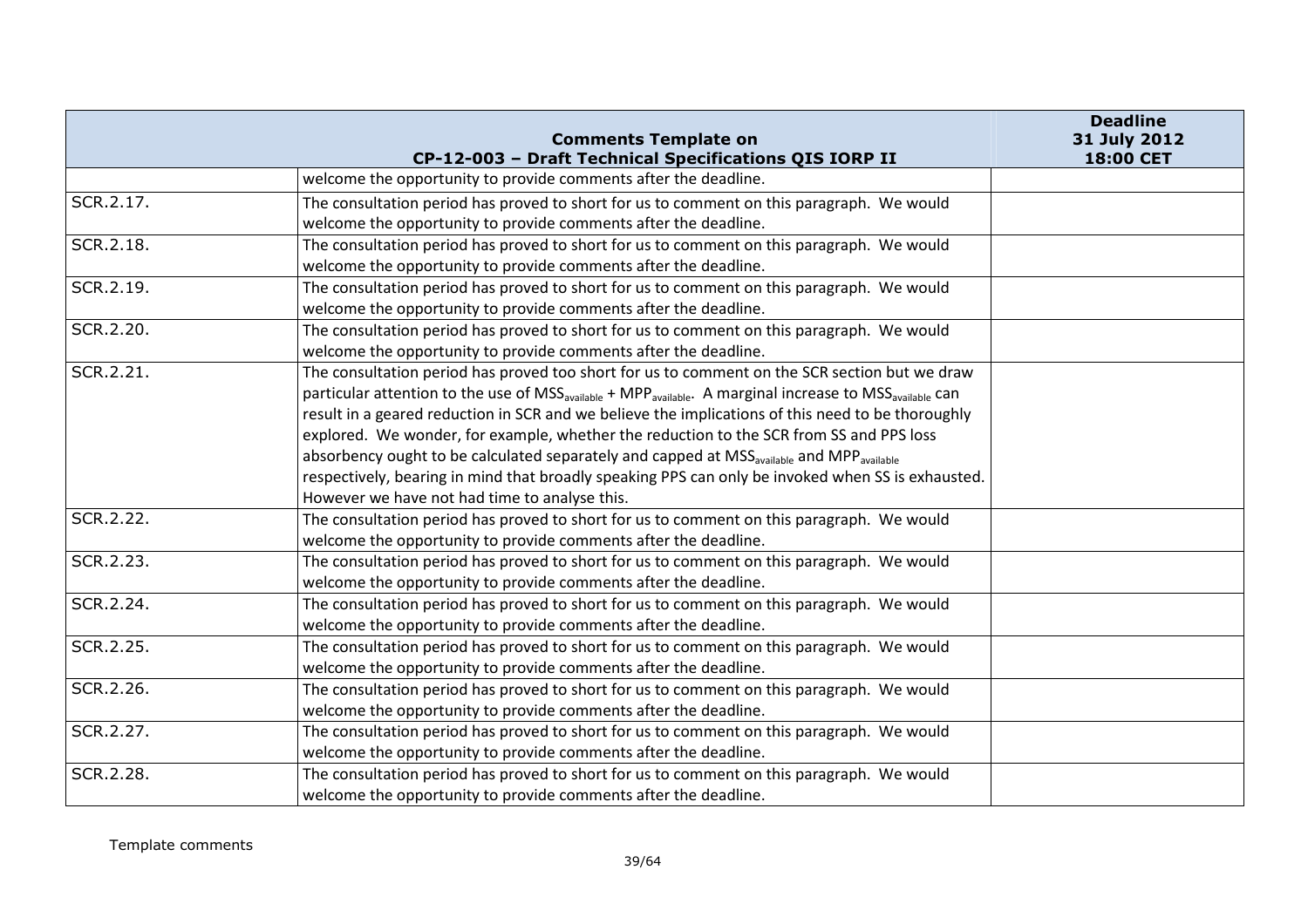|           | <b>Comments Template on</b>                                                               | <b>Deadline</b><br>31 July 2012 |
|-----------|-------------------------------------------------------------------------------------------|---------------------------------|
|           | CP-12-003 - Draft Technical Specifications QIS IORP II                                    | 18:00 CET                       |
| SCR.2.29. | The consultation period has proved to short for us to comment on this paragraph. We would |                                 |
|           | welcome the opportunity to provide comments after the deadline.                           |                                 |
| SCR.2.30. | The consultation period has proved to short for us to comment on this paragraph. We would |                                 |
|           | welcome the opportunity to provide comments after the deadline.                           |                                 |
| SCR.2.31. | The consultation period has proved to short for us to comment on this paragraph. We would |                                 |
|           | welcome the opportunity to provide comments after the deadline.                           |                                 |
| SCR.2.32. | The consultation period has proved to short for us to comment on this paragraph. We would |                                 |
|           | welcome the opportunity to provide comments after the deadline.                           |                                 |
| SCR.2.33. | The consultation period has proved to short for us to comment on this paragraph. We would |                                 |
|           | welcome the opportunity to provide comments after the deadline.                           |                                 |
| SCR.2.34. | The consultation period has proved to short for us to comment on this paragraph. We would |                                 |
|           | welcome the opportunity to provide comments after the deadline.                           |                                 |
| SCR.2.35. | The consultation period has proved to short for us to comment on this paragraph. We would |                                 |
|           | welcome the opportunity to provide comments after the deadline.                           |                                 |
| SCR.3.1.  | The consultation period has proved to short for us to comment on this paragraph. We would |                                 |
|           | welcome the opportunity to provide comments after the deadline.                           |                                 |
| SCR.3.2.  | The consultation period has proved to short for us to comment on this paragraph. We would |                                 |
|           | welcome the opportunity to provide comments after the deadline.                           |                                 |
| SCR.3.3.  | The consultation period has proved to short for us to comment on this paragraph. We would |                                 |
|           | welcome the opportunity to provide comments after the deadline.                           |                                 |
| SCR.3.4.  | The consultation period has proved to short for us to comment on this paragraph. We would |                                 |
|           | welcome the opportunity to provide comments after the deadline.                           |                                 |
| SCR.3.5.  | The consultation period has proved to short for us to comment on this paragraph. We would |                                 |
|           | welcome the opportunity to provide comments after the deadline.                           |                                 |
| SCR.3.6.  | The consultation period has proved to short for us to comment on this paragraph. We would |                                 |
|           | welcome the opportunity to provide comments after the deadline.                           |                                 |
| SCR.4.1.  | The consultation period has proved to short for us to comment on this paragraph. We would |                                 |
|           | welcome the opportunity to provide comments after the deadline.                           |                                 |
| SCR.4.2.  | The consultation period has proved to short for us to comment on this paragraph. We would |                                 |
|           | welcome the opportunity to provide comments after the deadline.                           |                                 |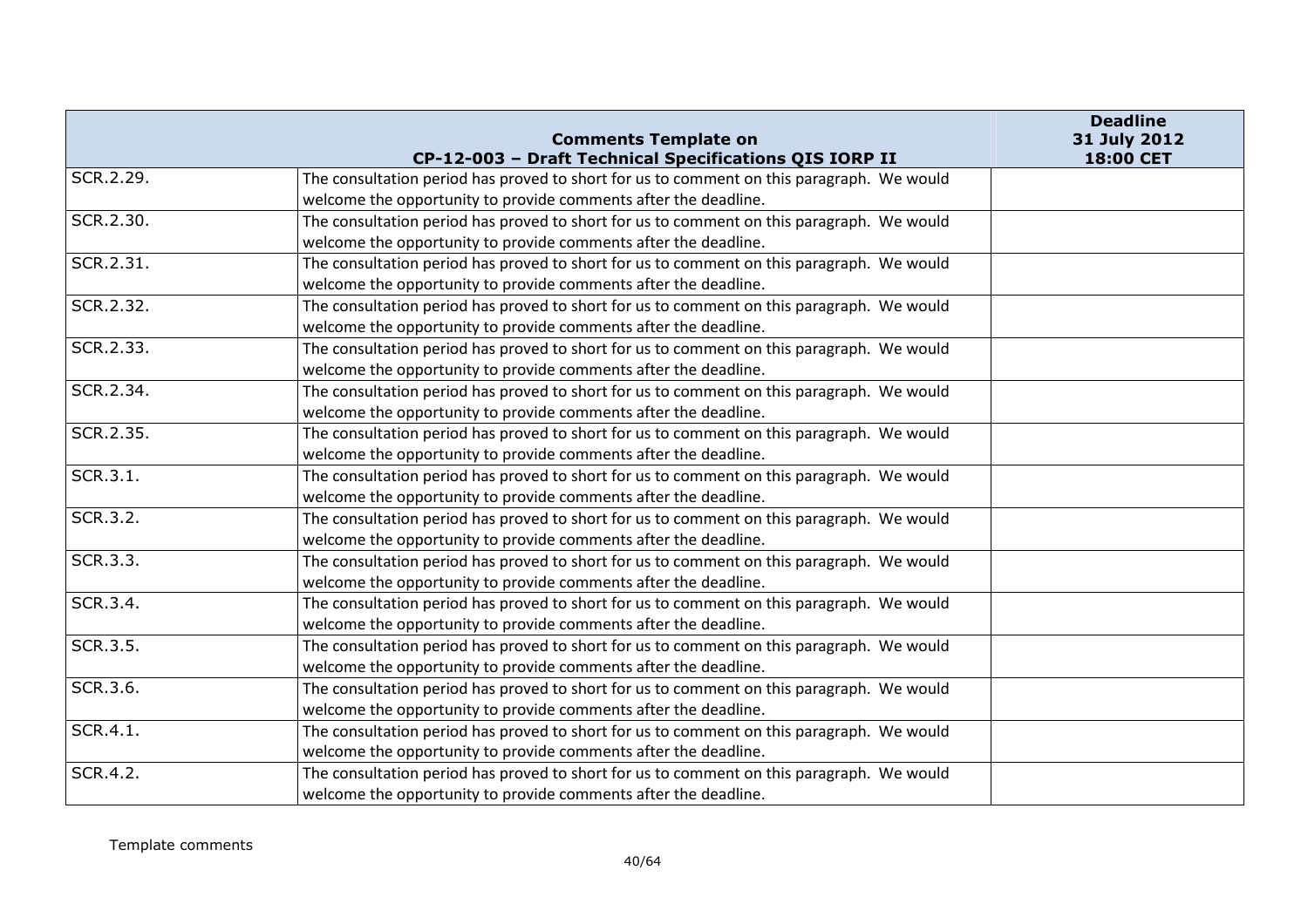|           | <b>Comments Template on</b>                                                                                                                         | <b>Deadline</b><br>31 July 2012 |
|-----------|-----------------------------------------------------------------------------------------------------------------------------------------------------|---------------------------------|
| SCR.4.3.  | CP-12-003 - Draft Technical Specifications QIS IORP II<br>The consultation period has proved to short for us to comment on this paragraph. We would | 18:00 CET                       |
|           |                                                                                                                                                     |                                 |
| SCR.4.4.  | welcome the opportunity to provide comments after the deadline.                                                                                     |                                 |
|           | The consultation period has proved to short for us to comment on this paragraph. We would                                                           |                                 |
|           | welcome the opportunity to provide comments after the deadline.                                                                                     |                                 |
| SCR.5.1.  | The consultation period has proved to short for us to comment on this paragraph. We would                                                           |                                 |
|           | welcome the opportunity to provide comments after the deadline.                                                                                     |                                 |
| SCR.5.2.  | The consultation period has proved to short for us to comment on this paragraph. We would                                                           |                                 |
|           | welcome the opportunity to provide comments after the deadline.                                                                                     |                                 |
| SCR.5.3.  | The consultation period has proved to short for us to comment on this paragraph. We would                                                           |                                 |
|           | welcome the opportunity to provide comments after the deadline.                                                                                     |                                 |
| SCR.5.4.  | The consultation period has proved to short for us to comment on this paragraph. We would                                                           |                                 |
|           | welcome the opportunity to provide comments after the deadline.                                                                                     |                                 |
| SCR.5.5.  | The consultation period has proved to short for us to comment on this paragraph. We would                                                           |                                 |
|           | welcome the opportunity to provide comments after the deadline.                                                                                     |                                 |
| SCR.5.6.  | The consultation period has proved to short for us to comment on this paragraph. We would                                                           |                                 |
|           | welcome the opportunity to provide comments after the deadline.                                                                                     |                                 |
| SCR.5.7.  | The consultation period has proved to short for us to comment on this paragraph. We would                                                           |                                 |
|           | welcome the opportunity to provide comments after the deadline.                                                                                     |                                 |
| SCR.5.8.  | The consultation period has proved to short for us to comment on this paragraph. We would                                                           |                                 |
|           | welcome the opportunity to provide comments after the deadline.                                                                                     |                                 |
| SCR.5.9.  | The consultation period has proved to short for us to comment on this paragraph. We would                                                           |                                 |
|           | welcome the opportunity to provide comments after the deadline.                                                                                     |                                 |
| SCR.5.10. | The consultation period has proved to short for us to comment on this paragraph. We would                                                           |                                 |
|           | welcome the opportunity to provide comments after the deadline.                                                                                     |                                 |
| SCR.5.11. | The consultation period has proved to short for us to comment on this paragraph. We would                                                           |                                 |
|           | welcome the opportunity to provide comments after the deadline.                                                                                     |                                 |
| SCR.5.12. | The consultation period has proved to short for us to comment on this paragraph. We would                                                           |                                 |
|           | welcome the opportunity to provide comments after the deadline.                                                                                     |                                 |
| SCR.5.13. | The consultation period has proved to short for us to comment on this paragraph. We would                                                           |                                 |
|           | welcome the opportunity to provide comments after the deadline.                                                                                     |                                 |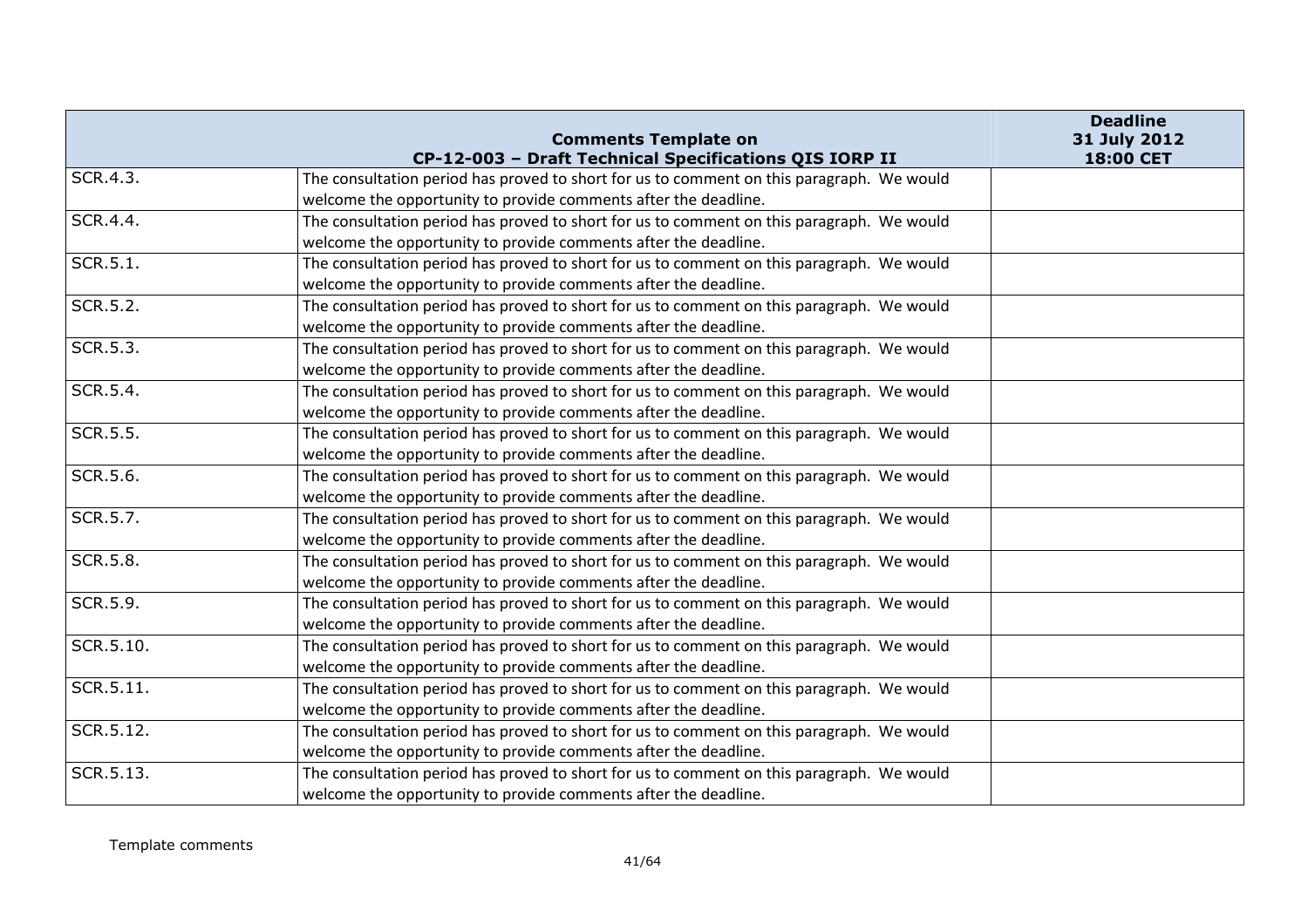|           | <b>Comments Template on</b><br>CP-12-003 - Draft Technical Specifications QIS IORP II     | <b>Deadline</b><br>31 July 2012<br>18:00 CET |
|-----------|-------------------------------------------------------------------------------------------|----------------------------------------------|
| SCR.5.14. | The consultation period has proved to short for us to comment on this paragraph. We would |                                              |
|           | welcome the opportunity to provide comments after the deadline.                           |                                              |
| SCR.5.15. | The consultation period has proved to short for us to comment on this paragraph. We would |                                              |
|           | welcome the opportunity to provide comments after the deadline.                           |                                              |
| SCR.5.16. | The consultation period has proved to short for us to comment on this paragraph. We would |                                              |
|           | welcome the opportunity to provide comments after the deadline.                           |                                              |
| SCR.5.17. | The consultation period has proved to short for us to comment on this paragraph. We would |                                              |
|           | welcome the opportunity to provide comments after the deadline.                           |                                              |
| SCR.5.18. | The consultation period has proved to short for us to comment on this paragraph. We would |                                              |
|           | welcome the opportunity to provide comments after the deadline.                           |                                              |
| SCR.5.19. | The consultation period has proved to short for us to comment on this paragraph. We would |                                              |
|           | welcome the opportunity to provide comments after the deadline.                           |                                              |
| SCR.5.20. | The consultation period has proved to short for us to comment on this paragraph. We would |                                              |
|           | welcome the opportunity to provide comments after the deadline.                           |                                              |
| SCR.5.21. | The consultation period has proved to short for us to comment on this paragraph. We would |                                              |
|           | welcome the opportunity to provide comments after the deadline.                           |                                              |
| SCR.5.22. | The consultation period has proved to short for us to comment on this paragraph. We would |                                              |
|           | welcome the opportunity to provide comments after the deadline.                           |                                              |
| SCR.5.23. | The consultation period has proved to short for us to comment on this paragraph. We would |                                              |
|           | welcome the opportunity to provide comments after the deadline.                           |                                              |
| SCR.5.24. | The consultation period has proved to short for us to comment on this paragraph. We would |                                              |
|           | welcome the opportunity to provide comments after the deadline.                           |                                              |
| SCR.5.25. | The consultation period has proved to short for us to comment on this paragraph. We would |                                              |
|           | welcome the opportunity to provide comments after the deadline.                           |                                              |
| SCR.5.26. | The consultation period has proved to short for us to comment on this paragraph. We would |                                              |
|           | welcome the opportunity to provide comments after the deadline.                           |                                              |
| SCR.5.27. | The consultation period has proved to short for us to comment on this paragraph. We would |                                              |
|           | welcome the opportunity to provide comments after the deadline.                           |                                              |
| SCR.5.28. | The consultation period has proved to short for us to comment on this paragraph. We would |                                              |
|           | welcome the opportunity to provide comments after the deadline.                           |                                              |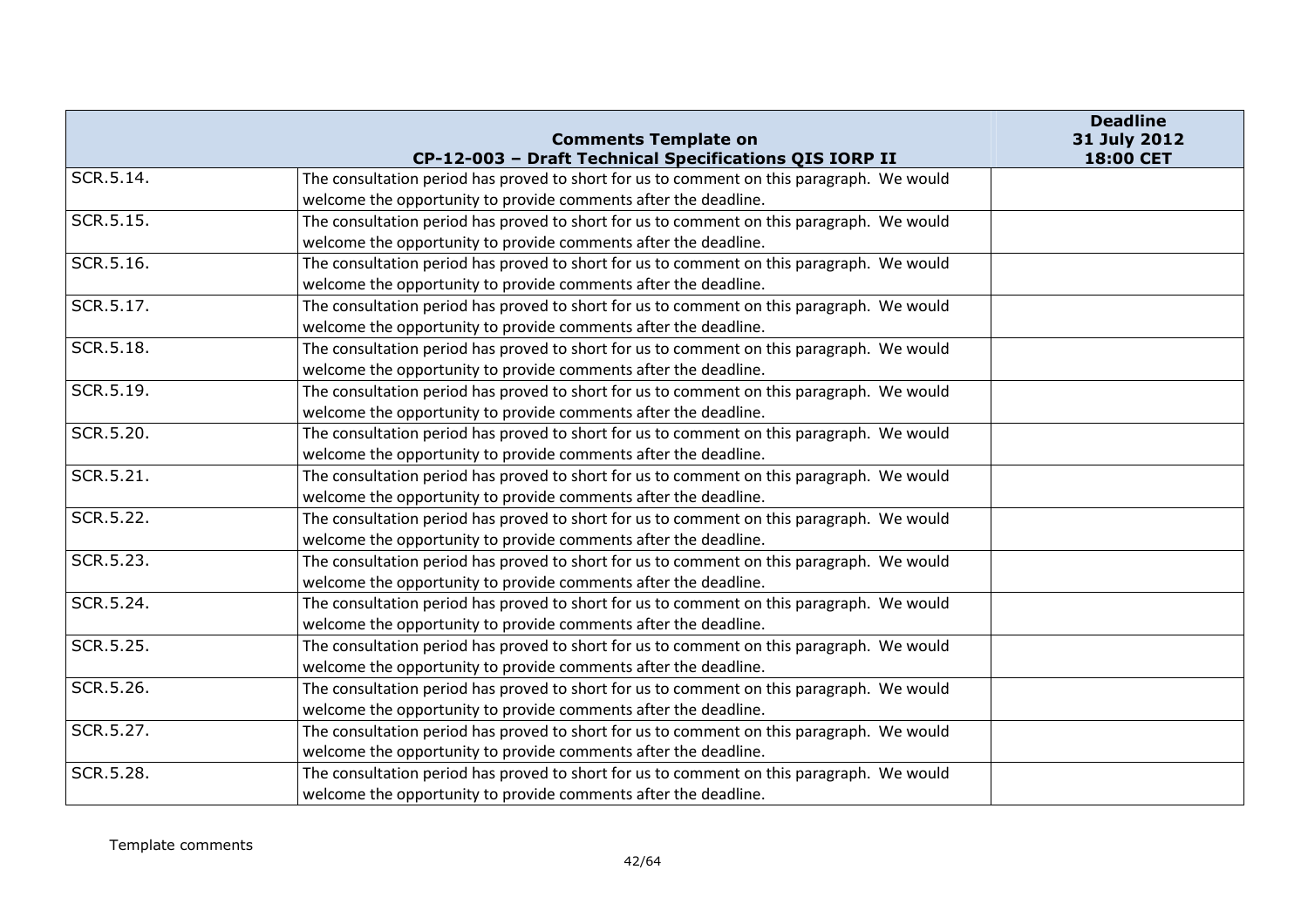|           | <b>Comments Template on</b>                                                               | <b>Deadline</b><br>31 July 2012 |
|-----------|-------------------------------------------------------------------------------------------|---------------------------------|
|           | CP-12-003 - Draft Technical Specifications QIS IORP II                                    | 18:00 CET                       |
| SCR.5.29. | The consultation period has proved to short for us to comment on this paragraph. We would |                                 |
|           | welcome the opportunity to provide comments after the deadline.                           |                                 |
| SCR.5.30. | The consultation period has proved to short for us to comment on this paragraph. We would |                                 |
|           | welcome the opportunity to provide comments after the deadline.                           |                                 |
| SCR.5.31. | The consultation period has proved to short for us to comment on this paragraph. We would |                                 |
|           | welcome the opportunity to provide comments after the deadline.                           |                                 |
| SCR.5.32. | The consultation period has proved to short for us to comment on this paragraph. We would |                                 |
|           | welcome the opportunity to provide comments after the deadline.                           |                                 |
| SCR.5.33. | The consultation period has proved to short for us to comment on this paragraph. We would |                                 |
|           | welcome the opportunity to provide comments after the deadline.                           |                                 |
| SCR.5.34. | The consultation period has proved to short for us to comment on this paragraph. We would |                                 |
|           | welcome the opportunity to provide comments after the deadline.                           |                                 |
| SCR.5.35. | The consultation period has proved to short for us to comment on this paragraph. We would |                                 |
|           | welcome the opportunity to provide comments after the deadline.                           |                                 |
| SCR.5.36. | The consultation period has proved to short for us to comment on this paragraph. We would |                                 |
|           | welcome the opportunity to provide comments after the deadline.                           |                                 |
| SCR.5.37. | The consultation period has proved to short for us to comment on this paragraph. We would |                                 |
|           | welcome the opportunity to provide comments after the deadline.                           |                                 |
| SCR.5.38. | The consultation period has proved to short for us to comment on this paragraph. We would |                                 |
|           | welcome the opportunity to provide comments after the deadline.                           |                                 |
| SCR.5.39. | The consultation period has proved to short for us to comment on this paragraph. We would |                                 |
|           | welcome the opportunity to provide comments after the deadline.                           |                                 |
| SCR.5.40. | The consultation period has proved to short for us to comment on this paragraph. We would |                                 |
|           | welcome the opportunity to provide comments after the deadline.                           |                                 |
| SCR.5.41. | The consultation period has proved to short for us to comment on this paragraph. We would |                                 |
|           | welcome the opportunity to provide comments after the deadline.                           |                                 |
| SCR.5.42. | The consultation period has proved to short for us to comment on this paragraph. We would |                                 |
|           | welcome the opportunity to provide comments after the deadline.                           |                                 |
| SCR.5.43. | The consultation period has proved to short for us to comment on this paragraph. We would |                                 |
|           | welcome the opportunity to provide comments after the deadline.                           |                                 |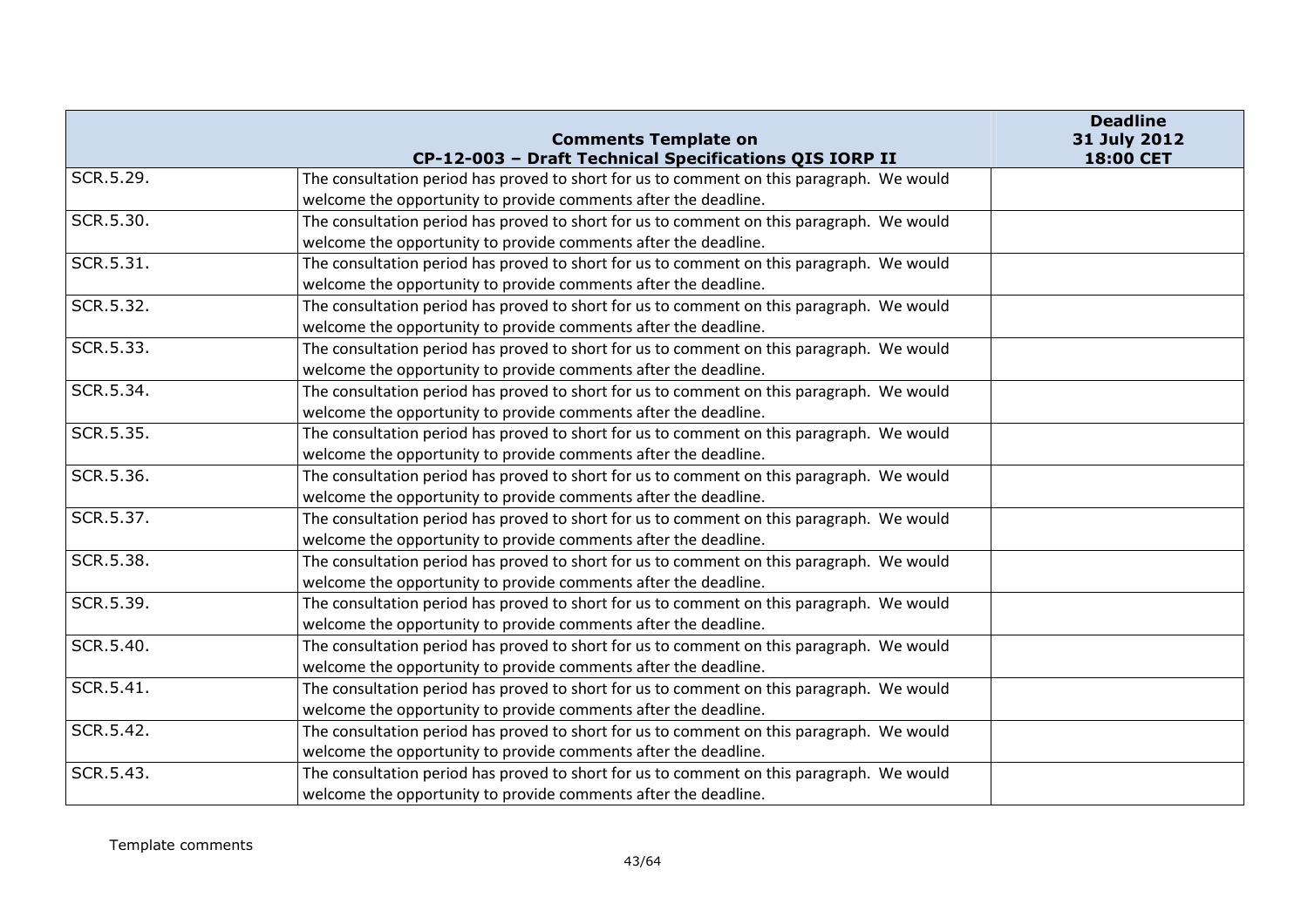|           | <b>Comments Template on</b>                                                               | <b>Deadline</b><br>31 July 2012 |
|-----------|-------------------------------------------------------------------------------------------|---------------------------------|
|           | CP-12-003 - Draft Technical Specifications QIS IORP II                                    | 18:00 CET                       |
| SCR.5.44. | The consultation period has proved to short for us to comment on this paragraph. We would |                                 |
|           | welcome the opportunity to provide comments after the deadline.                           |                                 |
| SCR.5.45. | The consultation period has proved to short for us to comment on this paragraph. We would |                                 |
|           | welcome the opportunity to provide comments after the deadline.                           |                                 |
| SCR.5.46. | The consultation period has proved to short for us to comment on this paragraph. We would |                                 |
|           | welcome the opportunity to provide comments after the deadline.                           |                                 |
| SCR.5.47. | The consultation period has proved to short for us to comment on this paragraph. We would |                                 |
|           | welcome the opportunity to provide comments after the deadline.                           |                                 |
| SCR.5.48. | The consultation period has proved to short for us to comment on this paragraph. We would |                                 |
|           | welcome the opportunity to provide comments after the deadline.                           |                                 |
| SCR.5.49. | The consultation period has proved to short for us to comment on this paragraph. We would |                                 |
|           | welcome the opportunity to provide comments after the deadline.                           |                                 |
| SCR.5.50. | The consultation period has proved to short for us to comment on this paragraph. We would |                                 |
|           | welcome the opportunity to provide comments after the deadline.                           |                                 |
| SCR.5.51. | The consultation period has proved to short for us to comment on this paragraph. We would |                                 |
|           | welcome the opportunity to provide comments after the deadline.                           |                                 |
| SCR.5.52. | The consultation period has proved to short for us to comment on this paragraph. We would |                                 |
|           | welcome the opportunity to provide comments after the deadline.                           |                                 |
| SCR.5.53. | The consultation period has proved to short for us to comment on this paragraph. We would |                                 |
|           | welcome the opportunity to provide comments after the deadline.                           |                                 |
| SCR.5.54. | The consultation period has proved to short for us to comment on this paragraph. We would |                                 |
|           | welcome the opportunity to provide comments after the deadline.                           |                                 |
| SCR.5.55. | The consultation period has proved to short for us to comment on this paragraph. We would |                                 |
|           | welcome the opportunity to provide comments after the deadline.                           |                                 |
| SCR.5.56. | The consultation period has proved to short for us to comment on this paragraph. We would |                                 |
|           | welcome the opportunity to provide comments after the deadline.                           |                                 |
| SCR.5.57. | The consultation period has proved to short for us to comment on this paragraph. We would |                                 |
|           | welcome the opportunity to provide comments after the deadline.                           |                                 |
| SCR.5.58. | The consultation period has proved to short for us to comment on this paragraph. We would |                                 |
|           | welcome the opportunity to provide comments after the deadline.                           |                                 |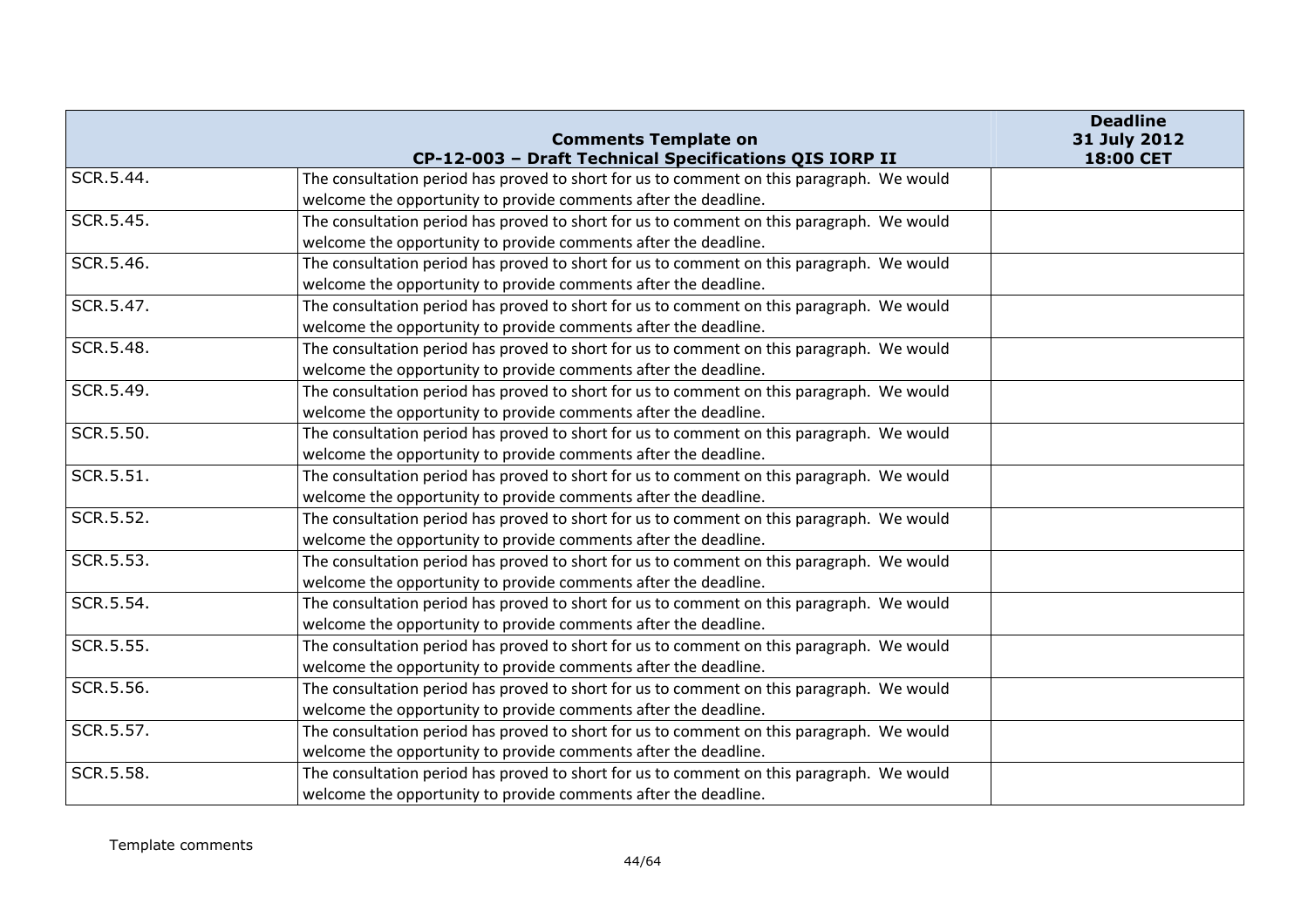|           | <b>Comments Template on</b>                                                               | <b>Deadline</b><br>31 July 2012 |
|-----------|-------------------------------------------------------------------------------------------|---------------------------------|
|           | CP-12-003 - Draft Technical Specifications QIS IORP II                                    | 18:00 CET                       |
| SCR.5.59. | The consultation period has proved to short for us to comment on this paragraph. We would |                                 |
|           | welcome the opportunity to provide comments after the deadline.                           |                                 |
| SCR.5.60. | The consultation period has proved to short for us to comment on this paragraph. We would |                                 |
|           | welcome the opportunity to provide comments after the deadline.                           |                                 |
| SCR.5.61. | The consultation period has proved to short for us to comment on this paragraph. We would |                                 |
|           | welcome the opportunity to provide comments after the deadline.                           |                                 |
| SCR.5.62. | The consultation period has proved to short for us to comment on this paragraph. We would |                                 |
|           | welcome the opportunity to provide comments after the deadline.                           |                                 |
| SCR.5.63. | The consultation period has proved to short for us to comment on this paragraph. We would |                                 |
|           | welcome the opportunity to provide comments after the deadline.                           |                                 |
| SCR.5.64. | The consultation period has proved to short for us to comment on this paragraph. We would |                                 |
|           | welcome the opportunity to provide comments after the deadline.                           |                                 |
| SCR.5.65. | The consultation period has proved to short for us to comment on this paragraph. We would |                                 |
|           | welcome the opportunity to provide comments after the deadline.                           |                                 |
| SCR.5.66. | The consultation period has proved to short for us to comment on this paragraph. We would |                                 |
|           | welcome the opportunity to provide comments after the deadline.                           |                                 |
| SCR.5.67. | The consultation period has proved to short for us to comment on this paragraph. We would |                                 |
|           | welcome the opportunity to provide comments after the deadline.                           |                                 |
| SCR.5.68. | The consultation period has proved to short for us to comment on this paragraph. We would |                                 |
|           | welcome the opportunity to provide comments after the deadline.                           |                                 |
| SCR.5.69. | The consultation period has proved to short for us to comment on this paragraph. We would |                                 |
|           | welcome the opportunity to provide comments after the deadline.                           |                                 |
| SCR.5.70. | The consultation period has proved to short for us to comment on this paragraph. We would |                                 |
|           | welcome the opportunity to provide comments after the deadline.                           |                                 |
| SCR.5.71. | The consultation period has proved to short for us to comment on this paragraph. We would |                                 |
|           | welcome the opportunity to provide comments after the deadline.                           |                                 |
| SCR.5.72. | The consultation period has proved to short for us to comment on this paragraph. We would |                                 |
|           | welcome the opportunity to provide comments after the deadline.                           |                                 |
| SCR.5.73. | The consultation period has proved to short for us to comment on this paragraph. We would |                                 |
|           | welcome the opportunity to provide comments after the deadline.                           |                                 |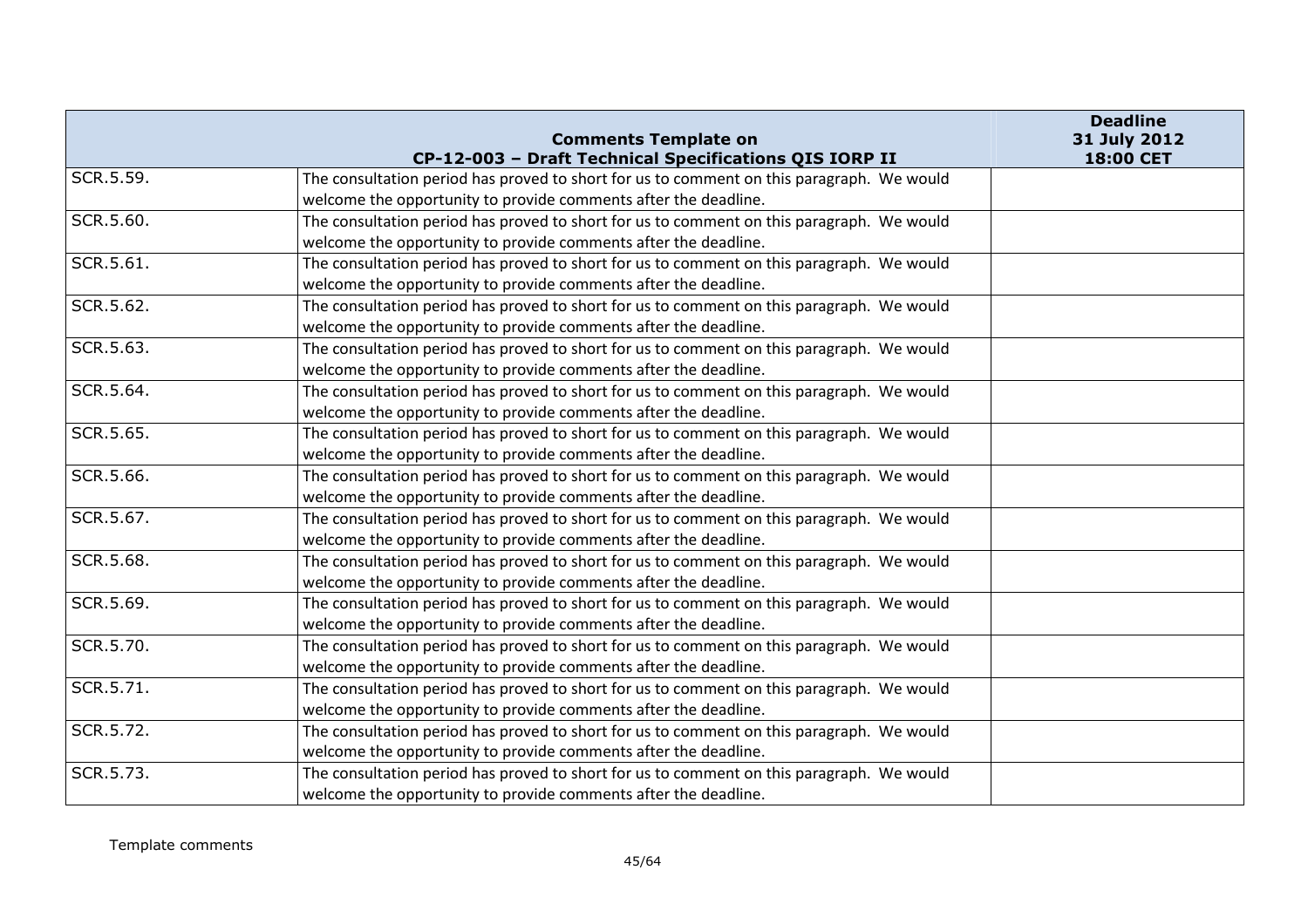|           | <b>Comments Template on</b><br>CP-12-003 - Draft Technical Specifications QIS IORP II     | <b>Deadline</b><br>31 July 2012<br>18:00 CET |
|-----------|-------------------------------------------------------------------------------------------|----------------------------------------------|
| SCR.5.74. | The consultation period has proved to short for us to comment on this paragraph. We would |                                              |
|           | welcome the opportunity to provide comments after the deadline.                           |                                              |
| SCR.5.75. | The consultation period has proved to short for us to comment on this paragraph. We would |                                              |
|           | welcome the opportunity to provide comments after the deadline.                           |                                              |
| SCR.5.76. | The consultation period has proved to short for us to comment on this paragraph. We would |                                              |
|           | welcome the opportunity to provide comments after the deadline.                           |                                              |
| SCR.5.77. | The consultation period has proved to short for us to comment on this paragraph. We would |                                              |
|           | welcome the opportunity to provide comments after the deadline.                           |                                              |
| SCR.5.78. | The consultation period has proved to short for us to comment on this paragraph. We would |                                              |
|           | welcome the opportunity to provide comments after the deadline.                           |                                              |
| SCR.5.79. | The consultation period has proved to short for us to comment on this paragraph. We would |                                              |
|           | welcome the opportunity to provide comments after the deadline.                           |                                              |
| SCR.5.80. | The consultation period has proved to short for us to comment on this paragraph. We would |                                              |
|           | welcome the opportunity to provide comments after the deadline.                           |                                              |
| SCR.5.81. | The consultation period has proved to short for us to comment on this paragraph. We would |                                              |
|           | welcome the opportunity to provide comments after the deadline.                           |                                              |
| SCR.5.82. | The consultation period has proved to short for us to comment on this paragraph. We would |                                              |
|           | welcome the opportunity to provide comments after the deadline.                           |                                              |
| SCR.5.83. | The consultation period has proved to short for us to comment on this paragraph. We would |                                              |
|           | welcome the opportunity to provide comments after the deadline.                           |                                              |
| SCR.5.84. | The consultation period has proved to short for us to comment on this paragraph. We would |                                              |
|           | welcome the opportunity to provide comments after the deadline.                           |                                              |
| SCR.5.85. | The consultation period has proved to short for us to comment on this paragraph. We would |                                              |
|           | welcome the opportunity to provide comments after the deadline.                           |                                              |
| SCR.5.86. | The consultation period has proved to short for us to comment on this paragraph. We would |                                              |
|           | welcome the opportunity to provide comments after the deadline.                           |                                              |
| SCR.5.87. | The consultation period has proved to short for us to comment on this paragraph. We would |                                              |
|           | welcome the opportunity to provide comments after the deadline.                           |                                              |
| SCR.5.88. | The consultation period has proved to short for us to comment on this paragraph. We would |                                              |
|           | welcome the opportunity to provide comments after the deadline.                           |                                              |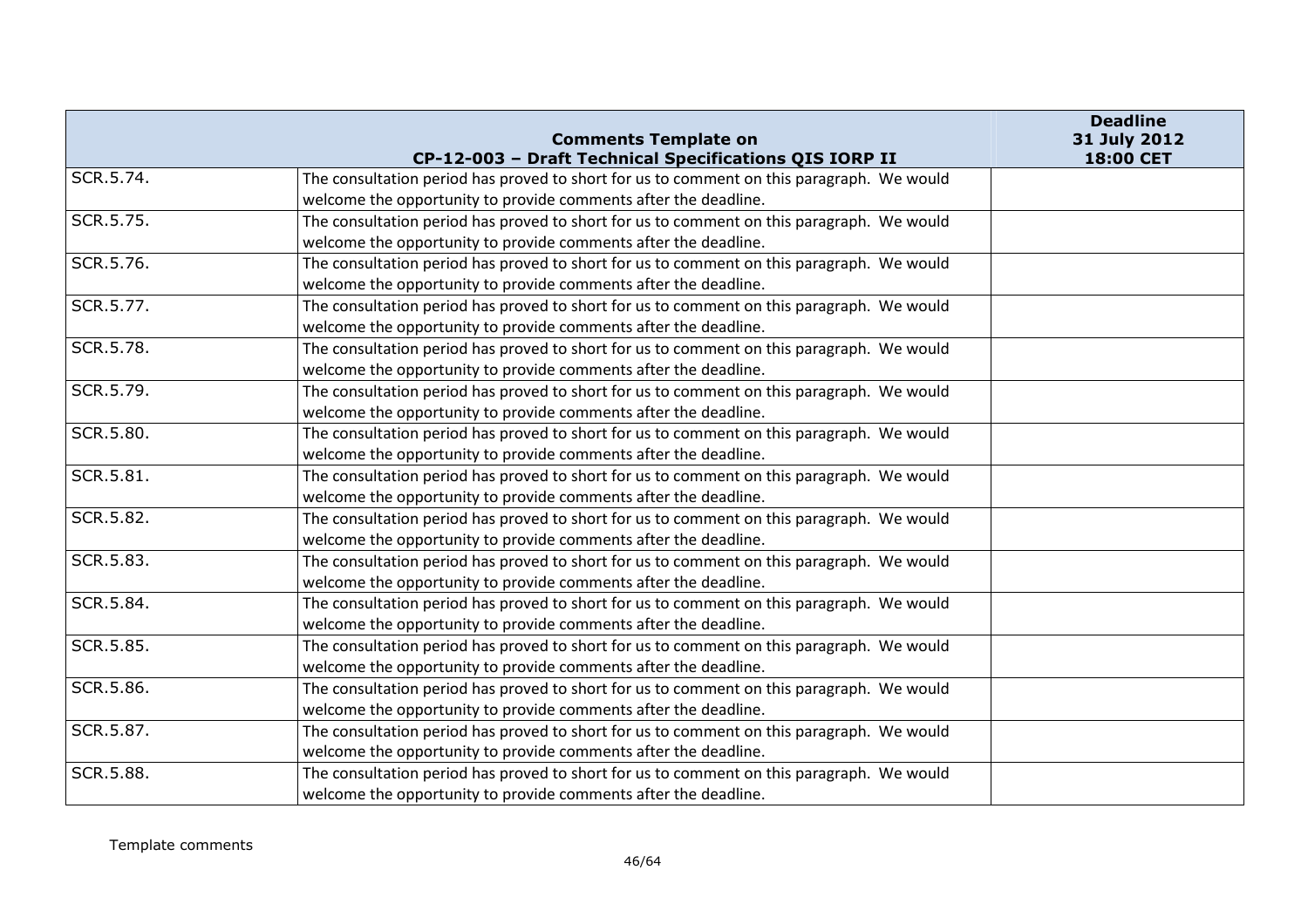|            | <b>Comments Template on</b>                                                               | <b>Deadline</b><br>31 July 2012 |
|------------|-------------------------------------------------------------------------------------------|---------------------------------|
|            | CP-12-003 - Draft Technical Specifications QIS IORP II                                    | 18:00 CET                       |
| SCR.5.89.  | The consultation period has proved to short for us to comment on this paragraph. We would |                                 |
|            | welcome the opportunity to provide comments after the deadline.                           |                                 |
| SCR.5.90.  | The consultation period has proved to short for us to comment on this paragraph. We would |                                 |
|            | welcome the opportunity to provide comments after the deadline.                           |                                 |
| SCR.5.91.  | The consultation period has proved to short for us to comment on this paragraph. We would |                                 |
|            | welcome the opportunity to provide comments after the deadline.                           |                                 |
| SCR.5.92.  | The consultation period has proved to short for us to comment on this paragraph. We would |                                 |
|            | welcome the opportunity to provide comments after the deadline.                           |                                 |
| SCR.5.93.  | The consultation period has proved to short for us to comment on this paragraph. We would |                                 |
|            | welcome the opportunity to provide comments after the deadline.                           |                                 |
| SCR.5.94.  | The consultation period has proved to short for us to comment on this paragraph. We would |                                 |
|            | welcome the opportunity to provide comments after the deadline.                           |                                 |
| SCR.5.95.  | The consultation period has proved to short for us to comment on this paragraph. We would |                                 |
|            | welcome the opportunity to provide comments after the deadline.                           |                                 |
| SCR.5.96.  | The consultation period has proved to short for us to comment on this paragraph. We would |                                 |
|            | welcome the opportunity to provide comments after the deadline.                           |                                 |
| SCR.5.97.  | The consultation period has proved to short for us to comment on this paragraph. We would |                                 |
|            | welcome the opportunity to provide comments after the deadline.                           |                                 |
| SCR.5.98.  | The consultation period has proved to short for us to comment on this paragraph. We would |                                 |
|            | welcome the opportunity to provide comments after the deadline.                           |                                 |
| SCR.5.99.  | The consultation period has proved to short for us to comment on this paragraph. We would |                                 |
|            | welcome the opportunity to provide comments after the deadline.                           |                                 |
| SCR.5.100. | The consultation period has proved to short for us to comment on this paragraph. We would |                                 |
|            | welcome the opportunity to provide comments after the deadline.                           |                                 |
| SCR.5.101. | The consultation period has proved to short for us to comment on this paragraph. We would |                                 |
|            | welcome the opportunity to provide comments after the deadline.                           |                                 |
| SCR.5.102. | The consultation period has proved to short for us to comment on this paragraph. We would |                                 |
|            | welcome the opportunity to provide comments after the deadline.                           |                                 |
| SCR.5.103. | The consultation period has proved to short for us to comment on this paragraph. We would |                                 |
|            | welcome the opportunity to provide comments after the deadline.                           |                                 |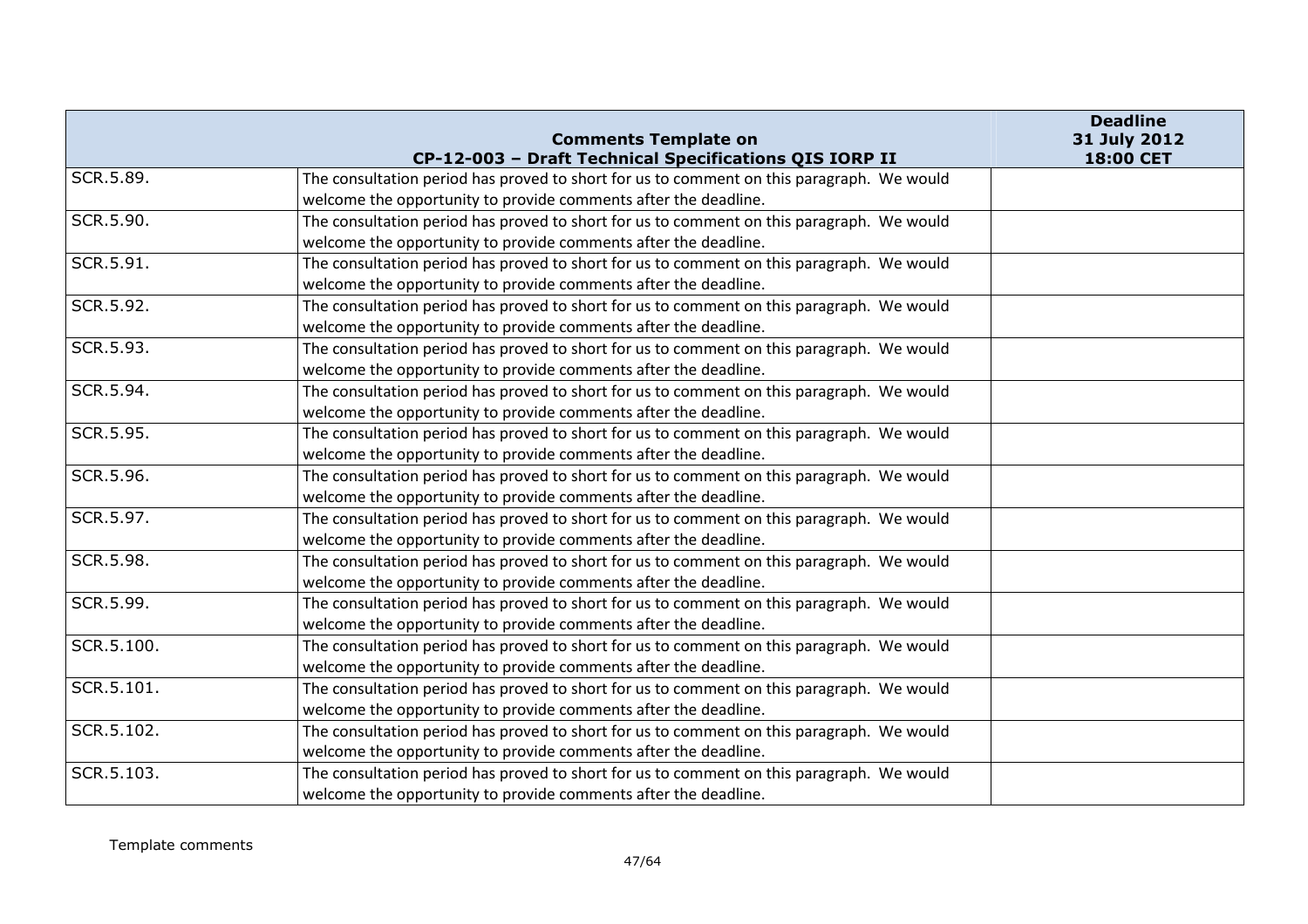|            | <b>Comments Template on</b>                                                               | <b>Deadline</b><br>31 July 2012 |
|------------|-------------------------------------------------------------------------------------------|---------------------------------|
|            | CP-12-003 - Draft Technical Specifications QIS IORP II                                    | 18:00 CET                       |
| SCR.5.104. | The consultation period has proved to short for us to comment on this paragraph. We would |                                 |
|            | welcome the opportunity to provide comments after the deadline.                           |                                 |
| SCR.5.105. | The consultation period has proved to short for us to comment on this paragraph. We would |                                 |
|            | welcome the opportunity to provide comments after the deadline.                           |                                 |
| SCR.5.106. | The consultation period has proved to short for us to comment on this paragraph. We would |                                 |
|            | welcome the opportunity to provide comments after the deadline.                           |                                 |
| SCR.5.107. | The consultation period has proved to short for us to comment on this paragraph. We would |                                 |
|            | welcome the opportunity to provide comments after the deadline.                           |                                 |
| SCR.5.108. | The consultation period has proved to short for us to comment on this paragraph. We would |                                 |
|            | welcome the opportunity to provide comments after the deadline.                           |                                 |
| SCR.5.109. | The consultation period has proved to short for us to comment on this paragraph. We would |                                 |
|            | welcome the opportunity to provide comments after the deadline.                           |                                 |
| SCR.5.110. | The consultation period has proved to short for us to comment on this paragraph. We would |                                 |
|            | welcome the opportunity to provide comments after the deadline.                           |                                 |
| SCR.5.111. | The consultation period has proved to short for us to comment on this paragraph. We would |                                 |
|            | welcome the opportunity to provide comments after the deadline.                           |                                 |
| SCR.5.112. | The consultation period has proved to short for us to comment on this paragraph. We would |                                 |
|            | welcome the opportunity to provide comments after the deadline.                           |                                 |
| SCR.5.113. | The consultation period has proved to short for us to comment on this paragraph. We would |                                 |
|            | welcome the opportunity to provide comments after the deadline.                           |                                 |
| SCR.5.114. | The consultation period has proved to short for us to comment on this paragraph. We would |                                 |
|            | welcome the opportunity to provide comments after the deadline.                           |                                 |
| SCR.5.115. | The consultation period has proved to short for us to comment on this paragraph. We would |                                 |
|            | welcome the opportunity to provide comments after the deadline.                           |                                 |
| SCR.5.116. | The consultation period has proved to short for us to comment on this paragraph. We would |                                 |
|            | welcome the opportunity to provide comments after the deadline.                           |                                 |
| SCR.5.117. | The consultation period has proved to short for us to comment on this paragraph. We would |                                 |
|            | welcome the opportunity to provide comments after the deadline.                           |                                 |
| SCR.5.118. | The consultation period has proved to short for us to comment on this paragraph. We would |                                 |
|            | welcome the opportunity to provide comments after the deadline.                           |                                 |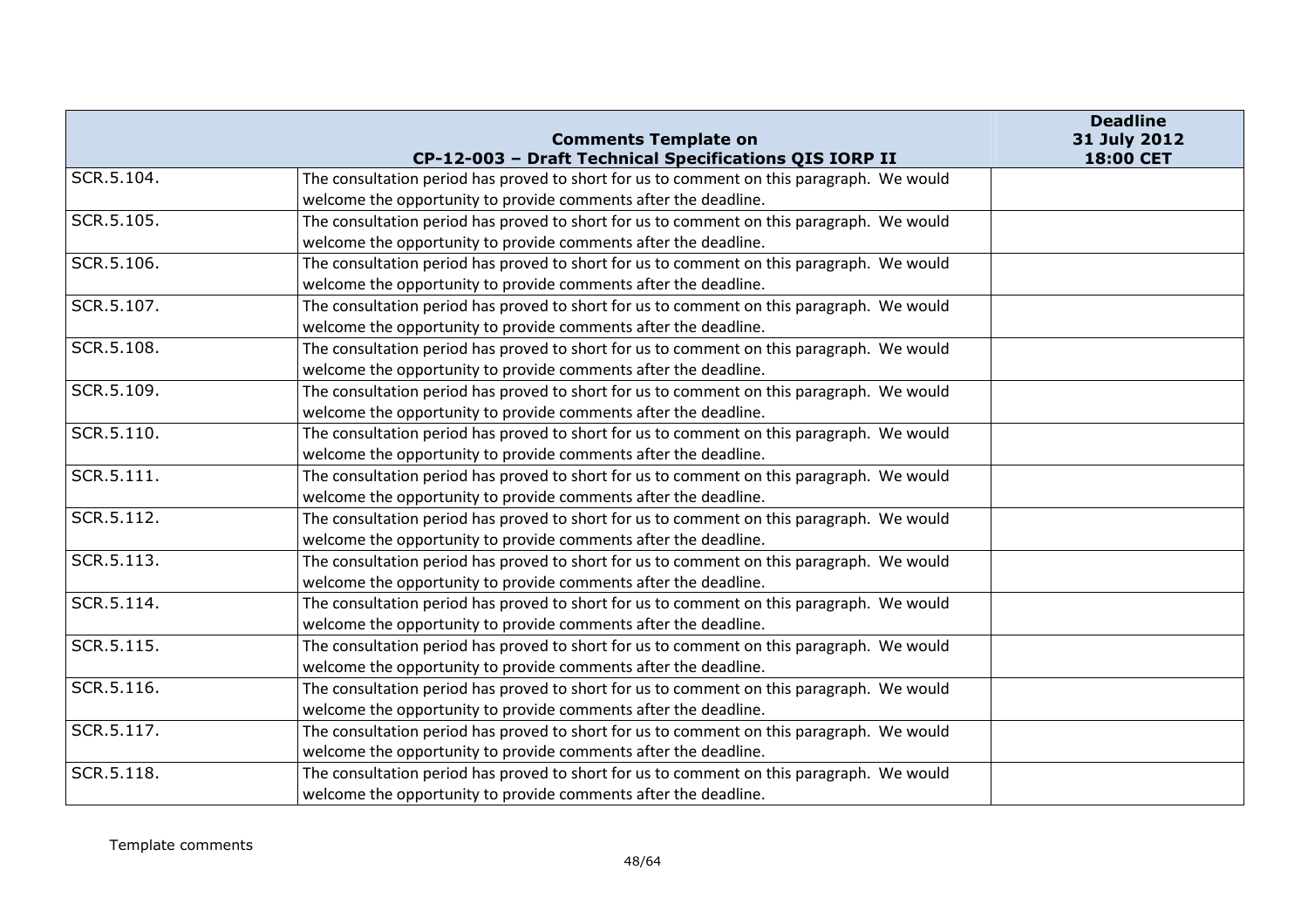|            | <b>Comments Template on</b>                                                               | <b>Deadline</b><br>31 July 2012 |
|------------|-------------------------------------------------------------------------------------------|---------------------------------|
|            | CP-12-003 - Draft Technical Specifications QIS IORP II                                    | 18:00 CET                       |
| SCR.5.119. | The consultation period has proved to short for us to comment on this paragraph. We would |                                 |
|            | welcome the opportunity to provide comments after the deadline.                           |                                 |
| SCR.5.120. | The consultation period has proved to short for us to comment on this paragraph. We would |                                 |
|            | welcome the opportunity to provide comments after the deadline.                           |                                 |
| SCR.5.121. | The consultation period has proved to short for us to comment on this paragraph. We would |                                 |
|            | welcome the opportunity to provide comments after the deadline.                           |                                 |
| SCR.5.122. | The consultation period has proved to short for us to comment on this paragraph. We would |                                 |
|            | welcome the opportunity to provide comments after the deadline.                           |                                 |
| SCR.5.123. | The consultation period has proved to short for us to comment on this paragraph. We would |                                 |
|            | welcome the opportunity to provide comments after the deadline.                           |                                 |
| SCR.5.124. | The consultation period has proved to short for us to comment on this paragraph. We would |                                 |
|            | welcome the opportunity to provide comments after the deadline.                           |                                 |
| SCR.5.125. | The consultation period has proved to short for us to comment on this paragraph. We would |                                 |
|            | welcome the opportunity to provide comments after the deadline.                           |                                 |
| SCR.5.126. | The consultation period has proved to short for us to comment on this paragraph. We would |                                 |
|            | welcome the opportunity to provide comments after the deadline.                           |                                 |
| SCR.5.127. | The consultation period has proved to short for us to comment on this paragraph. We would |                                 |
|            | welcome the opportunity to provide comments after the deadline.                           |                                 |
| SCR.5.128. | The consultation period has proved to short for us to comment on this paragraph. We would |                                 |
|            | welcome the opportunity to provide comments after the deadline.                           |                                 |
| SCR.5.129. | The consultation period has proved to short for us to comment on this paragraph. We would |                                 |
|            | welcome the opportunity to provide comments after the deadline.                           |                                 |
| SCR.5.130. | The consultation period has proved to short for us to comment on this paragraph. We would |                                 |
|            | welcome the opportunity to provide comments after the deadline.                           |                                 |
| SCR.5.131. | The consultation period has proved to short for us to comment on this paragraph. We would |                                 |
|            | welcome the opportunity to provide comments after the deadline.                           |                                 |
| SCR.6.1.   | The consultation period has proved to short for us to comment on this paragraph. We would |                                 |
|            | welcome the opportunity to provide comments after the deadline.                           |                                 |
| SCR.6.2.   | The consultation period has proved to short for us to comment on this paragraph. We would |                                 |
|            | welcome the opportunity to provide comments after the deadline.                           |                                 |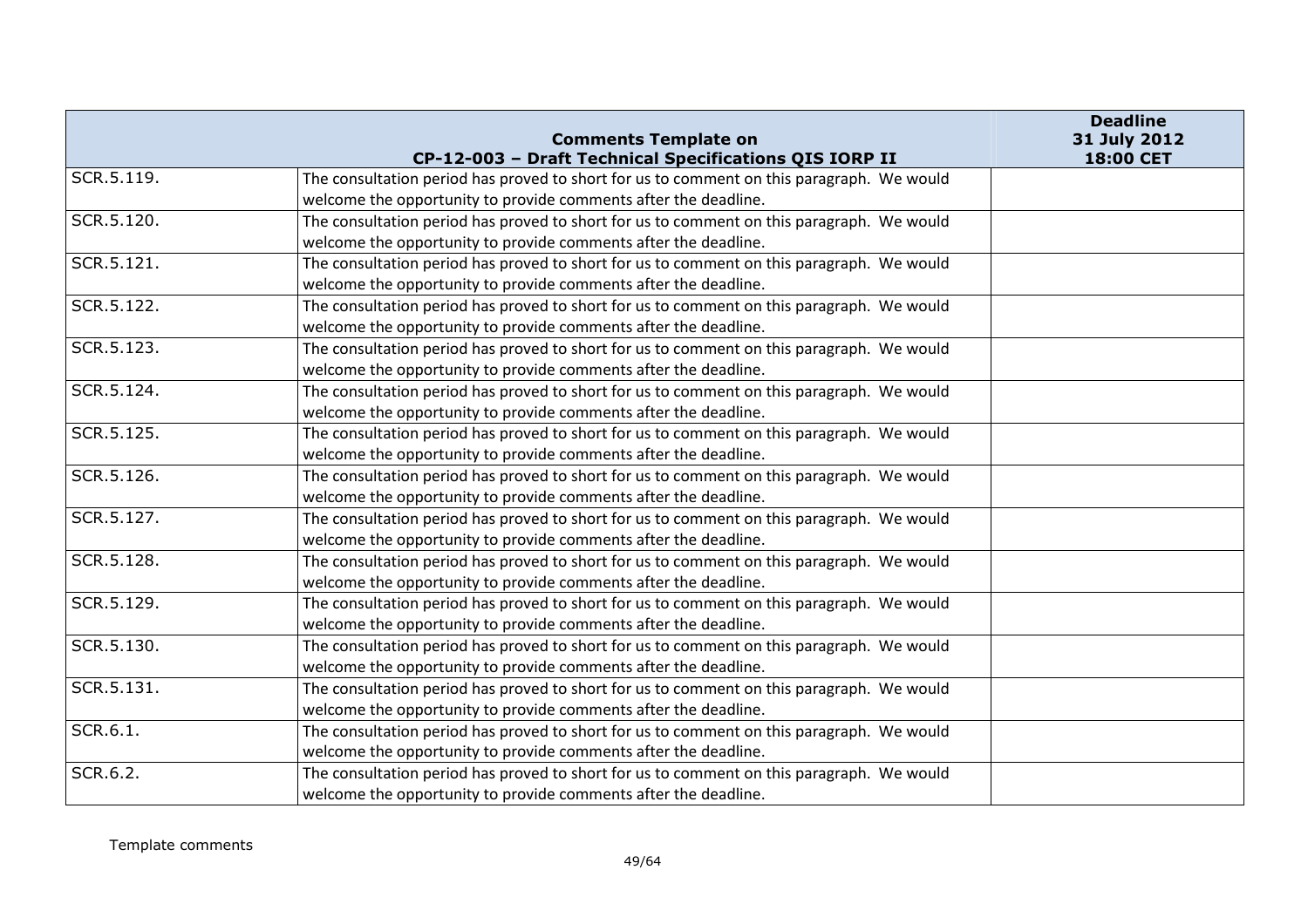|           | <b>Comments Template on</b>                                                               | <b>Deadline</b><br>31 July 2012 |
|-----------|-------------------------------------------------------------------------------------------|---------------------------------|
|           | CP-12-003 - Draft Technical Specifications QIS IORP II                                    | 18:00 CET                       |
| SCR.6.3.  | The consultation period has proved to short for us to comment on this paragraph. We would |                                 |
|           | welcome the opportunity to provide comments after the deadline.                           |                                 |
| SCR.6.4.  | The consultation period has proved to short for us to comment on this paragraph. We would |                                 |
|           | welcome the opportunity to provide comments after the deadline.                           |                                 |
| SCR.6.5.  | The consultation period has proved to short for us to comment on this paragraph. We would |                                 |
|           | welcome the opportunity to provide comments after the deadline.                           |                                 |
| SCR.6.6.  | The consultation period has proved to short for us to comment on this paragraph. We would |                                 |
|           | welcome the opportunity to provide comments after the deadline.                           |                                 |
| SCR.6.7.  | The consultation period has proved to short for us to comment on this paragraph. We would |                                 |
|           | welcome the opportunity to provide comments after the deadline.                           |                                 |
| SCR.6.8.  | The consultation period has proved to short for us to comment on this paragraph. We would |                                 |
|           | welcome the opportunity to provide comments after the deadline.                           |                                 |
| SCR.6.9.  | The consultation period has proved to short for us to comment on this paragraph. We would |                                 |
|           | welcome the opportunity to provide comments after the deadline.                           |                                 |
| SCR.6.10. | The consultation period has proved to short for us to comment on this paragraph. We would |                                 |
|           | welcome the opportunity to provide comments after the deadline.                           |                                 |
| SCR.6.11. | The consultation period has proved to short for us to comment on this paragraph. We would |                                 |
|           | welcome the opportunity to provide comments after the deadline.                           |                                 |
| SCR.6.12. | The consultation period has proved to short for us to comment on this paragraph. We would |                                 |
|           | welcome the opportunity to provide comments after the deadline.                           |                                 |
| SCR.6.13. | The consultation period has proved to short for us to comment on this paragraph. We would |                                 |
|           | welcome the opportunity to provide comments after the deadline.                           |                                 |
| SCR.6.14. | The consultation period has proved to short for us to comment on this paragraph. We would |                                 |
|           | welcome the opportunity to provide comments after the deadline.                           |                                 |
| SCR.6.15. | The consultation period has proved to short for us to comment on this paragraph. We would |                                 |
|           | welcome the opportunity to provide comments after the deadline.                           |                                 |
| SCR.6.16. | The consultation period has proved to short for us to comment on this paragraph. We would |                                 |
|           | welcome the opportunity to provide comments after the deadline.                           |                                 |
| SCR.6.17. | The consultation period has proved to short for us to comment on this paragraph. We would |                                 |
|           | welcome the opportunity to provide comments after the deadline.                           |                                 |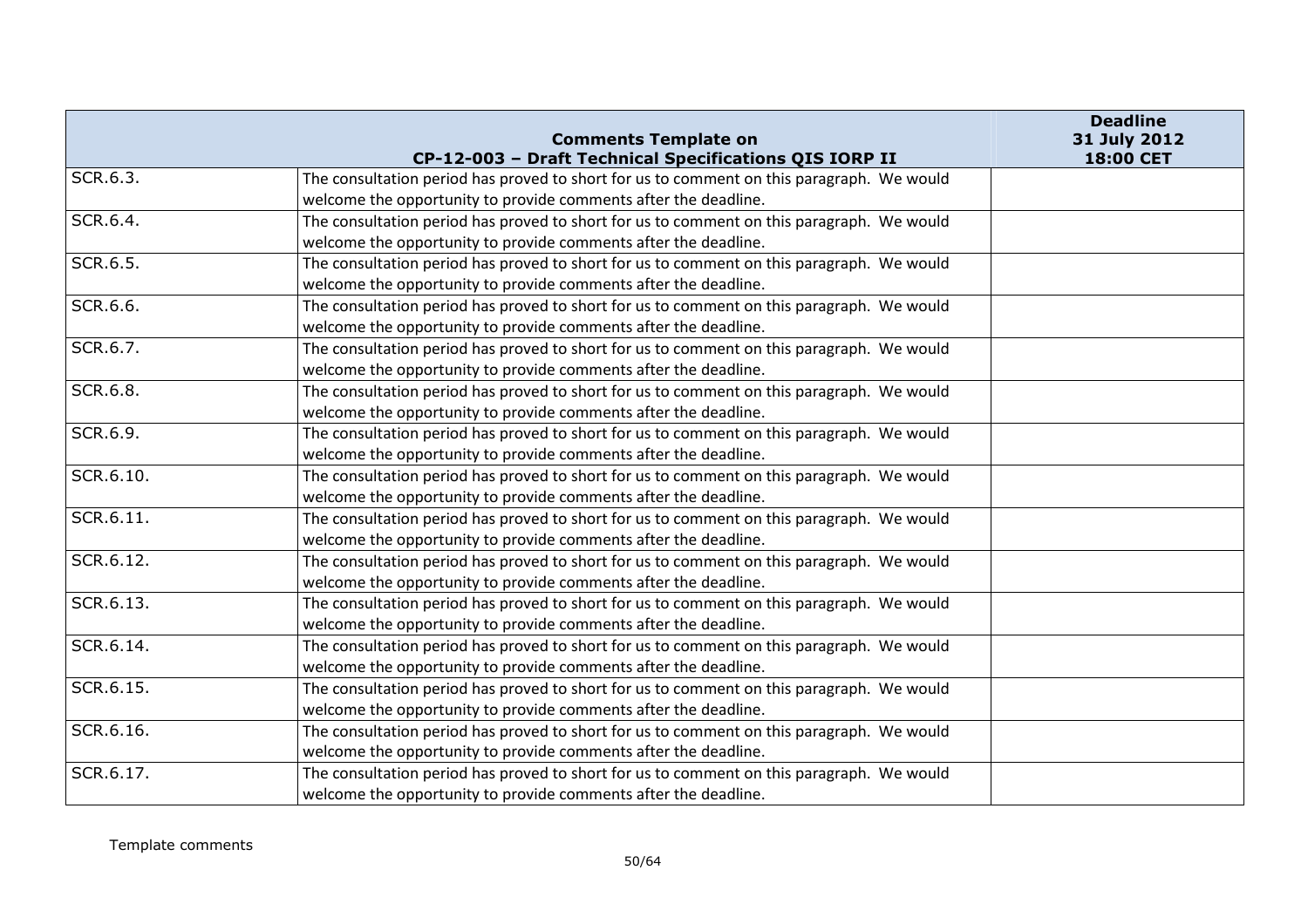|           | <b>Comments Template on</b>                                                               | <b>Deadline</b><br>31 July 2012 |
|-----------|-------------------------------------------------------------------------------------------|---------------------------------|
|           | CP-12-003 - Draft Technical Specifications QIS IORP II                                    | 18:00 CET                       |
| SCR.6.18. | The consultation period has proved to short for us to comment on this paragraph. We would |                                 |
|           | welcome the opportunity to provide comments after the deadline.                           |                                 |
| SCR.6.19. | The consultation period has proved to short for us to comment on this paragraph. We would |                                 |
|           | welcome the opportunity to provide comments after the deadline.                           |                                 |
| SCR.6.20. | The consultation period has proved to short for us to comment on this paragraph. We would |                                 |
|           | welcome the opportunity to provide comments after the deadline.                           |                                 |
| SCR.6.21. | The consultation period has proved to short for us to comment on this paragraph. We would |                                 |
|           | welcome the opportunity to provide comments after the deadline.                           |                                 |
| SCR.6.22. | The consultation period has proved to short for us to comment on this paragraph. We would |                                 |
|           | welcome the opportunity to provide comments after the deadline.                           |                                 |
| SCR.6.23. | The consultation period has proved to short for us to comment on this paragraph. We would |                                 |
|           | welcome the opportunity to provide comments after the deadline.                           |                                 |
| SCR.6.24. | The consultation period has proved to short for us to comment on this paragraph. We would |                                 |
|           | welcome the opportunity to provide comments after the deadline.                           |                                 |
| SCR.6.25. | The consultation period has proved to short for us to comment on this paragraph. We would |                                 |
|           | welcome the opportunity to provide comments after the deadline.                           |                                 |
| SCR.6.26. | The consultation period has proved to short for us to comment on this paragraph. We would |                                 |
|           | welcome the opportunity to provide comments after the deadline.                           |                                 |
| SCR.6.27. | The consultation period has proved to short for us to comment on this paragraph. We would |                                 |
|           | welcome the opportunity to provide comments after the deadline.                           |                                 |
| SCR.6.28. | The consultation period has proved to short for us to comment on this paragraph. We would |                                 |
|           | welcome the opportunity to provide comments after the deadline.                           |                                 |
| SCR.6.29. | The consultation period has proved to short for us to comment on this paragraph. We would |                                 |
|           | welcome the opportunity to provide comments after the deadline.                           |                                 |
| SCR.6.30. | The consultation period has proved to short for us to comment on this paragraph. We would |                                 |
|           | welcome the opportunity to provide comments after the deadline.                           |                                 |
| SCR.6.31. | The consultation period has proved to short for us to comment on this paragraph. We would |                                 |
|           | welcome the opportunity to provide comments after the deadline.                           |                                 |
| SCR.6.32. | The consultation period has proved to short for us to comment on this paragraph. We would |                                 |
|           | welcome the opportunity to provide comments after the deadline.                           |                                 |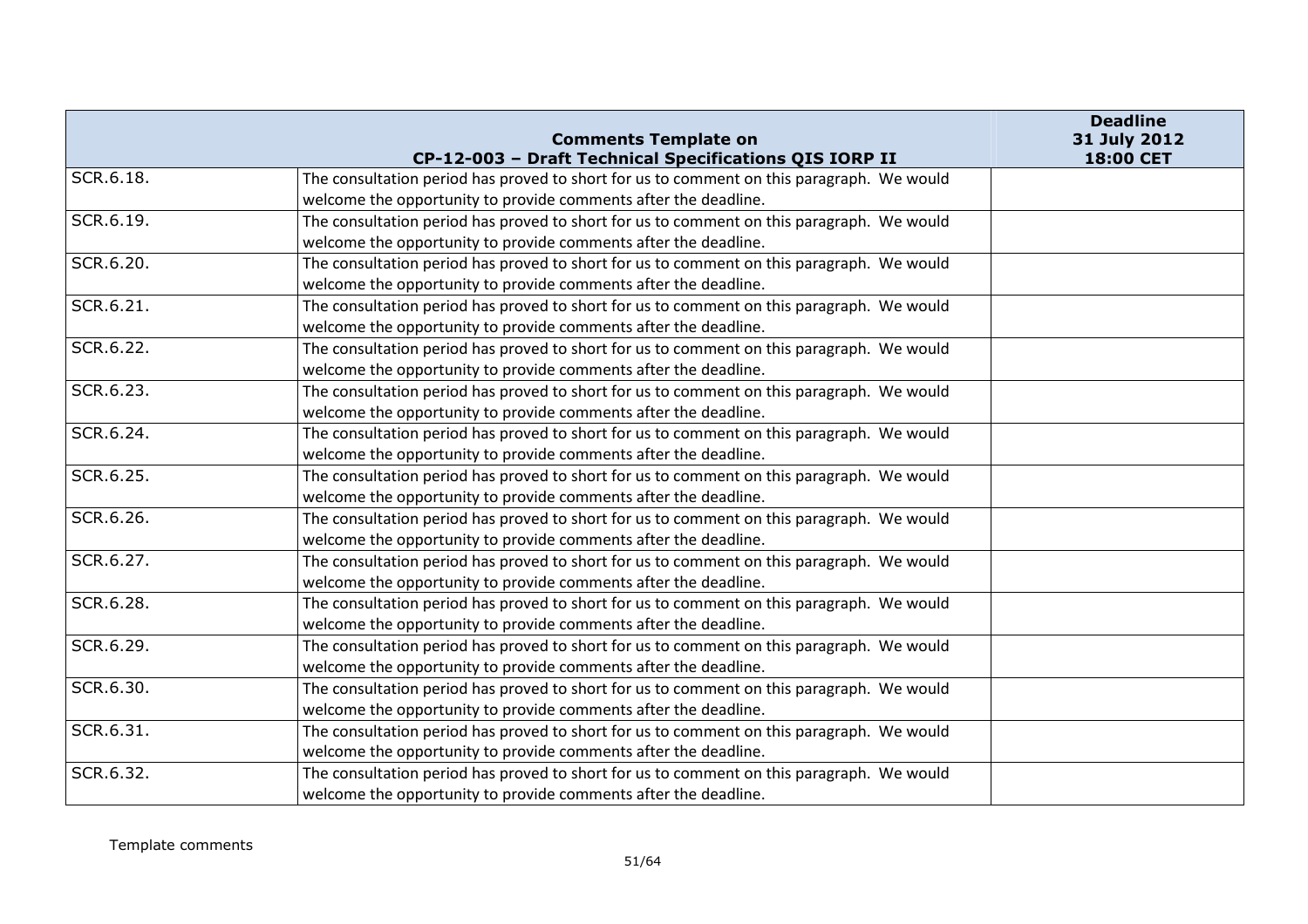|           | <b>Comments Template on</b>                                                               | <b>Deadline</b><br>31 July 2012 |
|-----------|-------------------------------------------------------------------------------------------|---------------------------------|
| SCR.7.1.  | CP-12-003 - Draft Technical Specifications QIS IORP II                                    | 18:00 CET                       |
|           | The consultation period has proved to short for us to comment on this paragraph. We would |                                 |
|           | welcome the opportunity to provide comments after the deadline.                           |                                 |
| SCR.7.2.  | The consultation period has proved to short for us to comment on this paragraph. We would |                                 |
|           | welcome the opportunity to provide comments after the deadline.                           |                                 |
| SCR.7.3.  | The consultation period has proved to short for us to comment on this paragraph. We would |                                 |
|           | welcome the opportunity to provide comments after the deadline.                           |                                 |
| SCR.7.4.  | The consultation period has proved to short for us to comment on this paragraph. We would |                                 |
|           | welcome the opportunity to provide comments after the deadline.                           |                                 |
| SCR.7.5.  | The consultation period has proved to short for us to comment on this paragraph. We would |                                 |
|           | welcome the opportunity to provide comments after the deadline.                           |                                 |
| SCR.7.6.  | The consultation period has proved to short for us to comment on this paragraph. We would |                                 |
|           | welcome the opportunity to provide comments after the deadline.                           |                                 |
| SCR.7.7.  | The consultation period has proved to short for us to comment on this paragraph. We would |                                 |
|           | welcome the opportunity to provide comments after the deadline.                           |                                 |
| SCR.7.8.  | The consultation period has proved to short for us to comment on this paragraph. We would |                                 |
|           | welcome the opportunity to provide comments after the deadline.                           |                                 |
| SCR.7.9.  | The consultation period has proved to short for us to comment on this paragraph. We would |                                 |
|           | welcome the opportunity to provide comments after the deadline.                           |                                 |
| SCR.7.10. | The consultation period has proved to short for us to comment on this paragraph. We would |                                 |
|           | welcome the opportunity to provide comments after the deadline.                           |                                 |
| SCR.7.11. | The consultation period has proved to short for us to comment on this paragraph. We would |                                 |
|           | welcome the opportunity to provide comments after the deadline.                           |                                 |
| SCR.7.12. | The consultation period has proved to short for us to comment on this paragraph. We would |                                 |
|           | welcome the opportunity to provide comments after the deadline.                           |                                 |
| SCR.7.13. | The consultation period has proved to short for us to comment on this paragraph. We would |                                 |
|           | welcome the opportunity to provide comments after the deadline.                           |                                 |
| SCR.7.14. | The consultation period has proved to short for us to comment on this paragraph. We would |                                 |
|           | welcome the opportunity to provide comments after the deadline.                           |                                 |
| SCR.7.15. | The consultation period has proved to short for us to comment on this paragraph. We would |                                 |
|           | welcome the opportunity to provide comments after the deadline.                           |                                 |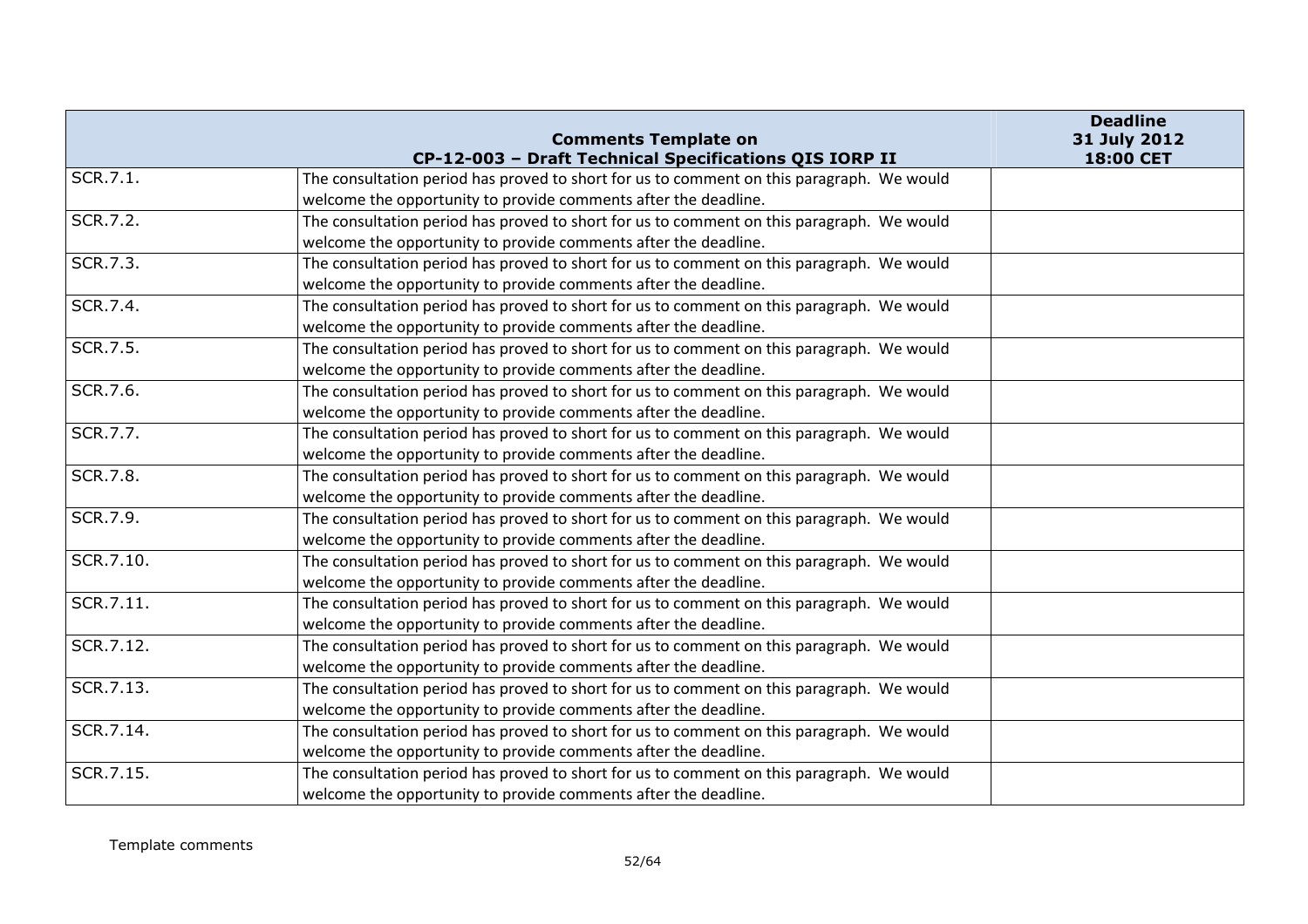|           | <b>Comments Template on</b>                                                               | <b>Deadline</b><br>31 July 2012 |
|-----------|-------------------------------------------------------------------------------------------|---------------------------------|
|           | CP-12-003 - Draft Technical Specifications QIS IORP II                                    | 18:00 CET                       |
| SCR.7.16. | The consultation period has proved to short for us to comment on this paragraph. We would |                                 |
|           | welcome the opportunity to provide comments after the deadline.                           |                                 |
| SCR.7.17. | The consultation period has proved to short for us to comment on this paragraph. We would |                                 |
|           | welcome the opportunity to provide comments after the deadline.                           |                                 |
| SCR.7.18. | The consultation period has proved to short for us to comment on this paragraph. We would |                                 |
|           | welcome the opportunity to provide comments after the deadline.                           |                                 |
| SCR.7.19. | The consultation period has proved to short for us to comment on this paragraph. We would |                                 |
|           | welcome the opportunity to provide comments after the deadline.                           |                                 |
| SCR.7.20. | The consultation period has proved to short for us to comment on this paragraph. We would |                                 |
|           | welcome the opportunity to provide comments after the deadline.                           |                                 |
| SCR.7.21. | The consultation period has proved to short for us to comment on this paragraph. We would |                                 |
|           | welcome the opportunity to provide comments after the deadline.                           |                                 |
| SCR.7.22. | The consultation period has proved to short for us to comment on this paragraph. We would |                                 |
|           | welcome the opportunity to provide comments after the deadline.                           |                                 |
| SCR.7.23. | The consultation period has proved to short for us to comment on this paragraph. We would |                                 |
|           | welcome the opportunity to provide comments after the deadline.                           |                                 |
| SCR.7.24. | The consultation period has proved to short for us to comment on this paragraph. We would |                                 |
|           | welcome the opportunity to provide comments after the deadline.                           |                                 |
| SCR.7.25. | The consultation period has proved to short for us to comment on this paragraph. We would |                                 |
|           | welcome the opportunity to provide comments after the deadline.                           |                                 |
| SCR.7.26. | The consultation period has proved to short for us to comment on this paragraph. We would |                                 |
|           | welcome the opportunity to provide comments after the deadline.                           |                                 |
| SCR.7.27. | The consultation period has proved to short for us to comment on this paragraph. We would |                                 |
|           | welcome the opportunity to provide comments after the deadline.                           |                                 |
| SCR.7.28. | The consultation period has proved to short for us to comment on this paragraph. We would |                                 |
|           | welcome the opportunity to provide comments after the deadline.                           |                                 |
| SCR.7.29. | The consultation period has proved to short for us to comment on this paragraph. We would |                                 |
|           | welcome the opportunity to provide comments after the deadline.                           |                                 |
| SCR.7.30. | The consultation period has proved to short for us to comment on this paragraph. We would |                                 |
|           | welcome the opportunity to provide comments after the deadline.                           |                                 |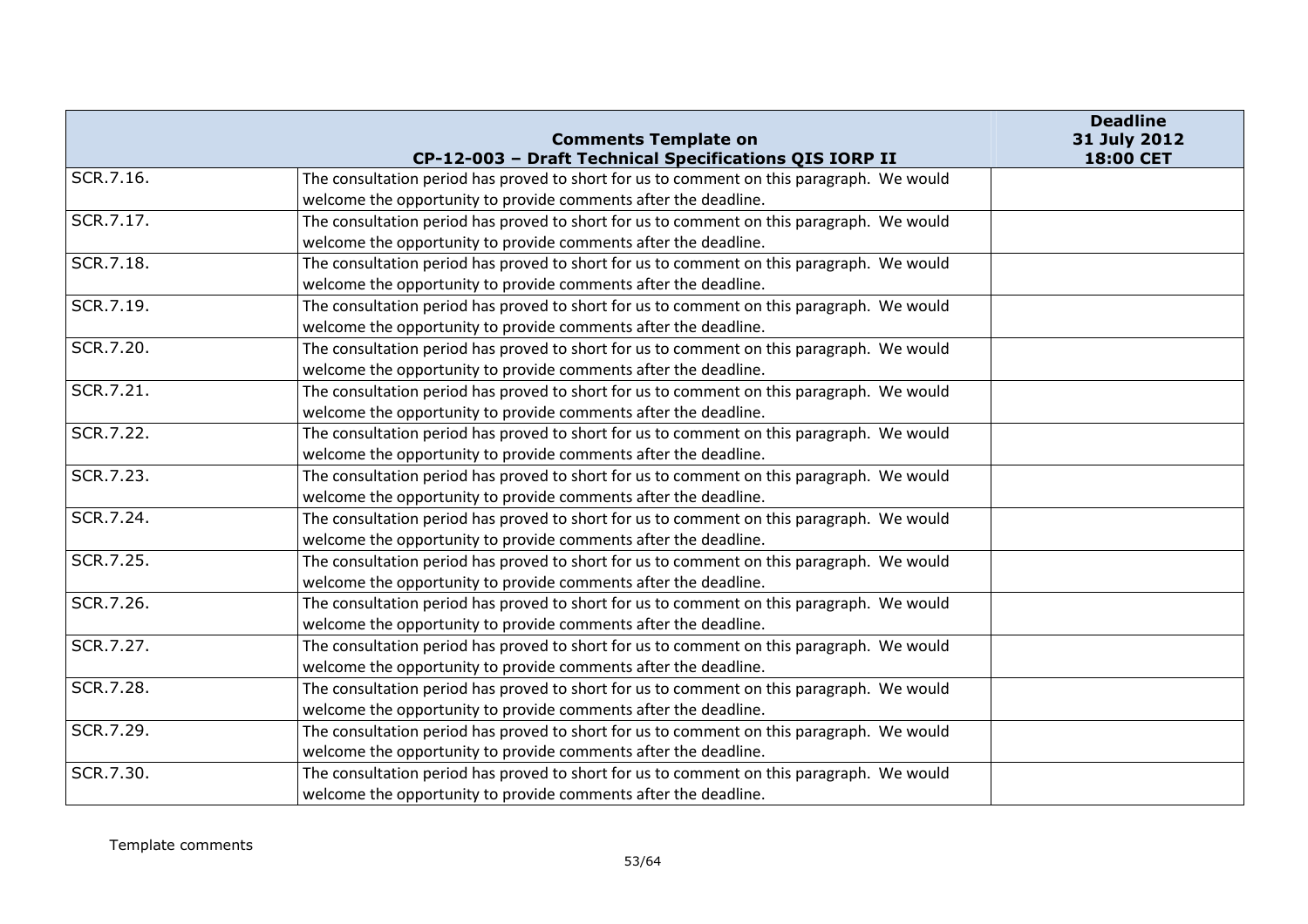|           | <b>Comments Template on</b>                                                               | <b>Deadline</b><br>31 July 2012 |
|-----------|-------------------------------------------------------------------------------------------|---------------------------------|
|           | CP-12-003 - Draft Technical Specifications QIS IORP II                                    | 18:00 CET                       |
| SCR.7.31. | The consultation period has proved to short for us to comment on this paragraph. We would |                                 |
|           | welcome the opportunity to provide comments after the deadline.                           |                                 |
| SCR.7.32. | The consultation period has proved to short for us to comment on this paragraph. We would |                                 |
|           | welcome the opportunity to provide comments after the deadline.                           |                                 |
| SCR.7.33. | The consultation period has proved to short for us to comment on this paragraph. We would |                                 |
|           | welcome the opportunity to provide comments after the deadline.                           |                                 |
| SCR.7.34. | The consultation period has proved to short for us to comment on this paragraph. We would |                                 |
|           | welcome the opportunity to provide comments after the deadline.                           |                                 |
| SCR.7.35. | The consultation period has proved to short for us to comment on this paragraph. We would |                                 |
|           | welcome the opportunity to provide comments after the deadline.                           |                                 |
| SCR.7.36. | The consultation period has proved to short for us to comment on this paragraph. We would |                                 |
|           | welcome the opportunity to provide comments after the deadline.                           |                                 |
| SCR.7.37. | The consultation period has proved to short for us to comment on this paragraph. We would |                                 |
|           | welcome the opportunity to provide comments after the deadline.                           |                                 |
| SCR.7.38. | The consultation period has proved to short for us to comment on this paragraph. We would |                                 |
|           | welcome the opportunity to provide comments after the deadline.                           |                                 |
| SCR.7.39. | The consultation period has proved to short for us to comment on this paragraph. We would |                                 |
|           | welcome the opportunity to provide comments after the deadline.                           |                                 |
| SCR.7.40. | The consultation period has proved to short for us to comment on this paragraph. We would |                                 |
|           | welcome the opportunity to provide comments after the deadline.                           |                                 |
| SCR.7.41. | The consultation period has proved to short for us to comment on this paragraph. We would |                                 |
|           | welcome the opportunity to provide comments after the deadline.                           |                                 |
| SCR.7.42. | The consultation period has proved to short for us to comment on this paragraph. We would |                                 |
|           | welcome the opportunity to provide comments after the deadline.                           |                                 |
| SCR.7.43. | The consultation period has proved to short for us to comment on this paragraph. We would |                                 |
|           | welcome the opportunity to provide comments after the deadline.                           |                                 |
| SCR.7.44. | The consultation period has proved to short for us to comment on this paragraph. We would |                                 |
|           | welcome the opportunity to provide comments after the deadline.                           |                                 |
| SCR.7.45. | The consultation period has proved to short for us to comment on this paragraph. We would |                                 |
|           | welcome the opportunity to provide comments after the deadline.                           |                                 |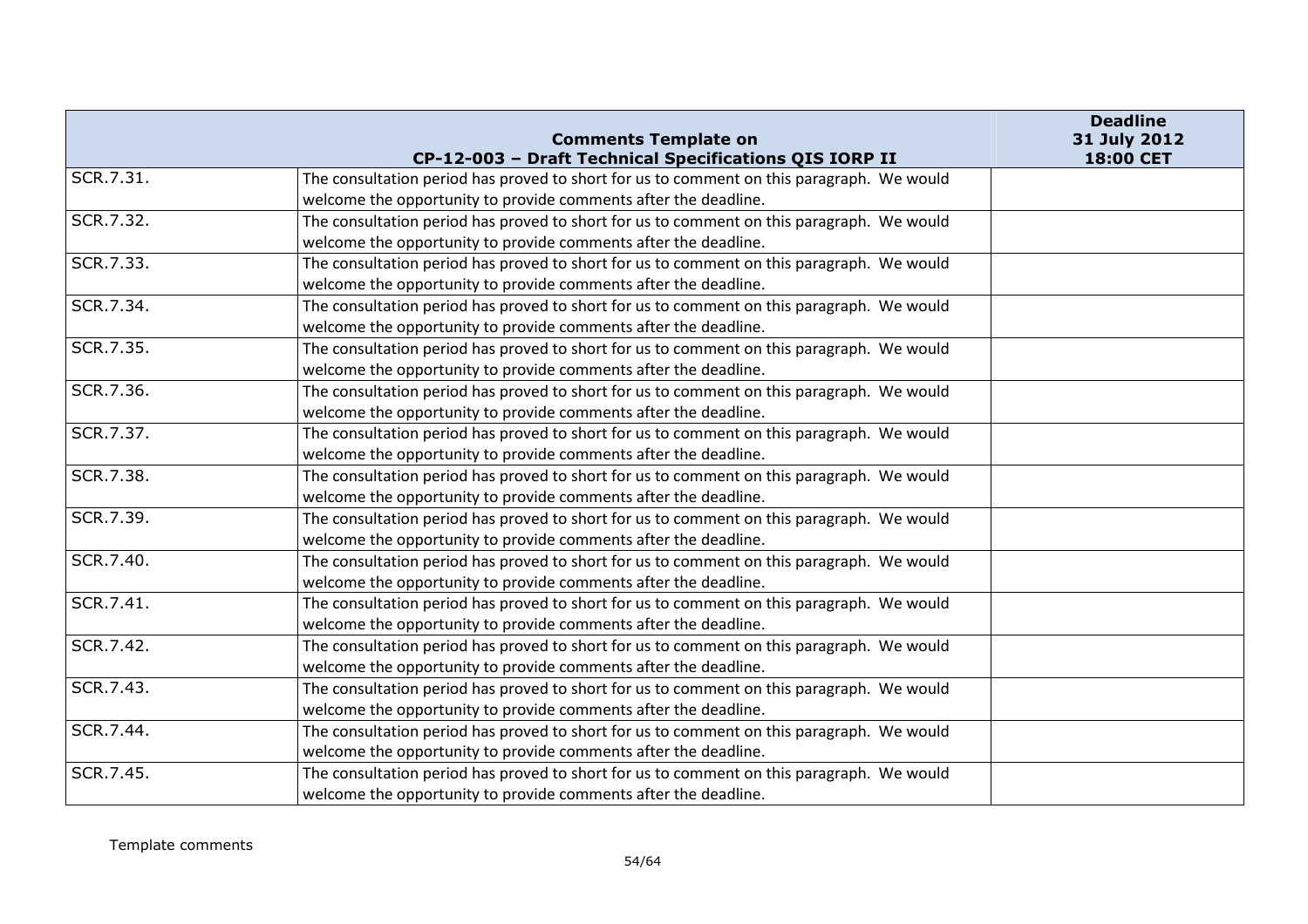|           | <b>Comments Template on</b>                                                               | <b>Deadline</b><br>31 July 2012 |
|-----------|-------------------------------------------------------------------------------------------|---------------------------------|
|           | CP-12-003 - Draft Technical Specifications QIS IORP II                                    | 18:00 CET                       |
| SCR.7.46. | The consultation period has proved to short for us to comment on this paragraph. We would |                                 |
|           | welcome the opportunity to provide comments after the deadline.                           |                                 |
| SCR.7.47. | The consultation period has proved to short for us to comment on this paragraph. We would |                                 |
|           | welcome the opportunity to provide comments after the deadline.                           |                                 |
| SCR.7.48. | The consultation period has proved to short for us to comment on this paragraph. We would |                                 |
|           | welcome the opportunity to provide comments after the deadline.                           |                                 |
| SCR.7.49. | The consultation period has proved to short for us to comment on this paragraph. We would |                                 |
|           | welcome the opportunity to provide comments after the deadline.                           |                                 |
| SCR.7.50. | The consultation period has proved to short for us to comment on this paragraph. We would |                                 |
|           | welcome the opportunity to provide comments after the deadline.                           |                                 |
| SCR.7.51. | The consultation period has proved to short for us to comment on this paragraph. We would |                                 |
|           | welcome the opportunity to provide comments after the deadline.                           |                                 |
| SCR.7.52. | The consultation period has proved to short for us to comment on this paragraph. We would |                                 |
|           | welcome the opportunity to provide comments after the deadline.                           |                                 |
| SCR.7.53. | The consultation period has proved to short for us to comment on this paragraph. We would |                                 |
|           | welcome the opportunity to provide comments after the deadline.                           |                                 |
| SCR.7.54. | The consultation period has proved to short for us to comment on this paragraph. We would |                                 |
|           | welcome the opportunity to provide comments after the deadline.                           |                                 |
| SCR.7.55. | The consultation period has proved to short for us to comment on this paragraph. We would |                                 |
|           | welcome the opportunity to provide comments after the deadline.                           |                                 |
| SCR.7.56. | The consultation period has proved to short for us to comment on this paragraph. We would |                                 |
|           | welcome the opportunity to provide comments after the deadline.                           |                                 |
| SCR.7.57. | The consultation period has proved to short for us to comment on this paragraph. We would |                                 |
|           | welcome the opportunity to provide comments after the deadline.                           |                                 |
| SCR.7.58. | The consultation period has proved to short for us to comment on this paragraph. We would |                                 |
|           | welcome the opportunity to provide comments after the deadline.                           |                                 |
| SCR.7.59. | The consultation period has proved to short for us to comment on this paragraph. We would |                                 |
|           | welcome the opportunity to provide comments after the deadline.                           |                                 |
| SCR.7.60. | The consultation period has proved to short for us to comment on this paragraph. We would |                                 |
|           | welcome the opportunity to provide comments after the deadline.                           |                                 |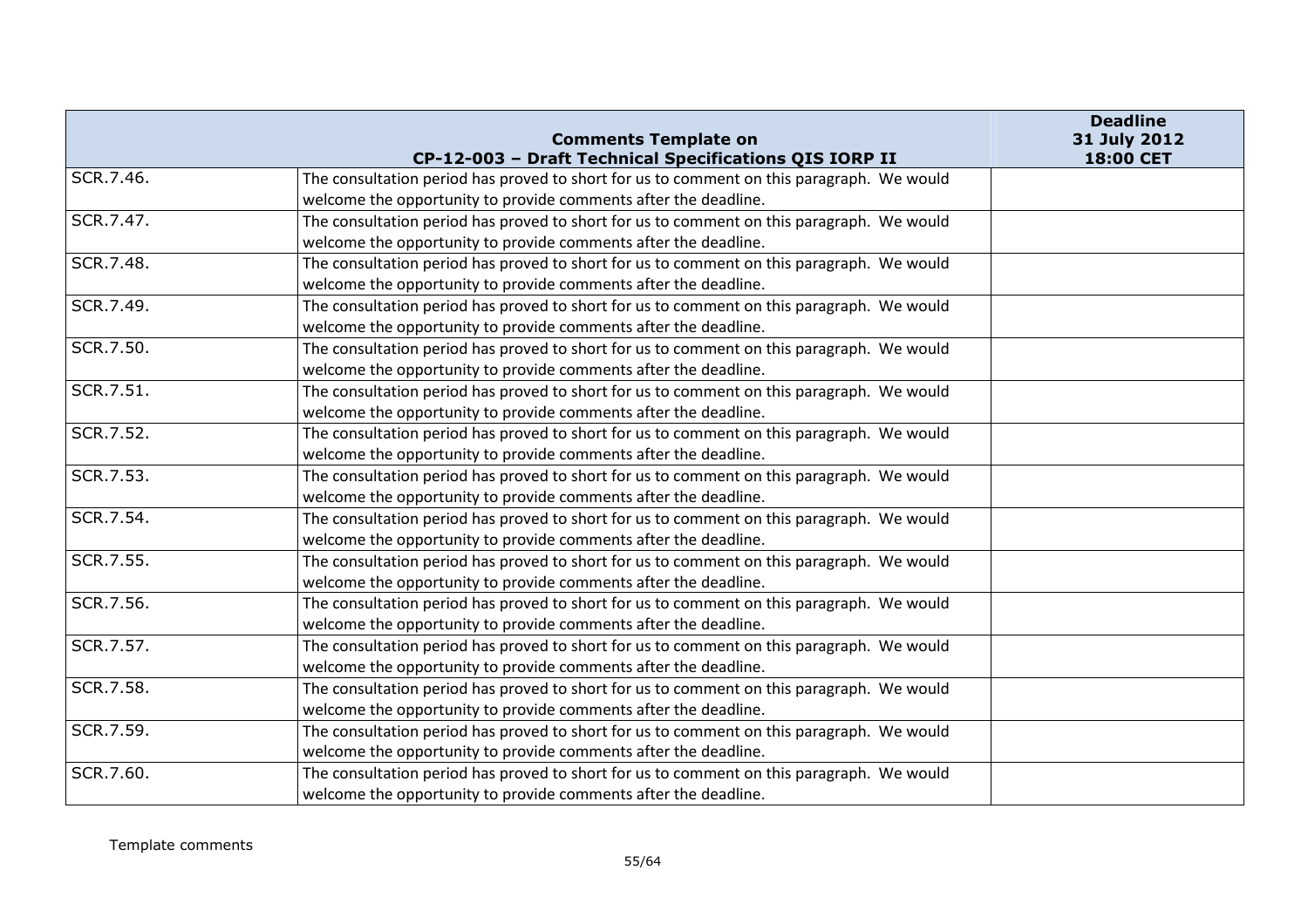|           | <b>Comments Template on</b>                                                               | <b>Deadline</b><br>31 July 2012 |
|-----------|-------------------------------------------------------------------------------------------|---------------------------------|
|           | CP-12-003 - Draft Technical Specifications QIS IORP II                                    | 18:00 CET                       |
| SCR.7.61. | The consultation period has proved to short for us to comment on this paragraph. We would |                                 |
|           | welcome the opportunity to provide comments after the deadline.                           |                                 |
| SCR.7.62. | The consultation period has proved to short for us to comment on this paragraph. We would |                                 |
|           | welcome the opportunity to provide comments after the deadline.                           |                                 |
| SCR.7.63. | The consultation period has proved to short for us to comment on this paragraph. We would |                                 |
|           | welcome the opportunity to provide comments after the deadline.                           |                                 |
| SCR.7.64. | The consultation period has proved to short for us to comment on this paragraph. We would |                                 |
|           | welcome the opportunity to provide comments after the deadline.                           |                                 |
| SCR.7.65. | The consultation period has proved to short for us to comment on this paragraph. We would |                                 |
|           | welcome the opportunity to provide comments after the deadline.                           |                                 |
| SCR.7.66. | The consultation period has proved to short for us to comment on this paragraph. We would |                                 |
|           | welcome the opportunity to provide comments after the deadline.                           |                                 |
| SCR.7.67. | The consultation period has proved to short for us to comment on this paragraph. We would |                                 |
|           | welcome the opportunity to provide comments after the deadline.                           |                                 |
| SCR.7.68. | The consultation period has proved to short for us to comment on this paragraph. We would |                                 |
|           | welcome the opportunity to provide comments after the deadline.                           |                                 |
| SCR.7.69. | The consultation period has proved to short for us to comment on this paragraph. We would |                                 |
|           | welcome the opportunity to provide comments after the deadline.                           |                                 |
| SCR.7.70. | The consultation period has proved to short for us to comment on this paragraph. We would |                                 |
|           | welcome the opportunity to provide comments after the deadline.                           |                                 |
| SCR.7.71. | The consultation period has proved to short for us to comment on this paragraph. We would |                                 |
|           | welcome the opportunity to provide comments after the deadline.                           |                                 |
| SCR.7.72. | The consultation period has proved to short for us to comment on this paragraph. We would |                                 |
|           | welcome the opportunity to provide comments after the deadline.                           |                                 |
| SCR.7.73. | The consultation period has proved to short for us to comment on this paragraph. We would |                                 |
|           | welcome the opportunity to provide comments after the deadline.                           |                                 |
| SCR.7.74. | The consultation period has proved to short for us to comment on this paragraph. We would |                                 |
|           | welcome the opportunity to provide comments after the deadline.                           |                                 |
| SCR.7.75. | The consultation period has proved to short for us to comment on this paragraph. We would |                                 |
|           | welcome the opportunity to provide comments after the deadline.                           |                                 |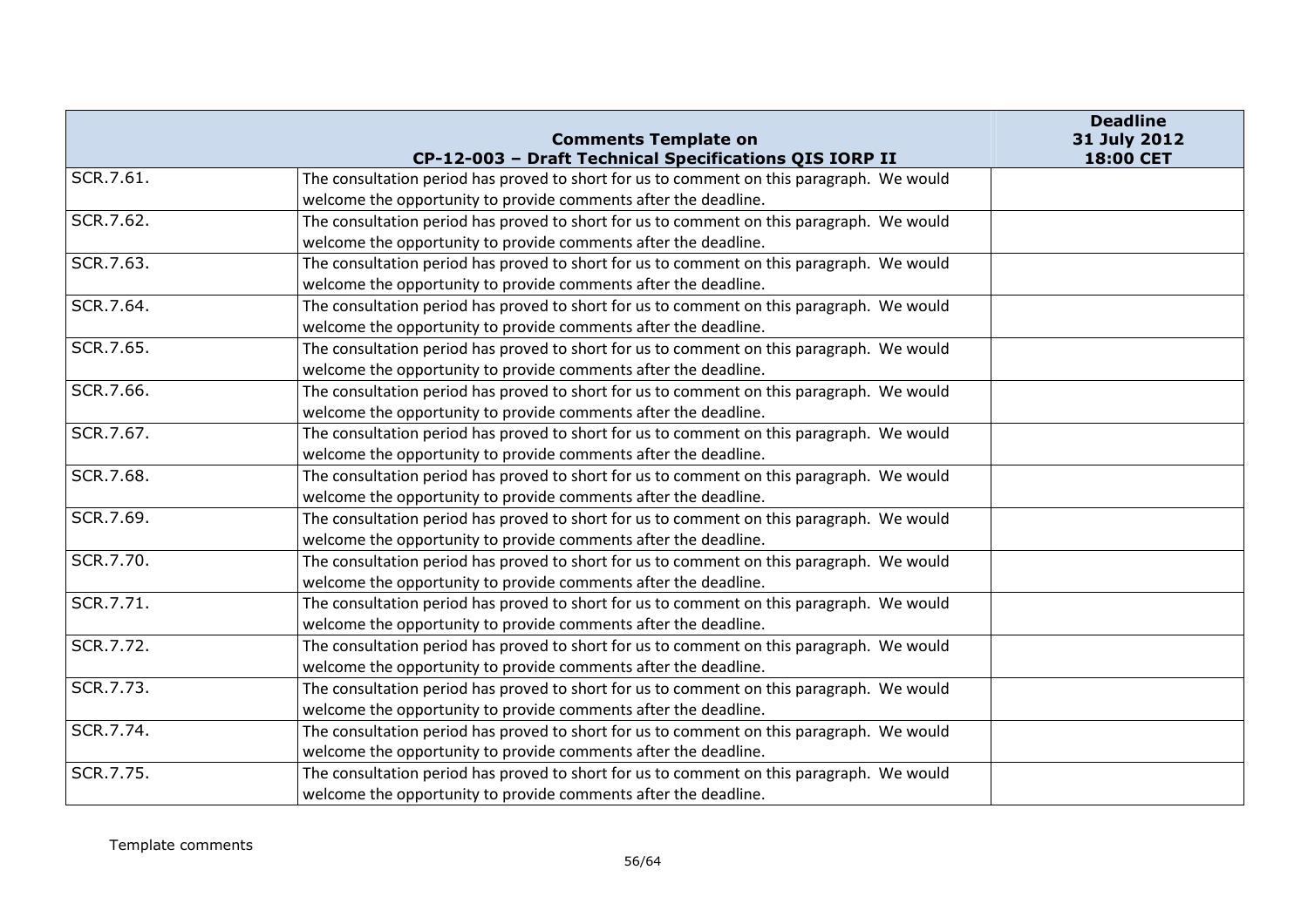|                 | <b>Comments Template on</b>                                                               | <b>Deadline</b><br>31 July 2012 |
|-----------------|-------------------------------------------------------------------------------------------|---------------------------------|
|                 | CP-12-003 - Draft Technical Specifications QIS IORP II                                    | 18:00 CET                       |
| SCR.7.76.       | The consultation period has proved to short for us to comment on this paragraph. We would |                                 |
|                 | welcome the opportunity to provide comments after the deadline.                           |                                 |
| SCR.7.77.       | The consultation period has proved to short for us to comment on this paragraph. We would |                                 |
|                 | welcome the opportunity to provide comments after the deadline.                           |                                 |
| SCR.7.78.       | The consultation period has proved to short for us to comment on this paragraph. We would |                                 |
|                 | welcome the opportunity to provide comments after the deadline.                           |                                 |
| SCR.7.79.       | The consultation period has proved to short for us to comment on this paragraph. We would |                                 |
|                 | welcome the opportunity to provide comments after the deadline.                           |                                 |
| SCR.7.80.       | The consultation period has proved to short for us to comment on this paragraph. We would |                                 |
|                 | welcome the opportunity to provide comments after the deadline.                           |                                 |
| SCR.7.81.       | The consultation period has proved to short for us to comment on this paragraph. We would |                                 |
|                 | welcome the opportunity to provide comments after the deadline.                           |                                 |
| SCR.7.82.       | The consultation period has proved to short for us to comment on this paragraph. We would |                                 |
|                 | welcome the opportunity to provide comments after the deadline.                           |                                 |
| SCR.7.83.       | The consultation period has proved to short for us to comment on this paragraph. We would |                                 |
|                 | welcome the opportunity to provide comments after the deadline.                           |                                 |
| SCR.7.84.       | The consultation period has proved to short for us to comment on this paragraph. We would |                                 |
|                 | welcome the opportunity to provide comments after the deadline.                           |                                 |
| SCR.7.85.       | The consultation period has proved to short for us to comment on this paragraph. We would |                                 |
|                 | welcome the opportunity to provide comments after the deadline.                           |                                 |
| SCR.7.86.       | The consultation period has proved to short for us to comment on this paragraph. We would |                                 |
|                 | welcome the opportunity to provide comments after the deadline.                           |                                 |
| SCR.7.87.       | The consultation period has proved to short for us to comment on this paragraph. We would |                                 |
|                 | welcome the opportunity to provide comments after the deadline.                           |                                 |
| <b>SCR.8.1.</b> | The consultation period has proved to short for us to comment on this paragraph. We would |                                 |
|                 | welcome the opportunity to provide comments after the deadline.                           |                                 |
| <b>SCR.8.2.</b> | The consultation period has proved to short for us to comment on this paragraph. We would |                                 |
|                 | welcome the opportunity to provide comments after the deadline.                           |                                 |
| SCR.8.3.        | The consultation period has proved to short for us to comment on this paragraph. We would |                                 |
|                 | welcome the opportunity to provide comments after the deadline.                           |                                 |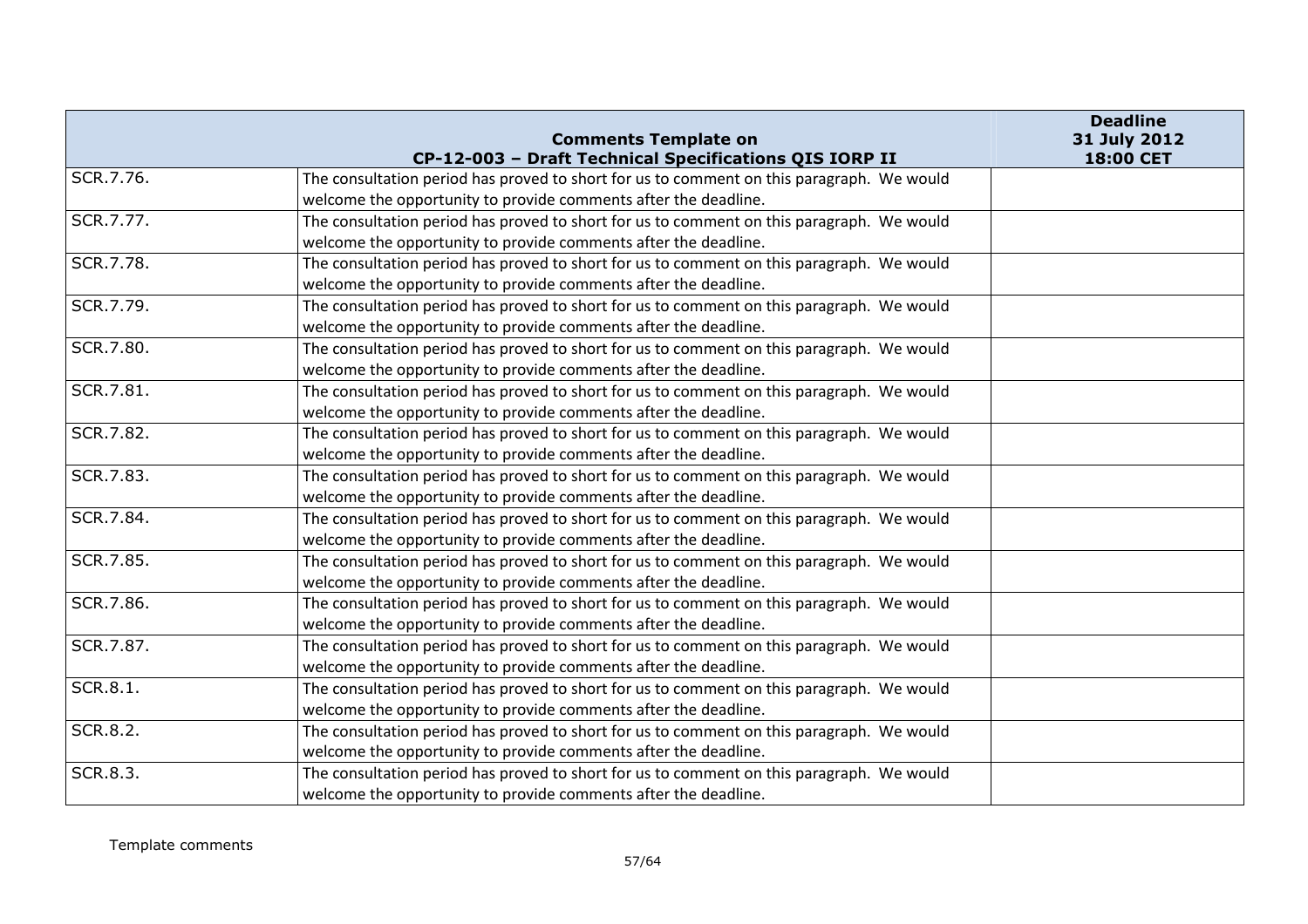|                 | <b>Comments Template on</b>                                                                                                                                  | <b>Deadline</b><br>31 July 2012<br>18:00 CET |
|-----------------|--------------------------------------------------------------------------------------------------------------------------------------------------------------|----------------------------------------------|
| SCR.8.4.        | CP-12-003 - Draft Technical Specifications QIS IORP II<br>The consultation period has proved to short for us to comment on this paragraph. We would          |                                              |
|                 | welcome the opportunity to provide comments after the deadline.                                                                                              |                                              |
| <b>SCR.8.5.</b> |                                                                                                                                                              |                                              |
|                 | The consultation period has proved to short for us to comment on this paragraph. We would                                                                    |                                              |
| SCR.8.6.        | welcome the opportunity to provide comments after the deadline.<br>The consultation period has proved to short for us to comment on this paragraph. We would |                                              |
|                 |                                                                                                                                                              |                                              |
|                 | welcome the opportunity to provide comments after the deadline.                                                                                              |                                              |
| SCR.8.7.        | The consultation period has proved to short for us to comment on this paragraph. We would                                                                    |                                              |
|                 | welcome the opportunity to provide comments after the deadline.                                                                                              |                                              |
| SCR.9.1.        | The consultation period has proved to short for us to comment on this paragraph. We would                                                                    |                                              |
|                 | welcome the opportunity to provide comments after the deadline.                                                                                              |                                              |
| SCR.9.2.        | The consultation period has proved to short for us to comment on this paragraph. We would                                                                    |                                              |
|                 | welcome the opportunity to provide comments after the deadline.                                                                                              |                                              |
| SCR.9.3.        | The consultation period has proved to short for us to comment on this paragraph. We would                                                                    |                                              |
|                 | welcome the opportunity to provide comments after the deadline.                                                                                              |                                              |
| SCR.9.4.        | The consultation period has proved to short for us to comment on this paragraph. We would                                                                    |                                              |
|                 | welcome the opportunity to provide comments after the deadline.                                                                                              |                                              |
| SCR.9.5.        | The consultation period has proved to short for us to comment on this paragraph. We would                                                                    |                                              |
|                 | welcome the opportunity to provide comments after the deadline.                                                                                              |                                              |
| SCR.9.6.        | The consultation period has proved to short for us to comment on this paragraph. We would                                                                    |                                              |
|                 | welcome the opportunity to provide comments after the deadline.                                                                                              |                                              |
| SCR.9.7.        | The consultation period has proved to short for us to comment on this paragraph. We would                                                                    |                                              |
|                 | welcome the opportunity to provide comments after the deadline.                                                                                              |                                              |
| <b>SCR.9.8.</b> | The consultation period has proved to short for us to comment on this paragraph. We would                                                                    |                                              |
|                 | welcome the opportunity to provide comments after the deadline.                                                                                              |                                              |
| SCR.9.9.        | The consultation period has proved to short for us to comment on this paragraph. We would                                                                    |                                              |
|                 | welcome the opportunity to provide comments after the deadline.                                                                                              |                                              |
| SCR.9.10.       | The consultation period has proved to short for us to comment on this paragraph. We would                                                                    |                                              |
|                 | welcome the opportunity to provide comments after the deadline.                                                                                              |                                              |
| SCR.9.11.       | The consultation period has proved to short for us to comment on this paragraph. We would                                                                    |                                              |
|                 | welcome the opportunity to provide comments after the deadline.                                                                                              |                                              |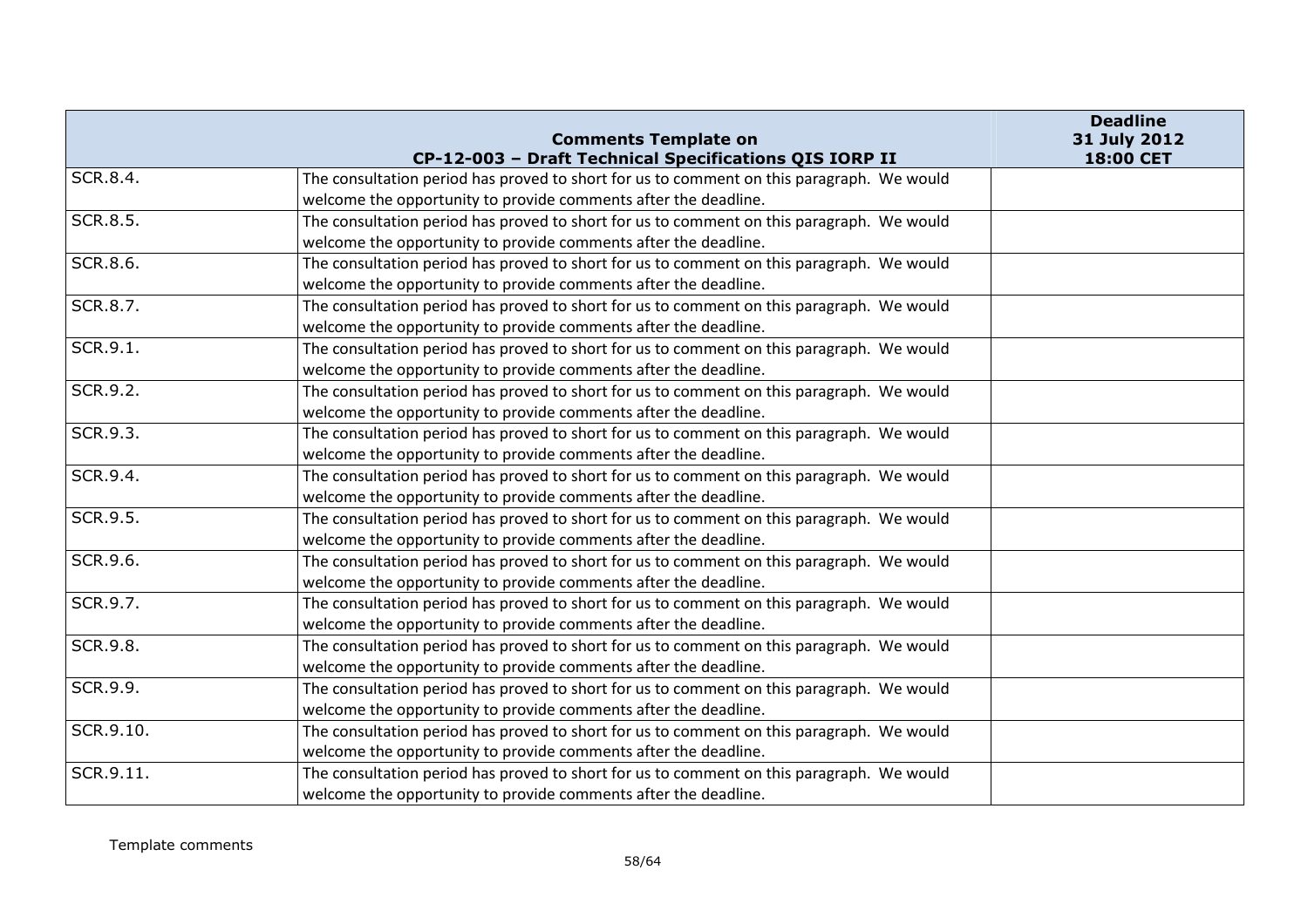|           | <b>Comments Template on</b>                                                               | <b>Deadline</b><br>31 July 2012 |
|-----------|-------------------------------------------------------------------------------------------|---------------------------------|
|           | CP-12-003 - Draft Technical Specifications QIS IORP II                                    | 18:00 CET                       |
| SCR.9.12. | The consultation period has proved to short for us to comment on this paragraph. We would |                                 |
|           | welcome the opportunity to provide comments after the deadline.                           |                                 |
| SCR.9.13. | The consultation period has proved to short for us to comment on this paragraph. We would |                                 |
|           | welcome the opportunity to provide comments after the deadline.                           |                                 |
| SCR.9.14. | The consultation period has proved to short for us to comment on this paragraph. We would |                                 |
|           | welcome the opportunity to provide comments after the deadline.                           |                                 |
| SCR.9.15. | The consultation period has proved to short for us to comment on this paragraph. We would |                                 |
|           | welcome the opportunity to provide comments after the deadline.                           |                                 |
| SCR.9.16. | The consultation period has proved to short for us to comment on this paragraph. We would |                                 |
|           | welcome the opportunity to provide comments after the deadline.                           |                                 |
| SCR.9.17. | The consultation period has proved to short for us to comment on this paragraph. We would |                                 |
|           | welcome the opportunity to provide comments after the deadline.                           |                                 |
| SCR.9.18. | The consultation period has proved to short for us to comment on this paragraph. We would |                                 |
|           | welcome the opportunity to provide comments after the deadline.                           |                                 |
| SCR.9.19. | The consultation period has proved to short for us to comment on this paragraph. We would |                                 |
|           | welcome the opportunity to provide comments after the deadline.                           |                                 |
| SCR.9.20. | The consultation period has proved to short for us to comment on this paragraph. We would |                                 |
|           | welcome the opportunity to provide comments after the deadline.                           |                                 |
| SCR.9.21. | The consultation period has proved to short for us to comment on this paragraph. We would |                                 |
|           | welcome the opportunity to provide comments after the deadline.                           |                                 |
| SCR.9.22. | The consultation period has proved to short for us to comment on this paragraph. We would |                                 |
|           | welcome the opportunity to provide comments after the deadline.                           |                                 |
| SCR.9.23. | The consultation period has proved to short for us to comment on this paragraph. We would |                                 |
|           | welcome the opportunity to provide comments after the deadline.                           |                                 |
| SCR.9.24. | The consultation period has proved to short for us to comment on this paragraph. We would |                                 |
|           | welcome the opportunity to provide comments after the deadline.                           |                                 |
| SCR.9.25. | The consultation period has proved to short for us to comment on this paragraph. We would |                                 |
|           | welcome the opportunity to provide comments after the deadline.                           |                                 |
| SCR.9.26. | The consultation period has proved to short for us to comment on this paragraph. We would |                                 |
|           | welcome the opportunity to provide comments after the deadline.                           |                                 |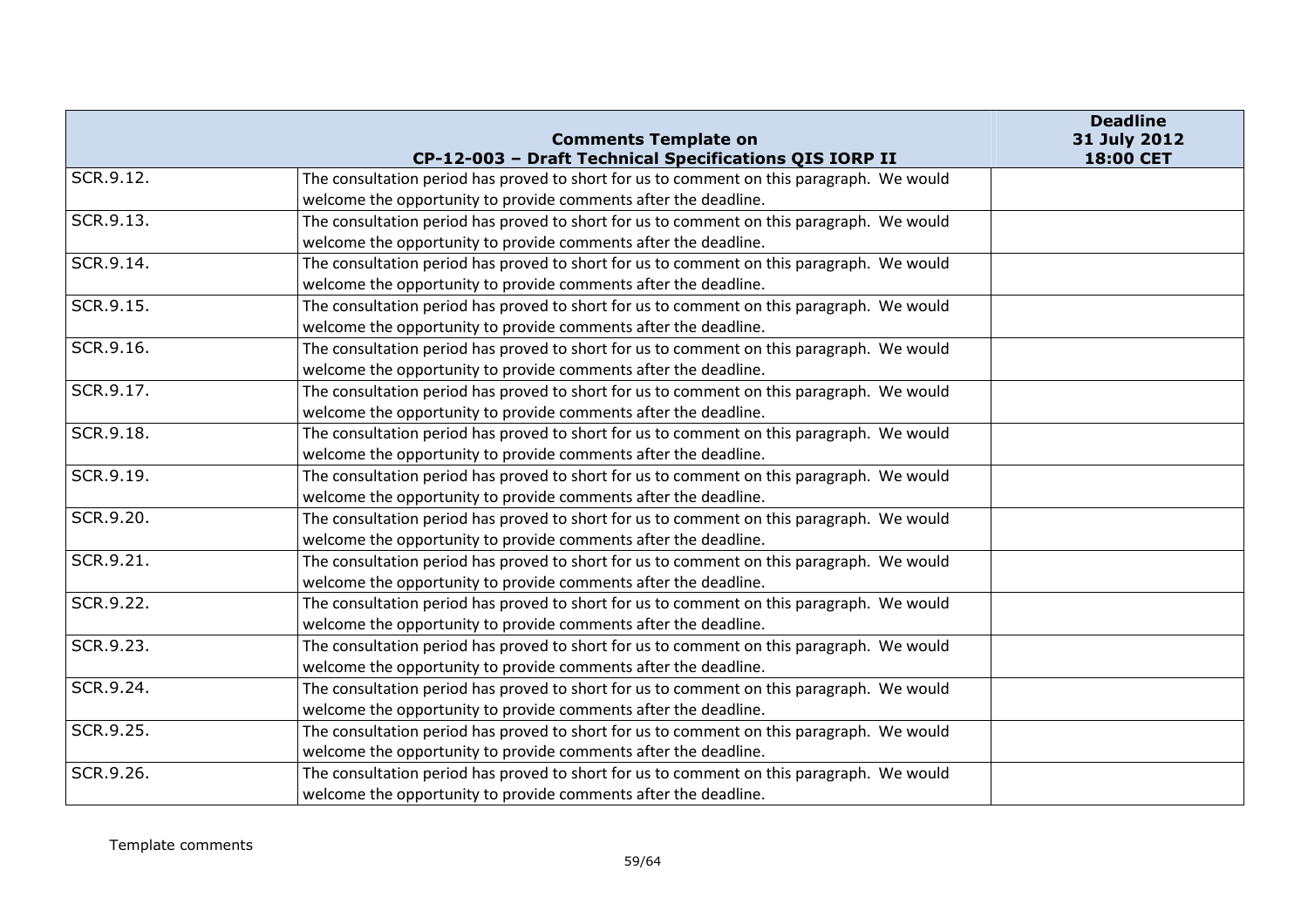|           | <b>Comments Template on</b><br>CP-12-003 - Draft Technical Specifications QIS IORP II     | <b>Deadline</b><br>31 July 2012<br>18:00 CET |
|-----------|-------------------------------------------------------------------------------------------|----------------------------------------------|
| SCR.9.27. | The consultation period has proved to short for us to comment on this paragraph. We would |                                              |
|           | welcome the opportunity to provide comments after the deadline.                           |                                              |
| SCR.9.28. |                                                                                           |                                              |
|           | The consultation period has proved to short for us to comment on this paragraph. We would |                                              |
| SCR.9.29. | welcome the opportunity to provide comments after the deadline.                           |                                              |
|           | The consultation period has proved to short for us to comment on this paragraph. We would |                                              |
|           | welcome the opportunity to provide comments after the deadline.                           |                                              |
| SCR.9.30. | The consultation period has proved to short for us to comment on this paragraph. We would |                                              |
|           | welcome the opportunity to provide comments after the deadline.                           |                                              |
| SCR.9.31. | The consultation period has proved to short for us to comment on this paragraph. We would |                                              |
|           | welcome the opportunity to provide comments after the deadline.                           |                                              |
| SCR.9.32. | The consultation period has proved to short for us to comment on this paragraph. We would |                                              |
|           | welcome the opportunity to provide comments after the deadline.                           |                                              |
| SCR.9.33. | The consultation period has proved to short for us to comment on this paragraph. We would |                                              |
|           | welcome the opportunity to provide comments after the deadline.                           |                                              |
| SCR.9.34. | The consultation period has proved to short for us to comment on this paragraph. We would |                                              |
|           | welcome the opportunity to provide comments after the deadline.                           |                                              |
| SCR.10.1. | The consultation period has proved to short for us to comment on this paragraph. We would |                                              |
|           | welcome the opportunity to provide comments after the deadline.                           |                                              |
| SCR.10.2. | The consultation period has proved to short for us to comment on this paragraph. We would |                                              |
|           | welcome the opportunity to provide comments after the deadline.                           |                                              |
| SCR.10.3. | The consultation period has proved to short for us to comment on this paragraph. We would |                                              |
|           | welcome the opportunity to provide comments after the deadline.                           |                                              |
| SCR.10.4. | The consultation period has proved to short for us to comment on this paragraph. We would |                                              |
|           | welcome the opportunity to provide comments after the deadline.                           |                                              |
| SCR.10.5. | The consultation period has proved to short for us to comment on this paragraph. We would |                                              |
|           | welcome the opportunity to provide comments after the deadline.                           |                                              |
| SCR.10.6. | The consultation period has proved to short for us to comment on this paragraph. We would |                                              |
|           | welcome the opportunity to provide comments after the deadline.                           |                                              |
| SCR.10.7. | The consultation period has proved to short for us to comment on this paragraph. We would |                                              |
|           | welcome the opportunity to provide comments after the deadline.                           |                                              |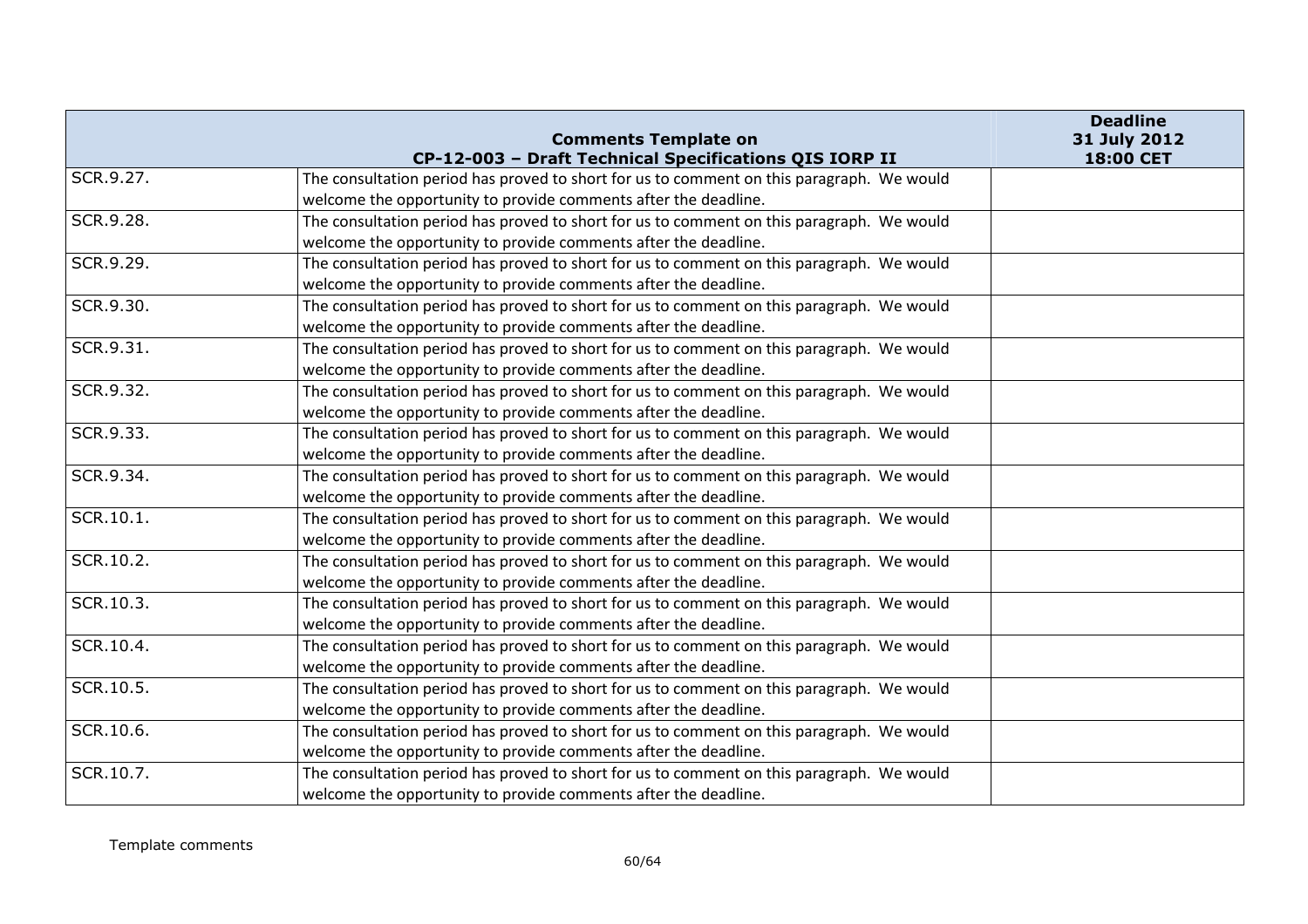|            | <b>Comments Template on</b><br>CP-12-003 - Draft Technical Specifications QIS IORP II                  | <b>Deadline</b><br>31 July 2012<br>18:00 CET |
|------------|--------------------------------------------------------------------------------------------------------|----------------------------------------------|
| SCR.10.8.  | The consultation period has proved to short for us to comment on this paragraph. We would              |                                              |
|            | welcome the opportunity to provide comments after the deadline.                                        |                                              |
| SCR.10.9.  | The consultation period has proved to short for us to comment on this paragraph. We would              |                                              |
|            | welcome the opportunity to provide comments after the deadline.                                        |                                              |
| SCR.10.10. | The consultation period has proved to short for us to comment on this paragraph. We would              |                                              |
|            | welcome the opportunity to provide comments after the deadline.                                        |                                              |
| SCR.10.11. | The consultation period has proved to short for us to comment on this paragraph. We would              |                                              |
|            | welcome the opportunity to provide comments after the deadline.                                        |                                              |
| MCR.1.1.   | It would be helpful if EIOPA explained the rationale for this definition of the MCR in the context of  |                                              |
|            | IORPs.                                                                                                 |                                              |
| MCR.2.1.   | No comment                                                                                             |                                              |
| MCR.2.2.   | No comment                                                                                             |                                              |
| MCR.2.3.   | No comment                                                                                             |                                              |
| MCR.2.4.   | See our comment on MCR 1.1                                                                             |                                              |
| MCR.2.5.   | These definitions are difficult to interpret in the context of UK IORPs and more guidance is           |                                              |
|            | required. In particular the relevance of references to profit participation is most unclear.           |                                              |
| MCR.2.6.   | The consultation period has proved too short for us to consider this paragraph.                        |                                              |
| MCR.2.7.   | The consultation period has proved too short for us to consider this paragraph.                        |                                              |
| MCR.2.8.   | No comment                                                                                             |                                              |
| MCR.2.9.   | We question whether this parameterisation is relevant and appropriate to IORPs.                        |                                              |
| PRO.1.1.   | In our view, it is necessary but not sufficient to consider the risks when judging proportionality: it |                                              |
|            | is necessary also to consider the resources available, the value added and the implications for        |                                              |
|            | future benefit provision. Our concern is that a focus purely on risk will result in regime that fails  |                                              |
|            | to balance security with adequacy and sustainability.                                                  |                                              |
| PRO.2.1.   | See our comment on PRO 1.1                                                                             |                                              |
| PRO.2.2.   | See our comment on PRO 1.1                                                                             |                                              |
| PRO.2.3.   | We agree that it is important to assess model error. Moreover we have a concern that the non-          |                                              |
|            | linearities in the proposed model may lead to instability at the turning points, although the          |                                              |
|            | consultation period has proved too short for us to investigate this.                                   |                                              |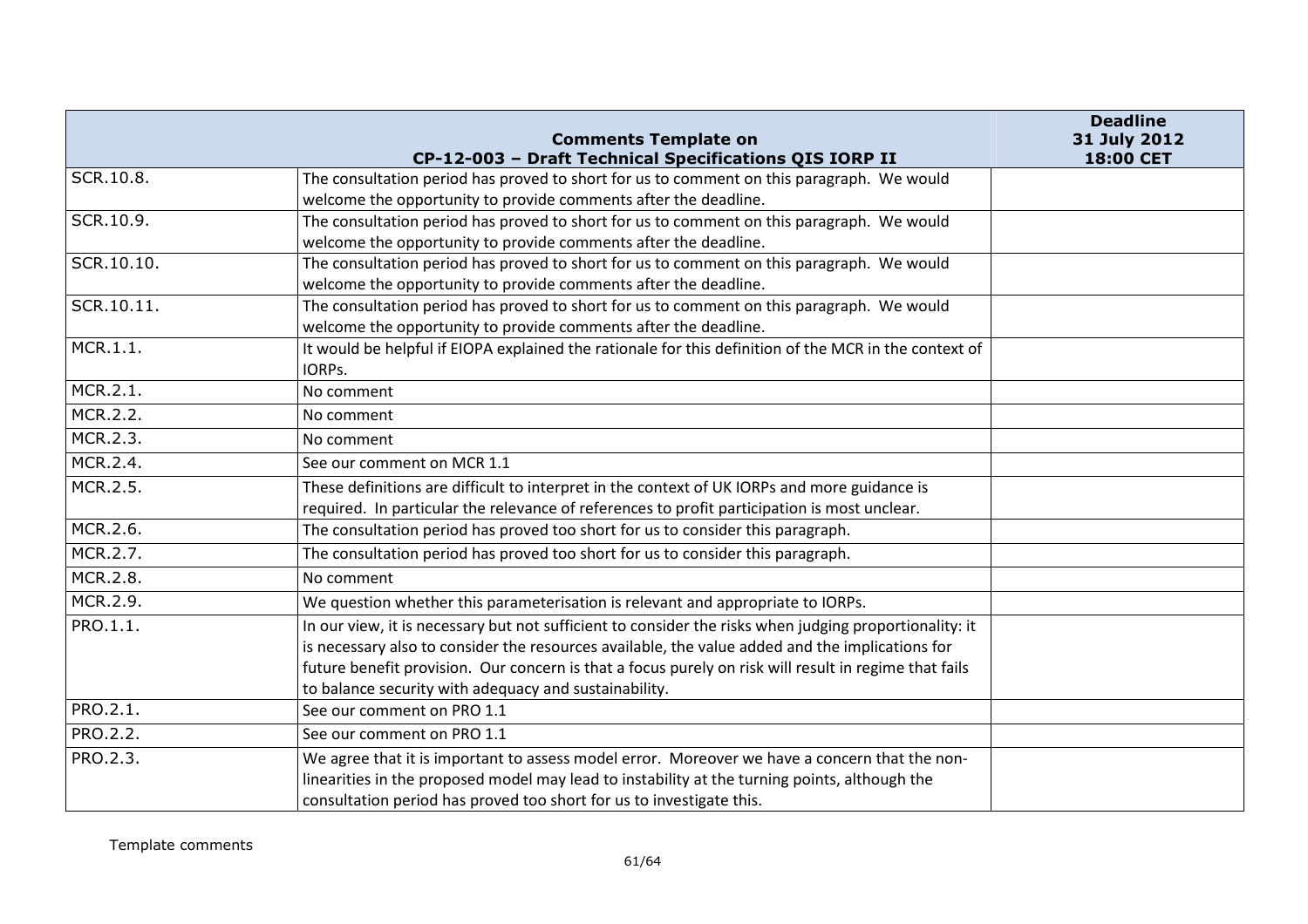|           | <b>Comments Template on</b><br>CP-12-003 - Draft Technical Specifications QIS IORP II                                                                                                                                                                                                      | <b>Deadline</b><br>31 July 2012<br>18:00 CET |
|-----------|--------------------------------------------------------------------------------------------------------------------------------------------------------------------------------------------------------------------------------------------------------------------------------------------|----------------------------------------------|
| PRO.2.4.  | No comment                                                                                                                                                                                                                                                                                 |                                              |
| PRO.2.5.  | No comment                                                                                                                                                                                                                                                                                 |                                              |
| PRO.2.6.  | See our comment on PRO 1.1                                                                                                                                                                                                                                                                 |                                              |
| PRO.3.1.  | See our comment on PRO 2.6. We have a concern that given the non-linear nature of some<br>aspects of the model, it is not generally possible to test a simplification robustly without checking<br>against detailed results, which would defeat the object of adopting the simplification. |                                              |
| PRO.3.2.  | No comment                                                                                                                                                                                                                                                                                 |                                              |
| PRO.3.3.  | See our comment on PRO 1.1                                                                                                                                                                                                                                                                 |                                              |
| PRO.3.4.  | It would be helpful to give a cross-reference in this paragraph to the definition of materiality in<br>PRO 3.19, or to define materiality in a separate glossary and mark in bold those terms defined in<br>the glossary.                                                                  |                                              |
| PRO.3.5.  | No comment                                                                                                                                                                                                                                                                                 |                                              |
| PRO.3.6.  | We agree with the general thrust of this paragraph but consider that more needs to be done to<br>make it meaningful in the context of IORPs.                                                                                                                                               |                                              |
| PRO.3.7.  | No comment                                                                                                                                                                                                                                                                                 |                                              |
| PRO.3.8.  | We suggest that it is also necessary to consider how inter-dependencies may change when<br>conditions become stressed and understand the circumstances in which the results of the model<br>may not be stable.                                                                             |                                              |
| PRO.3.9.  | No comment                                                                                                                                                                                                                                                                                 |                                              |
| PRO.3.10. | No comment                                                                                                                                                                                                                                                                                 |                                              |
| PRO.3.11. | No comment                                                                                                                                                                                                                                                                                 |                                              |
| PRO.3.12. | No comment                                                                                                                                                                                                                                                                                 |                                              |
| PRO.3.13. | No comment                                                                                                                                                                                                                                                                                 |                                              |
| PRO.3.14. | No comment                                                                                                                                                                                                                                                                                 |                                              |
| PRO.3.15. | No comment                                                                                                                                                                                                                                                                                 |                                              |
| PRO.3.16. | No comment                                                                                                                                                                                                                                                                                 |                                              |
| PRO.3.17. | It would be helpful to give a cross-reference to the definition of materiality in PRO 3.19.                                                                                                                                                                                                |                                              |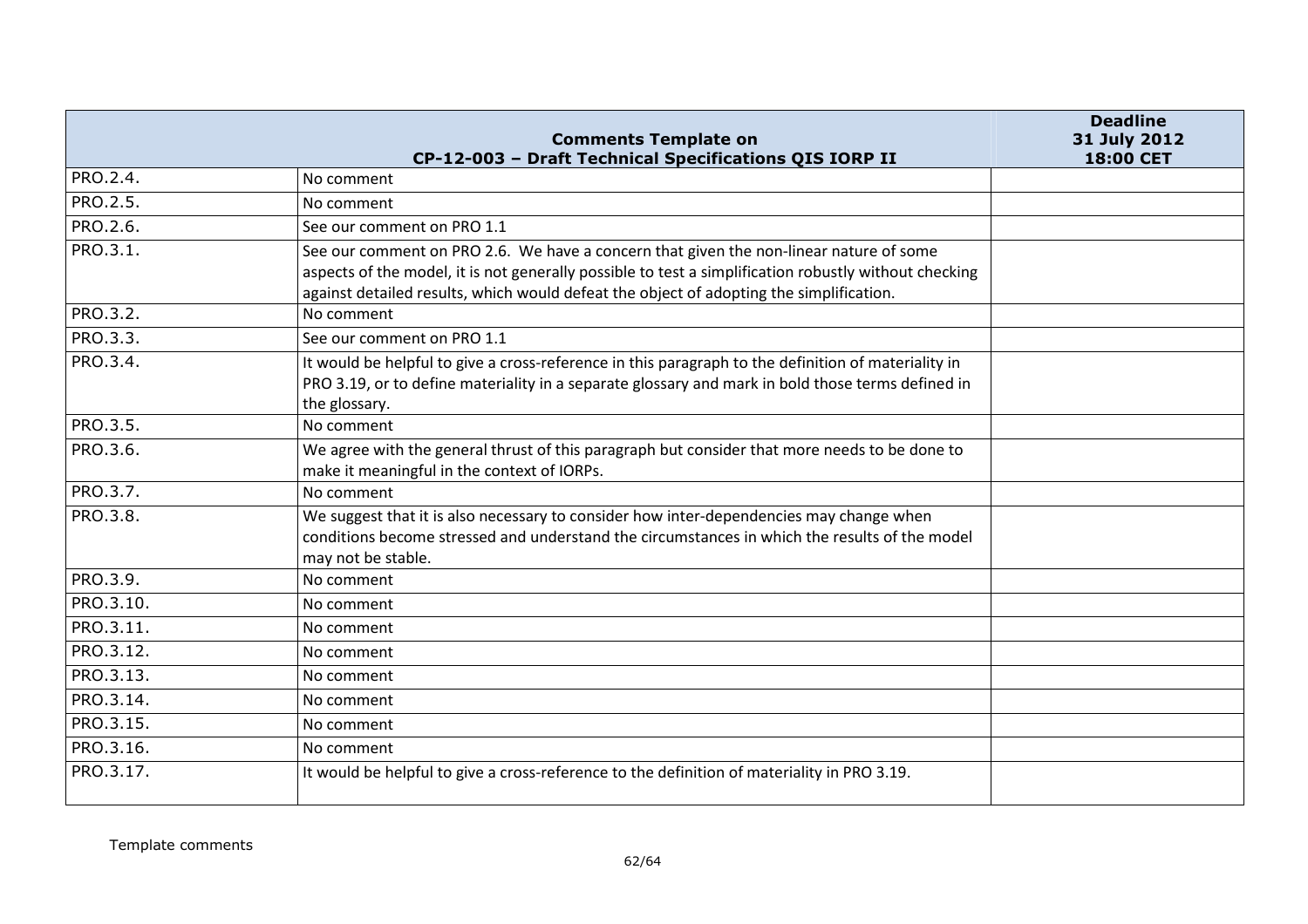|           | <b>Comments Template on</b>                                                                        | <b>Deadline</b><br>31 July 2012 |
|-----------|----------------------------------------------------------------------------------------------------|---------------------------------|
|           | CP-12-003 - Draft Technical Specifications QIS IORP II                                             | 18:00 CET                       |
|           | In addition we consider that a model needs to be relatively stable over time - there is no         |                                 |
|           | advantage to simplifications if they need to be changed every time they are used.                  |                                 |
| PRO.3.18. | No comment                                                                                         |                                 |
| PRO.3.19. | No comment                                                                                         |                                 |
| PRO.3.20. | In our view it is appropriate to conduct a series of QISs with increasing levels of accuracy.      |                                 |
|           | However we are concerned about the potential for instability in the proposed model and this        |                                 |
|           | makes us worry that lower accuracy may mask important potential impacts.                           |                                 |
| PRO.3.21. | No comment                                                                                         |                                 |
| PRO.3.22. | We advocate substantial backtesting of the proposed model using actual market data over, say,      |                                 |
|           | the last 5 years.                                                                                  |                                 |
| PRO.3.23. | No comment                                                                                         |                                 |
| PRO.3.24. | No comment                                                                                         |                                 |
| PRO.3.25. | No comment                                                                                         |                                 |
| PRO.3.26. | No comment                                                                                         |                                 |
| PRO.3.27. | No comment                                                                                         |                                 |
| PRO.3.28. | No comment                                                                                         |                                 |
| PRO.4.1.  | No comment                                                                                         |                                 |
| PRO.4.2.  | Longevity, the key biometric risk for most IORPs has been the subject of a great deal of research  |                                 |
|           | and development in the UK in recent years and we would welcome the opportunity to share our        |                                 |
|           | expertise in this field with EIOPA.                                                                |                                 |
| PRO.4.3.  | We suggest that EIOPA make clear that market consistency is the underlying objective in valuing    |                                 |
|           | options and guarantees.                                                                            |                                 |
| PRO.4.4.  | No comment                                                                                         |                                 |
| PRO.4.5.  | The actuarial standards applying to UK pensions actuaries requires that :                          |                                 |
|           | "No adjustment shall be made to any assumption used in, or proposed for use in, a                  |                                 |
|           | model to compensate for a shortcoming in another unrelated assumption."                            |                                 |
|           | It is therefore not clear to us that UK actuaries would be able to group charges and guarantees as |                                 |
|           | proposed.                                                                                          |                                 |